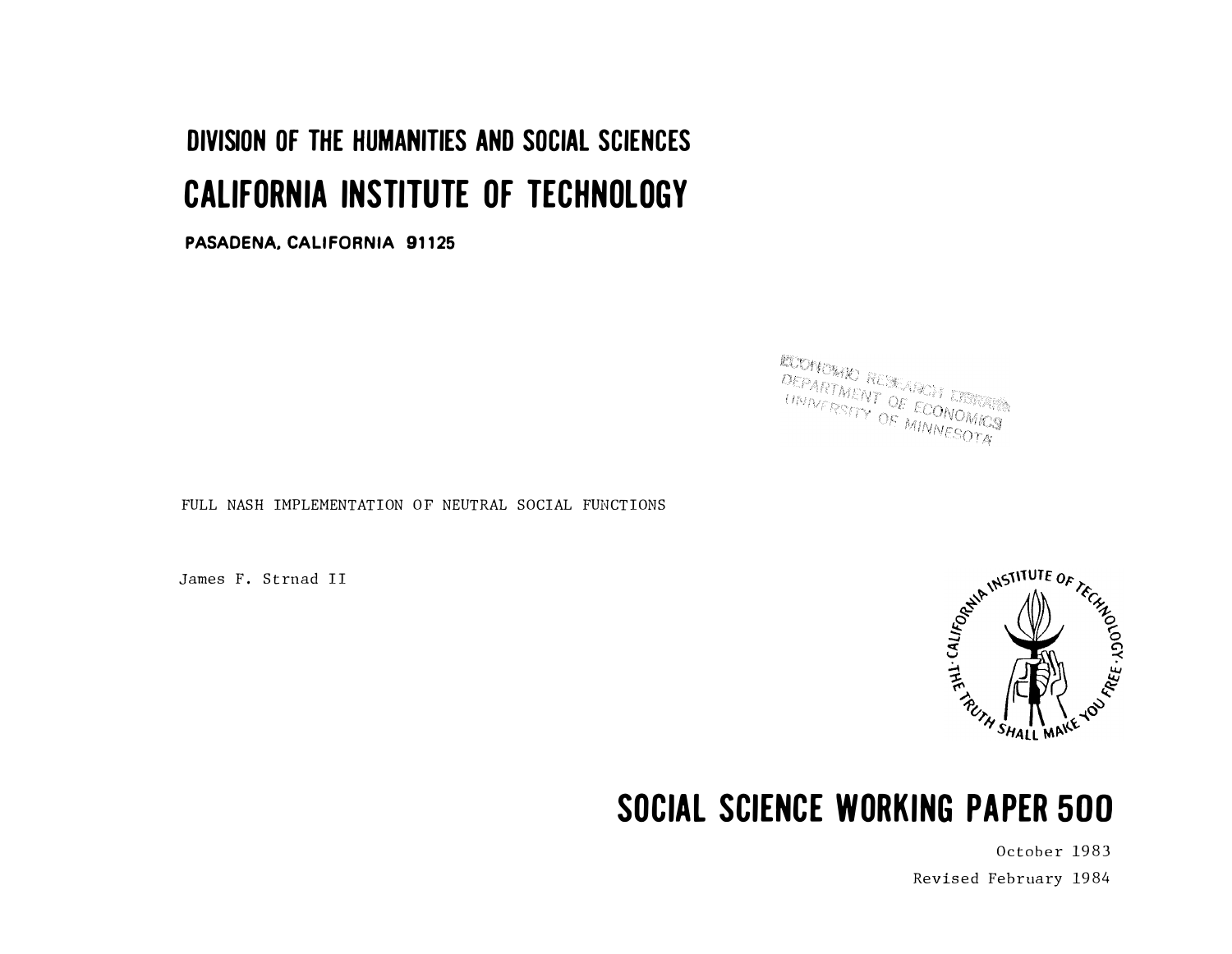#### Abstract

This paper characterizes neutral social functions that are fully implementable. A necessary condition for full implementation under either the Nash equilibrium concept or the strong Nash equilibrium concept is that the neutral social function being implemented be monotonic and simple. If a neutral monotonic social function is simple and the set of winning coalitions is nondictatorial then the social function is fully implementable by a set of Nash equilibria. For finite alternative sets a neutral monotonic social function will be fully implementable by a set of strong Nash equilibria if and only if it is simple and dictatorial.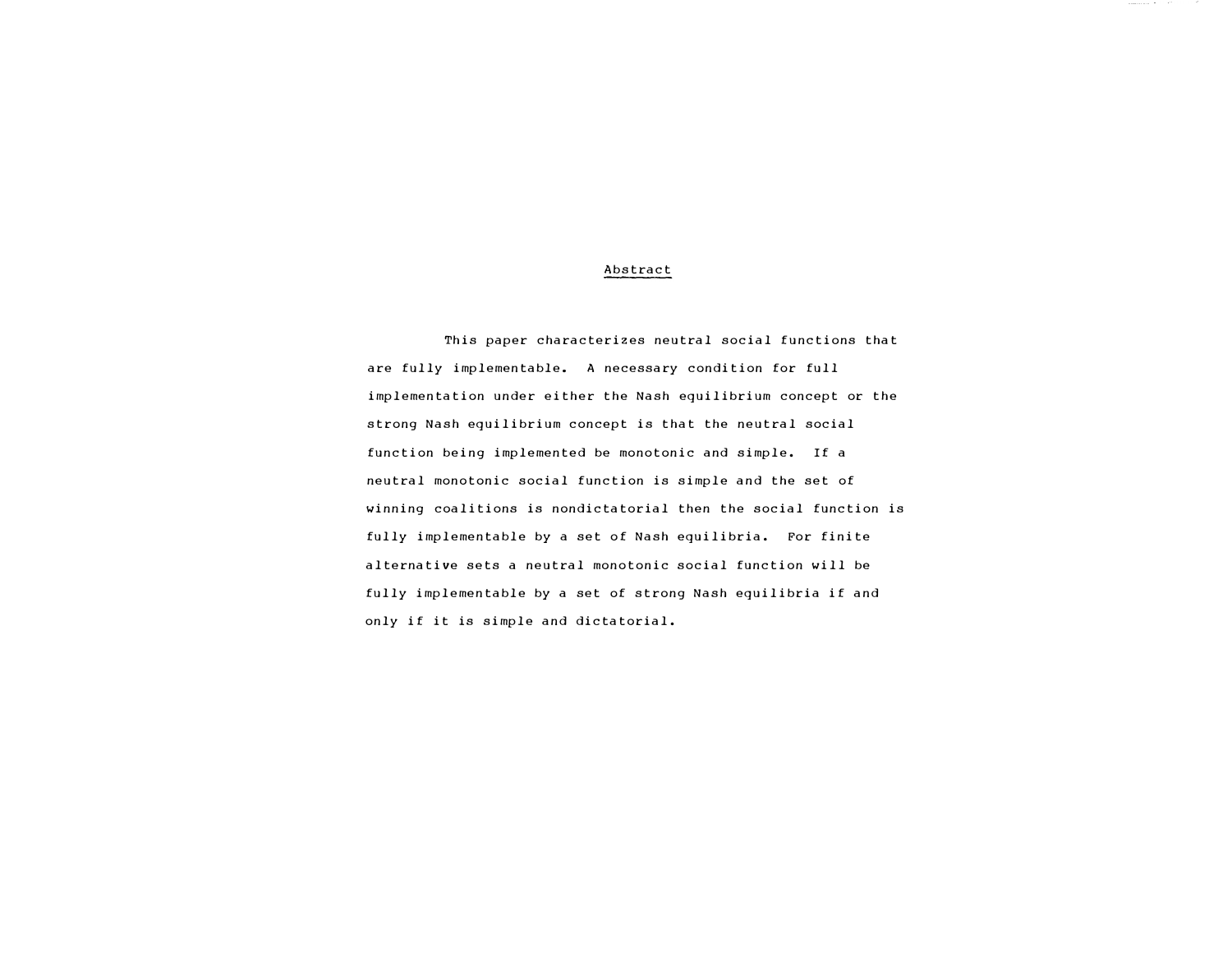#### FULL NASH IMPLEMENTATION OF NEUTRAL SOCIAL FUNCTIONS

#### James F. Strnad II•

#### I. INTRODUCTION

Two problems have been prominent in social choice theory in recent years. One is the problem of determining the restrictions that will result if social choice processes are required to have certain qualities when individual preferences are known. The qualities that have been studied are possible ethical or logical desiderata such as neutrality, monotonicity, transitivity and acyclicity. The restrictions usually involve the delineation of which coalitions or individuals in a society can be permitted to determine social choices.

A second problem, the problem of " implementation, " ari ses from the observation that individual preferences generally are not known and that individuals may have an incentive not to reveal their true preferences given the social choice consequences. Unless this second problem is solved, solution to the f irst problem of " characterizing social choice processes" may not be of any practical import. It does little good to know that a particular social choice process has certain ethical or logical qualities if everyone reveals their true preference s when, in fact, there is a significant incentive for individuals to try to change the outcome by lying.

Recent work such as Roberts (1979) and Sen (1983) has attempted to treat the implementation problem in the same manner as the treatment of the first problem. I.e., this work has attempted to characterize social choice processes for which the implementation problem can be solved. This article continues that characterization ta sk,

As can be seen from the recent surveys in Dasgupta, Hammond and Maskin (1979) and Moulin (1981), results on the implementation problem generally have been ne gat ive, describing broad classes of social choice rules that cannot be implemented. A striking exception is Maskin (1977). In that paper, Maskin showed that for finite alternative sets social choice correspondences satisfying two conditions, "Maskin monotonicity" and "NVP, " can be fully implemented by Nash equilibria, ( The Maskin monotonicity condition is a necessary condition while NVP is not.) In Maskin (1979), it is demonstrated that this result is sensitive to the equilibrium concept employed. In particular, for finite alternative sets, social choice correspondences that are fully implementable by strong Nash equil ibria must be Maskin monotonic but must not satisfy NVP.

Maskin monotonicity requires that an alternative  $x$  in the choice set of a social choice correspondence will remain in the choice set if individual preferences change in such a way that no person who found x at least as good as some other alternative y prior to the change finds y better than x after the change. This condition, which is a necessary condition for full implementation by both Nash and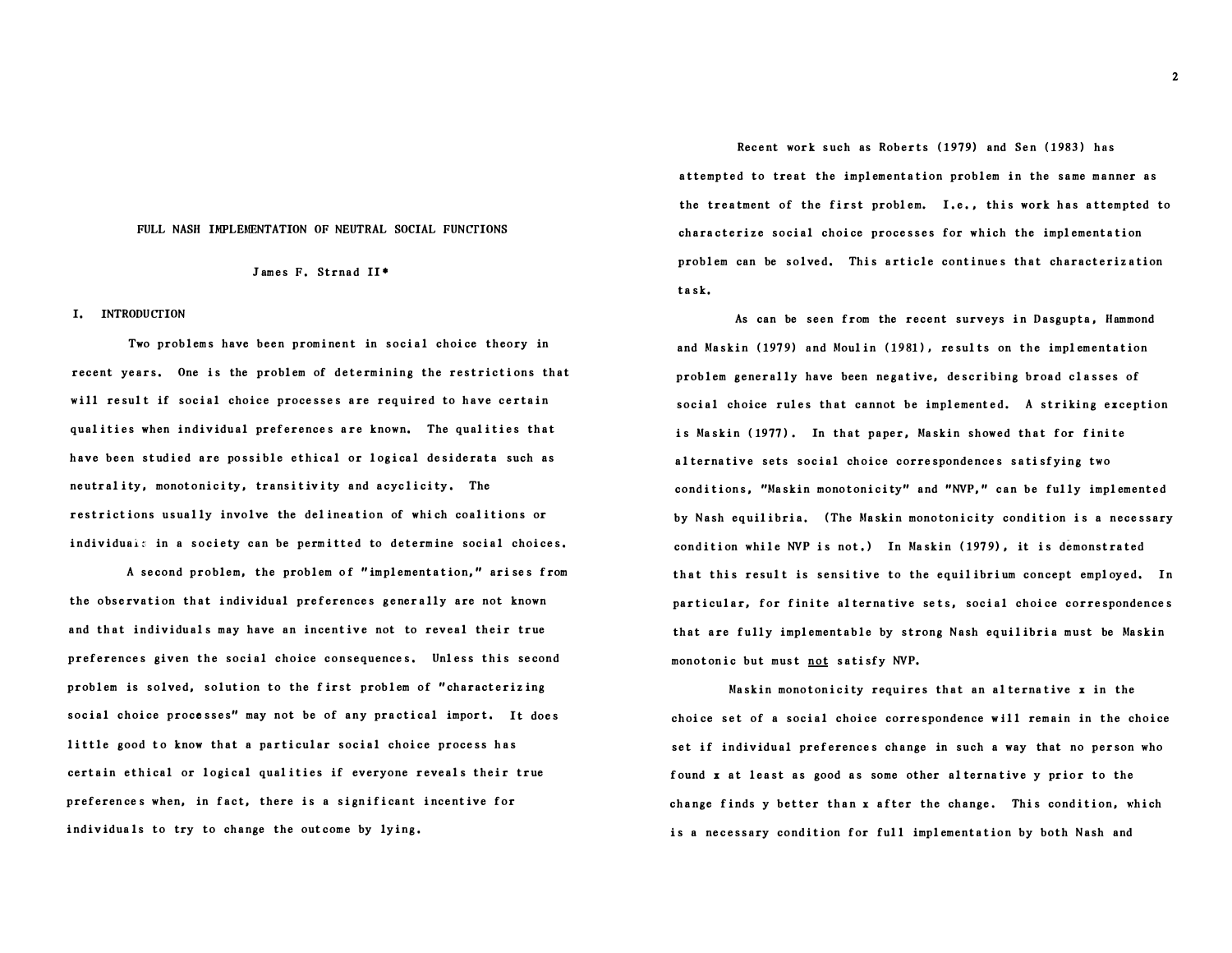strong Nash equilibria, speaks to the composition of the choice set when preferences change, It has no obvious connection to restrictions on which coal itions can dictate social choice, the traditional restrictions examined in characterizing social choice processes. One of the main tasks in this article is to demonstrate such a connection.

The condition NVP requires that if all but one person in society finds an alternative y to be at least as good as any other, y must be in the choice set for the social choice correspondence, This condition is more "coalitional" in content than Maskin monotonicity. Using the results on Maskin monotonicity, this article translates NVP directly into familiar coalitional conditions.

After definitions and notation are developed in Section II, Section III extends the Maskin ( 1977) result that under Maskin monotonicity and NVP social choice correspondences are fully implementable by Nash equilibria to alternative sets that are "CCE sub sets," compact, convex s ubsets of a Eucl idean space. This extension allows many of the characterization results to apply whether the *v*! ternative set is a CCE subset or finite. In addition, it allows compari son of the CCE subset results here with other CCE subset characterization results in the literature.

The main results are in Section IV. This section begins by limiting consideration to social choice correspondences that are neutral social functions, i.e. neutral with the "socially preferred to" relation being an asymmetric binary relation.

A key result in Section IV is Theorem 5: a neutral social

function is Maskin monotonic if and only if it is a simple neutral monotonic social function. Thus, Maskin monotonicity, apparently a condition concerning choice set elements, produces two "coal itional" conditions, monotonicity and simplicity. Monotonicity requires that when members are added to a winning coalition, it still wins, and when members are subtracted from a losing coalition, it still loses.

Simplicity requires that there is a set S of coalitions such that for any two alternatives  $x$  and  $y$ ,  $x$  is socially preferred to  $y$  if and only if all the members in a coalition in S so prefer. This condition is quite restrictive since it rules out all social choice rules where the set of coalitions that win depends on who is indifferent. For example, Pareto extension rules ( $x$  is socially preferred to y if at least one person so prefers and no one has the opposite preference) and relative majority rule  $(x$  is socially preferred to y if a majority of those who are not indifferent so prefer) are not simple.

For a simple neutral monotonic social function, NVP is equivalent to the set of winning coalitions not being an ultrafilter. I.e., NVP requires that the social function is not dictatorial.

Combining these results with those of Maskin (1977) and Maskin ( 1979) yields a cluster of characterization theorems. Neutral social functions will be fully Nash implementable or fully strong Nash implementable only if they are simple neutral monotonic social functions. A neutral social function will be fully Nash implementable if it is a non-dictatorial simple neutral monotonic social function.

3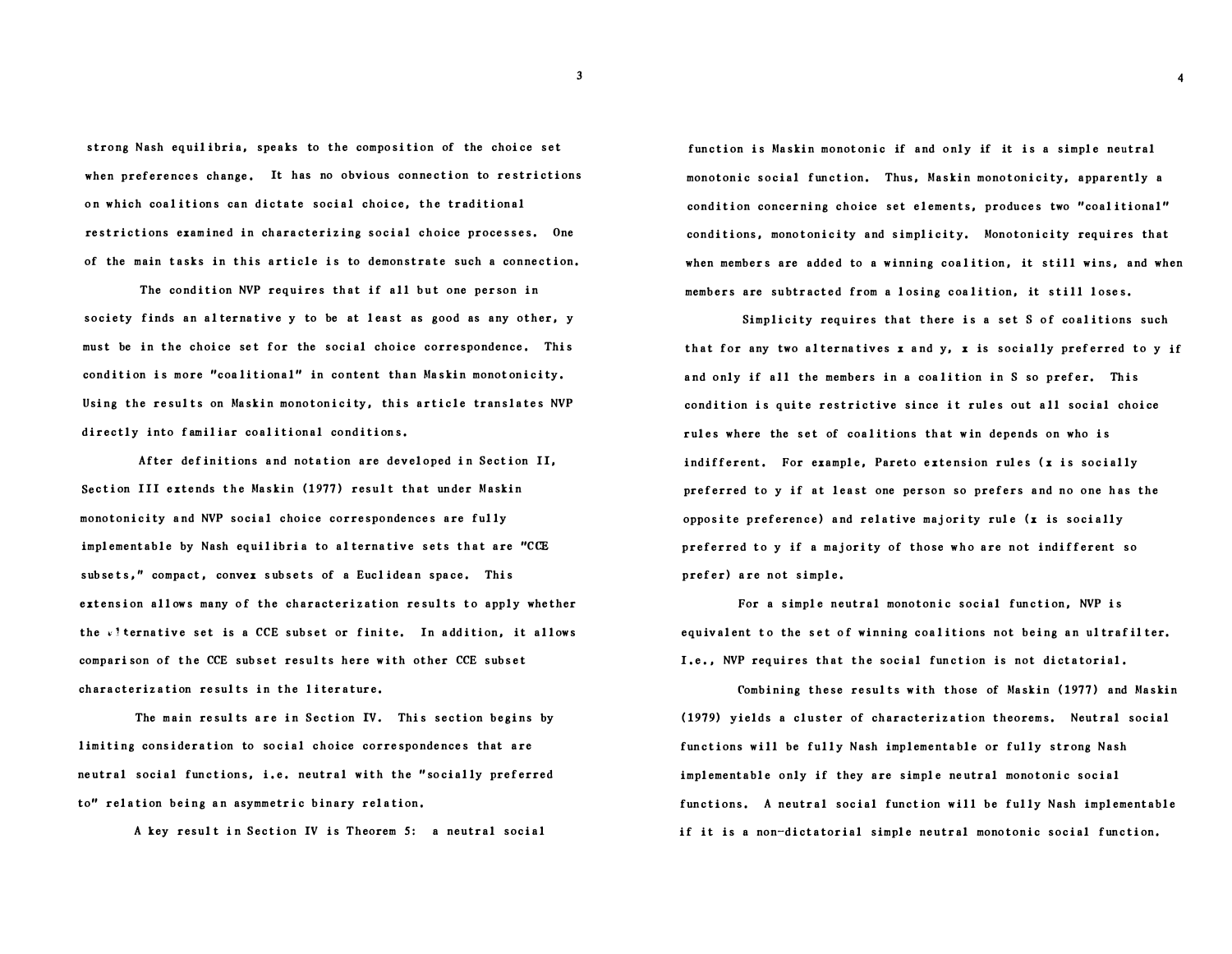Each of these results holds both for finite alternative sets and CCE subset alternative sets.

The final major characterization result applies when the alternative set is finite. In that case neutral social functions will be fully strong Nash implementable if and only if they are dictatorial simple neutral monotonic social functions. This is in contrast to the result that full Nash implementation of neutral social functions is possible without a dictator. Imposing a stronger equilibrium concept has a significant cost.

The characterization results in this paper can be contrasted to other results in the literature across three basic parameters: restrictions on the class of social choice processes studied, restrictions on the equil ibrium concepts studied, and restrictions on the implementation concepts studied. With respect to the later two parameters, this article is limited to Nash and strong Nash equil ibrium concepts a nd to full implementation, The reason is that these are the restrictions on Maskin's results, and the positive nature of some of those resul ts motivates the effort to characterize them in a "coalitional" way.

Ferejohn, Grether and McKelvey (1982) develop some characterization results when implementation rather than full  $implementa,$  implementation concept. A full implementation anal ogy to one of their implementation results is developed as Corollary 2 in Section IV. Despite the linguistic implication that full implementation is somehow normatively better ("fuller") than

implementation, no such superiority actually exists. Both implementa tion concepts require that all equil ibria be in the choice set. Full implementation requires that all choice set elements be reachable by some equil ibrium while implementation requires only that at least one choice set alternative be reachable by an equilibrium. The only normative criteria arising from the social choice rule is that choice set elements are desirable. The fact that more choice set elements are reachable by one decision mechanism has no normative signif icance under the social choice rule since it does not distingui sh between choice set elements,

Finally, this article restricts the domain of social choice rules to neutral social functions. Neutrality is a nontrivial ethical and structural assumption. It bars the use of separate processes for particular choices. Thus, for example, neutrality is violated if a higher voting requirement is required for certain "special" decisions (such as constitutional amendments) than for "ordinary" decisions.

The main justification for assuming neutral ty lies in the fact that that assumption allows Maskin's positive results, highly unusual against the general backdrop of negative implementation resul ts, to be characterized "coalitionally." But beyond that, much of the literature characterizing implementation results imposes restrictions that are arguably even more severe and that lead to highly negative results. For example, Roberts (1979) and Sen (1983) are two leading recent papers, Almost all of Roberts (1979) and all of Sen (1983) are limited to a study of decisive social choice correspondences, i.e.,

5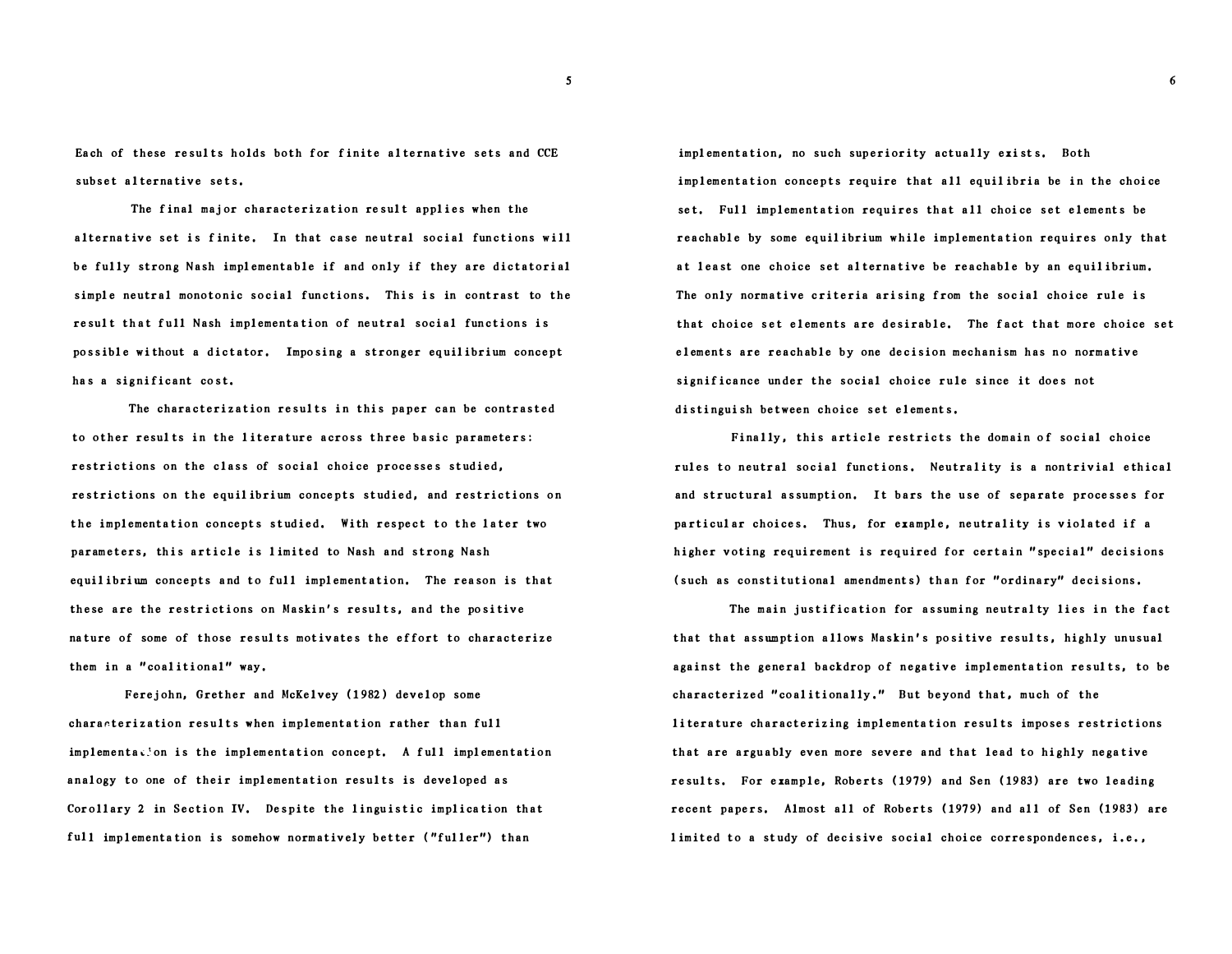social choice correspondences that are single-val ued, Roberts notes that decisive so cial choice correpondences are attractive because the social planner must pick one alternative and such social choice correspondences specify which one is most desirable, Decisiveness also eliminates the need to choose between full implementation and implementation. With only one member in the choice set those implementation concepts are equivalent,

Although decisiveness is a desirable trait for a social process, imposing decisiveness severely restricts the class of social choice rules under con sideration and that restriction may invol ve the sacrifice of other ethical or logical desiderata. Consider, for example, proportional voting rules. Craven (1971) shows that for the choice set to be nonempty over a finite alternative set with any more than a few alternatives in it, a voting proportion close to unanimity is required, Greenberg ( 1979) makes a simil ar showing for CCE subset alternative sets with more than a few dimensions. But proportional voting rules requiring proportions significantly greater than one-half often will not be decisive. Two alternatives preferred to all others by everyone may " tie" as social choices because voters are nearly equally divided between them. For proportional voting rules, decisiveness therefore may be obtained only at the cost of the 'po ssibility of having an empty choice set,

Another problem with impo sing decisiveness on the underlying social choice correspondences is that extremely negative results ensue. Theo $\zeta \circ \eta$  3.4 in Sen (1983) as well as results in Maskin (1979)

and Dasgupta, Hammond and Maskin (1979) indicate that decisive social choice correspondences are implementable by strong Nash equilibria  $or$ Nash equilibria only if they are dictatorial. That result holds even if individual indifference is excluded as a possibility. This leads Sen ( 1983) to relax the implementation concept from implementable to what he calls "partially implementable." A single-valued social choice correspondence is partially implementable by a decision mechanism if that mechanism has at l east one equilibrium that is the single member of the choice set. The cost of imposing this concept instead of more traditional implementation standards is carefully noted by Sen himself: there is a possibility that "inoptimal" al ternatives will be selected as equil ibria by the decision mechanism . One can only hope, along with Sen, that "with suitable ' rules of behavior' agreed upon by the individuals, their cooperative equilibrium may indeed lead to the selection of the (desired) outcome" (Sen  $(1983, p. 3)$ ). Even if this problem with partial implementation is ignored, Theorem 4.11 and Corollary 4.16 in Sen (1983), the main results of that paper, indicate that the coalitional structure needs to contain a great deal of veto power in order to guarantee that a social choice correspondence is partially implementable by strong Nash equilibria.

Ultimately, the choice of restrictions is a value judgment, One may be willing to tolerate both the potential problems with partial implementation and the restrictions inherent in requiring decisiveness in order to use a strong Nash equilibrium concept, in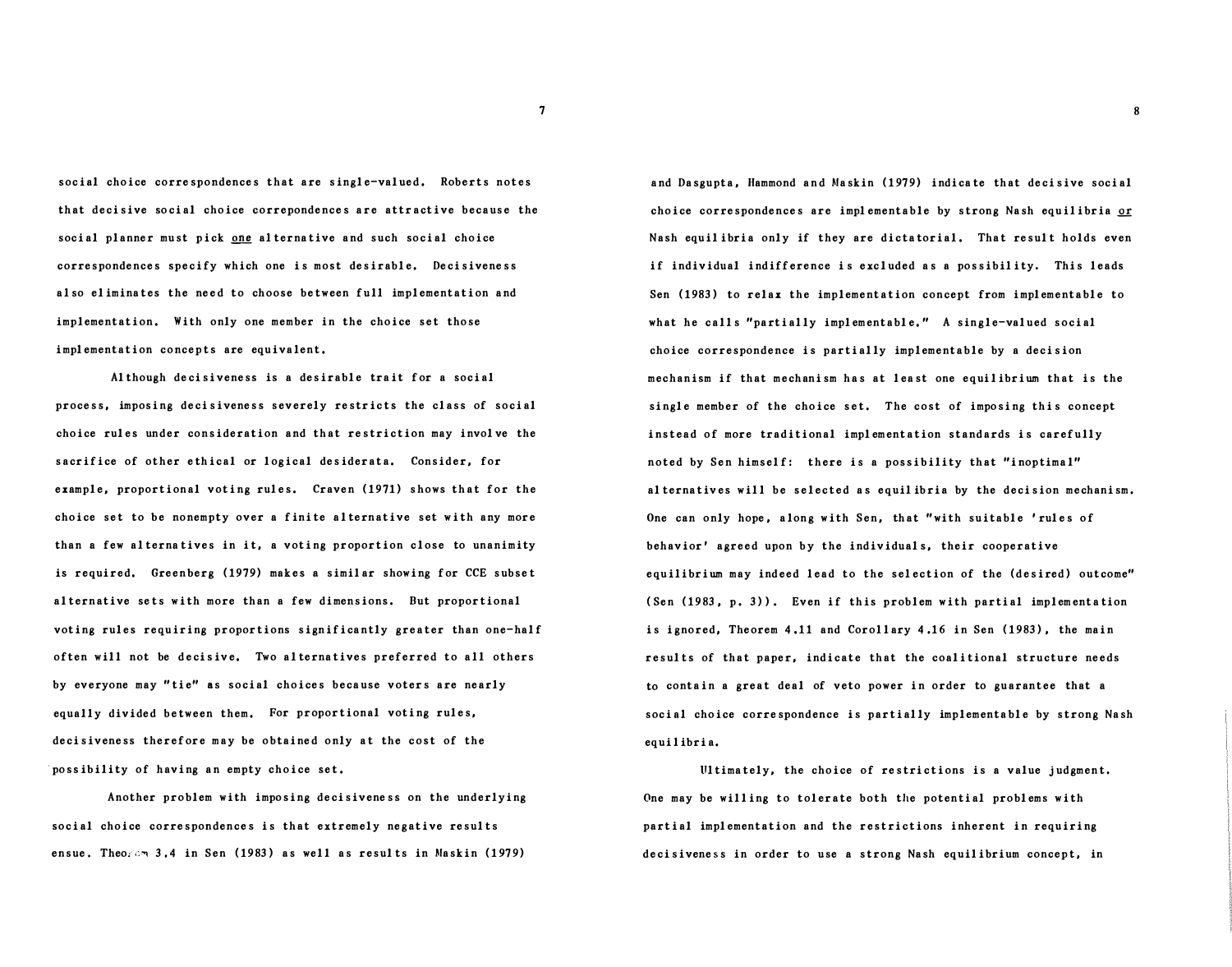order to have the quality of decisiveness and to avoid imposing neutrality. Nonetheless, the positive characterization results proven here for full Nash implementation are quite promising. The scope of the po sitive resul ts compare favorably with the scope of other positive results in the literature, and the need to impose neutrality to attain the results here seems no more onerous than the compromises required to obtain other positive results,

#### II. DEFINITIONS, ASSUMPTIONS AND NOTATION

Take the set of social al ternatives to be A. When A is finite,  $|A|$  is the number of members in A. When A is a subset of Euclidean space,  $d(A)$  denotes the dimension of  $A$ .

A CCE subset is a nonempty, compact, convex subset of a Euclidean space. When A is a CCE subset with  $d(A) = m$ , then A is an m-CCE subset. It is assumed that A contains more than one alternative, so that there is a nontrivial social choice problem , Whenever the nature of  $A$  is unspecified, it can be either finite or a CCE-sub set.

P is a preference relation on A if P is an asymmetric binary relation on A, i.e.,  $xPy$  and  $yPx$  cannot both be true for  $x$ ,  $y \in A$ . If they are both false then xly, and xRy means that xPy or xly. When an indiv idual i has tastes chara cterized by a preference relation, that preference relation shall be denoted by  $P_{i}$ ,  $R_{i}$ , and  $I_{i}$ .

A preference relation is a weak ordering if R is transitive and complete. A preference relation is acyclic if for all  $x_1, x_2, \ldots, x_n$   $\in A$   $x_1Px_2, x_2Px_3, \ldots, x_{n-1}Px_n \implies x_1Rx_n$ . The set  $U(A, P) =$ 

 $\{x \in A \mid xRy \quad \forall y \in A\}$  is the set of undominated alternatives for A under P. A preference relation, P, is continuous-valued over a set of al ternatives that is a subset, S, of Euclidean space if and only if for every  $x \in S$ :

(A) the set  $\{y \in S | xPy\}$  is an open set;

and (B) the set  $\{y \in S | yPx\}$  is an open set. Suppose that A is a CCE subset of a Eucl idean space, S. Then an individual, i, has type I preferences if there exists a "bliss point" **x** (in S but not necessarily in A) such that  $yP_{i}z$  if and only if alternative  $y$  is closer in Euclidean distance to  $x$  than alternative z.<sup>1</sup> When an individual can have type I preferences with any bliss point in S, then type I preferences are said to be admissible for that individual,

The set of all individuals in society is I. Throughout this article the set I will be taken to be finite with n members.  $\boldsymbol{\mathsf{w}}^\text{I}$  is the product space of individual weak orderings for the individuals in society. When A is a CCE-subset, it is assumed that type I prefer ences are admissible for all indiv iduals.

A social function is a mapping from  $W<sup>L</sup>$  into the set of all preference relations on A. A social decision function is a mapping from  $W^{\text{I}}$  into the set of all acyclic preference relations on A.

A profile is a member of  $\mathbb{W}^{\text{I}}$ . For a profile p and a, b  $\varepsilon$  A, define  $p(a \gt b)$  as the set of individuals who prefer a to b. The concerned set for  $p$  and the pair of alternatives  ${a, b}$  is  $p(a \rightarrow b)$  U  $p(b \rightarrow a)$ . Let p and q be profiles and let a, b, c, d  $\varepsilon$  A.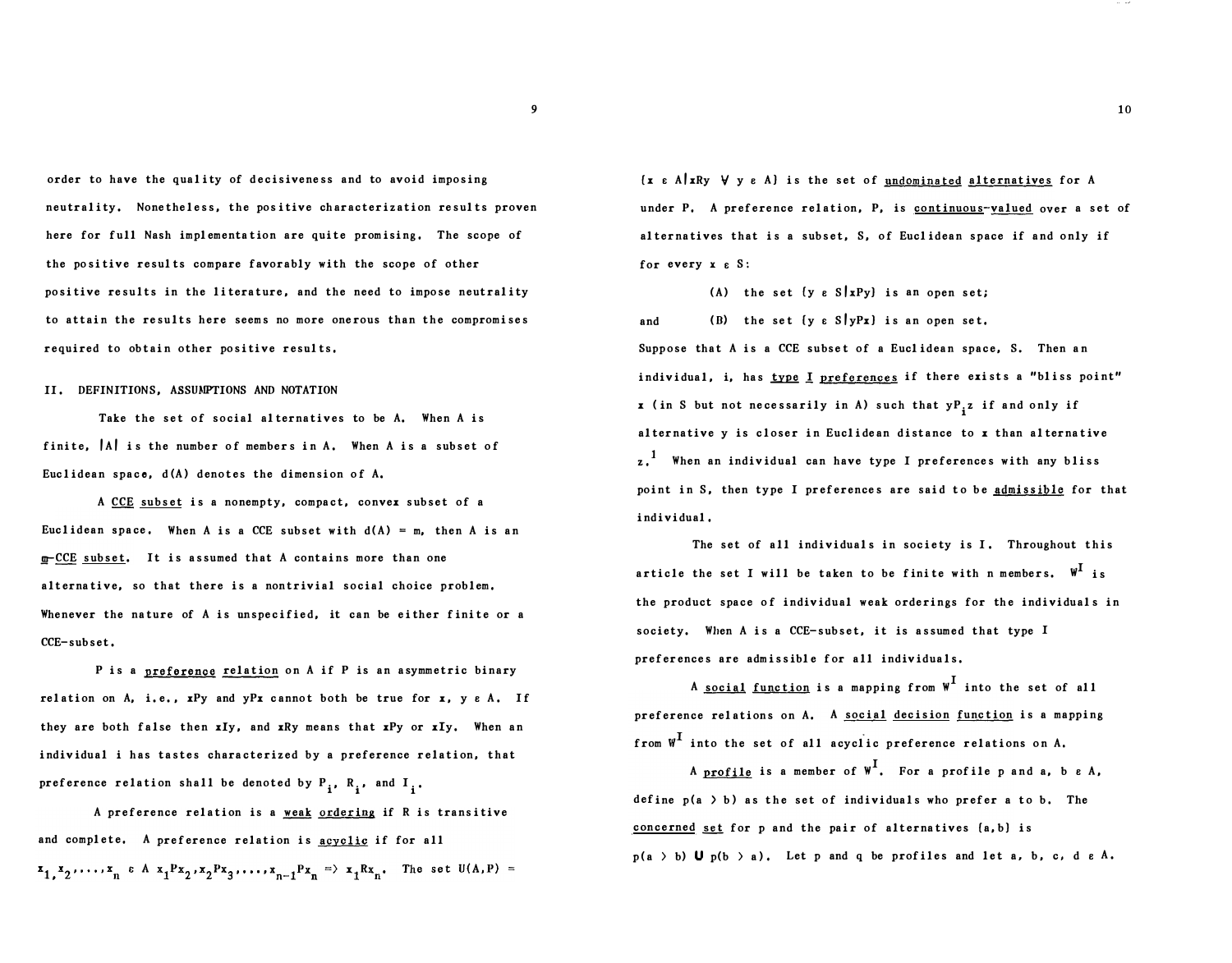A social function,  $\sigma$ , is neutral and monotonic when the following condition holds: if  $p(a \gt b) \subseteq q(c \gt d)$  and  $q(d \gt c) \subseteq p(b \gt a)$ , then  $a\sigma(p)$ b implies  $c\sigma(q)d$ , If the condition holds with equalities rather than inclusions, then  $\sigma$  is neutral. A binary decision rule,  $\sigma$ , is a social function that satisfies the following property of binaryness: if  $p(a \gt b) = q(a \gt b)$  and  $p(b \gt a) = q(b \gt a)$  then  $a\sigma(p)b$  implies  $a\sigma(q)b$ . A social function,  $\sigma$ , is anonymous if and only if for any permutation  $\gamma$  of  $(1, 2, ..., n)$ ,  $\sigma(p_1, p_2, ..., p_n) = \sigma(p_{\gamma(1)},$  $P_{\gamma(2)}, \ldots, P_{\gamma(n)})$  where  $p_i$  is the weak ordering of individual i.

If J is a nonempty subset of I, then a simple game on J is a collection of subsets of J,  $\Gamma_{\overline{\textsf{J}}}$ , such that:

(a) A  $\epsilon$   $\Gamma_{J}$ , A  $\subseteq$  B => B  $\epsilon$   $\Gamma_{J}$ ;

(b) A e  $\Gamma_J$  => A<sup>c</sup>  $\neq$   $\Gamma_J$ , where A<sup>c</sup> is the complement of A in J. When property (a) is true, but property (b) may or may not be true,  $\Gamma_{I}$ is called a monotonic game. When property (b) is true, but property (a) may or not be true,  $\Gamma_{\text{J}}$  is called a <u>proper game</u>. The <u>null</u> (simple) <u>game</u> on **J** is the empty collection of subsets of **J**. If  $\Gamma_{\text{J}}$  is a proper game on J, then  $\Gamma_J^* = \{ E \subseteq J | E^c \in \Gamma_J \}$  where  $E^c$  is the complement of E in J.  $\Gamma_{\text{J}}$  often is called the family of <u>winning coalitions</u> and  $\Gamma_{\text{J}}^{\text{*}}$  the family of losing coalitions. Note that under these definitions in a given proper game  $\Gamma_{\rm J}$ , it may be true that a coalition E  $\subseteq$  J is neither w inning nor losing,

A <u>direct sum of simple games</u> is an indexed family  $[\Gamma_{\text{J}}]_{\text{J}e2}$ I such that:

### (i)  $\Gamma_{\text{J}}$  is a simple game for J (possibly null);

(ii) for all K, L  $\epsilon$  2<sup>I</sup>, if K  $\subseteq$  L, then  $\Gamma$ <sub>L</sub>  $\cap$  2<sup>K</sup>  $\subseteq$   $\Gamma$ <sub>K</sub>;

(iii) for all K, L  $\epsilon$  2<sup>I</sup>, if K  $\subseteq$  L, then  $\Gamma_K^* \subseteq \Gamma_L^*$ . Every <u>collection of proper games</u>,  $\Gamma = \left[\Gamma_{J}\right]_{J\in 2}$  where each  $\Gamma_{J}$  is a proper game, <u>generates an aggregation</u> rule,  $\mu_{\Gamma}$ , where for every profile p and alternatives a, b  $\varepsilon$  A,  $a\mu_{\prod}(p)$ b if and only if  $p(a \gt b)$   $\varepsilon$  $\Gamma_{p(a/b)}U_{p(b)a}$ . I.e., the set of individuals who prefer a over b is a winning coalition in the proper game defined on the set of individuals concerned about a versus b. If  $\sigma$  is a social function and  $J \subseteq K$ , then J is said to be a decisive subset for  $K$  (with respect to  $\sigma$ ) if for all profiles p where K is the concerned set,  $J \subseteq p(a \gt b) \Rightarrow a\sigma(p)b$ , for all a, b  $\varepsilon$  A. The set of all decisive subsets for K is the decisive set for K. When a social function is generated by a direct sum of simple games,  $\Gamma$ , then  $\Gamma_{\rm J}$  is the decisive set for J  $\subseteq$  I. A social function is simple if for any  $x$ ,  $y \in A$ ,  $xPy$  if and only if all the members of at least one of the coalitions in the decisive set for I prefer x to y. When a simple social function is generated by  $\Gamma$ , a direct sum of simple games then for  $J \subseteq I \rightharpoondown_{J} = \Gamma_I \rightharpoondown_{I} 0$  2<sup>J</sup>. A <u>prefilter</u> on J is a simple game,  $\Gamma_{\text{J}}$ , on J such that  $\bigcap \Gamma_{\text{J}} \neq 0$  and  $\Gamma_{\text{J}}$  is not a null game. For a prefilter,  $\Gamma_{\text{J}}$ , on J, the set  $\textsf{f} \mid \Gamma_{\text{J}}$  is called the <u>collegium</u> for  $\Gamma_{\tt J}$ . A <u>filter</u> on J is a prefilter,  $\Gamma_{\tt J}$ , on J such that E<sub>1</sub>  $F$   $\epsilon$   $\Gamma_J$   $\Rightarrow$   $E$   $\mathbf{0}$   $F$   $\epsilon$   $\Gamma_J$ . An <u>ultrafilter</u> on J is a filter,  $\Gamma_J$ , on J such that for all  $E \subseteq J$  either  $E \in \Gamma_J$  or  $E^C \in \Gamma_J$  where  $E^C$  is the complement of E in J.

A social choice correspondence f is a mapping  $f: W^I \rightarrow A$ . A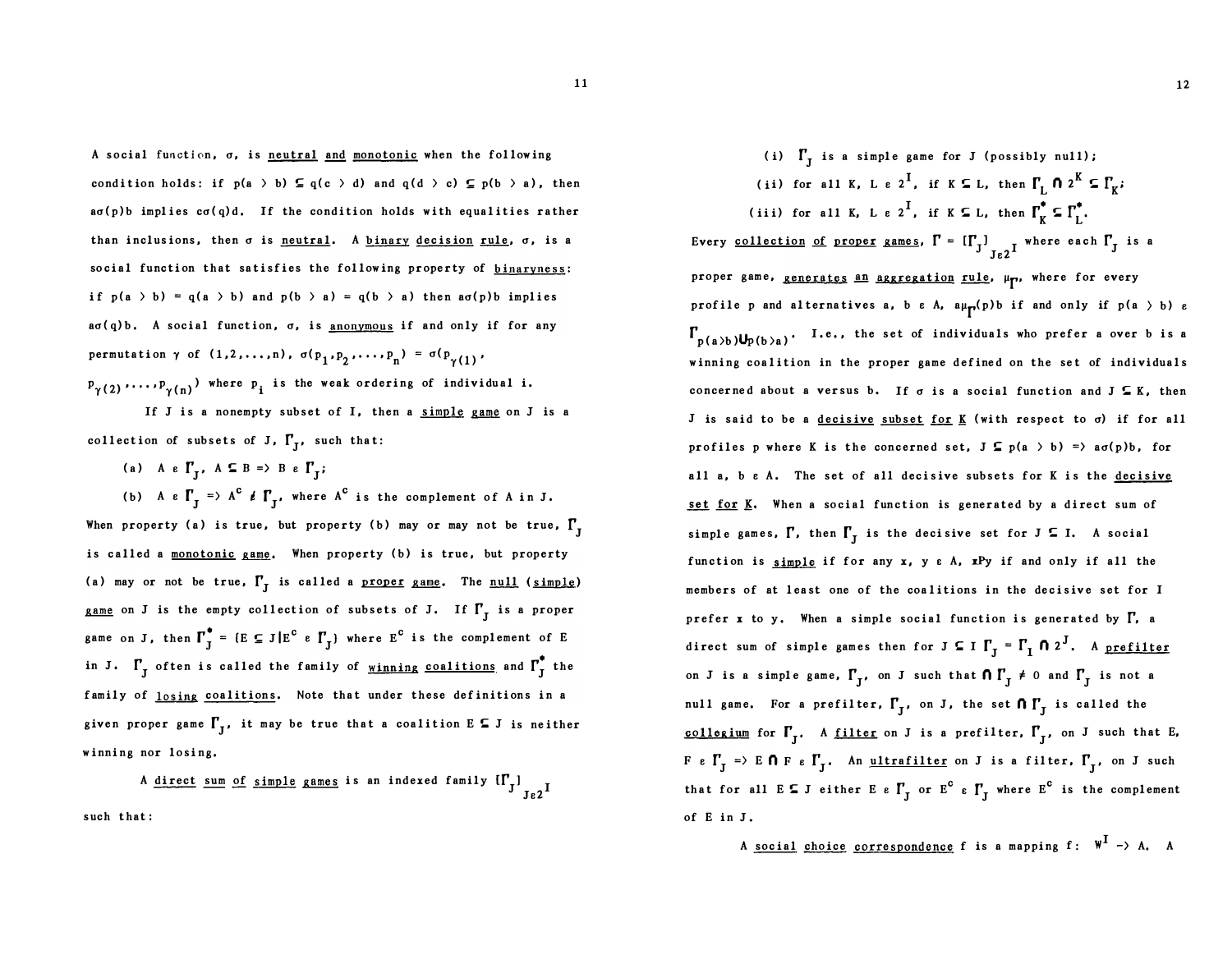social choice correspondence may be multiple-valued, The image set of a social choice correspondence f under a profile p of weak orderings is denoted  $f(p)$  and is called the choice set of f for profile p. Let T be the set of all  $p e W^I$  such that there is some je I and some  $\mathbf{x}_p$  e A such that for all i e I/(j)  $\mathbf{x}_p$ P<sub>i</sub>y for all y e A/ $\mathbf{x}_p$ ) and there is at most one z  $\epsilon A / (x_p)$  such that  $z R_j x_p$ . A social choice correspondence is <u>minimally democratic</u> if for all  $p e T f(p) = {x \choose p}$ . I.e., for  $|I| = n$  if x is at the top of  $n - 1$  individuals' weak orderings and is at worst second in the remaining individual 's weak ordering, then the choice set must consist of x alone,

Consider the mapping f':  $W^{\mathbf{I}} \rightarrow A$  with  $f'(q) = U(A, P)$  where  $\sigma$ is a social function,  $\sigma(q) = P$ , a preference relation, and  $U(A, P)$  is the set of undominated alternatives in A under P. This mapping f' is a social choice correspondence. When this article speaks of a social function  $\sigma$  as a social choice correspondence, the mapping  $f'$  is meant.

Let  $R_p(a, b) = \{i \in I | aR_i b\}$  under the profile p of weak orderings for the set I of all members of society and for a, b e A. A social choice correspondence f is Maskin monotonic if for any profiles p and q of weak orderings and any a  $\varepsilon$  A, a  $\varepsilon$  f(p) = > a  $\varepsilon$  f(q) if  $R_q(a,b) \supset R_p(a,b)$  for all b  $\varepsilon$  A. I.e., a social choice correspondence f is Maskin monotonic when for any transformation T:  $p \rightarrow q$  of preference profiles, if a is in the choice set of f for p, then it is in the choice set of f for q if a is not demoted in any individual's weak ordering. <u>Not demoted</u> means that a $\mathrm{R_{i}^{\phantom{\dag}}}$  under p implies a $\mathrm{R_{i}^{\phantom{\dag}}}$  under

q.

A social choice correspondence, f, has the property  $NVP$  if and only if for any profile p of individual weak orderings if there exists i e I and a e A such that for all je I where  $j \neq i$  a R<sub>j</sub>b for all b e A then a  $\varepsilon$  f(p). I.e., if an alternative is at the top of  $n - 1$ individuals' preference orderings, then the last individual cannot prevent the alternative from being in the choice set.

s Let  $S_i$  denote a strategy space for individual i and let n  $\prod S$ , be the product space of the individual strategy spaces. A  $j=1$ <sup>J</sup> decision mechanism d is a single-valued mapping from S to A. A decision mechanism is called a <u>direct</u> mechanism if  $S_i = P^*$  or a subset of  $P^*$  for all i  $\varepsilon$  I, where  $P^*$  is the set of all possible preference relations over A, A decision mechanism is an indirect mechanism if for some j  $\epsilon$  I S<sub>i</sub> is not P<sup>\*</sup> or any subset of P<sup>\*</sup>.

Let s denote  $(s_1, s_2, \ldots, s_n)$ , i.e., all individuals choose their barred strategies. Let  $\overline{s}/s_{\mathbf{i}}$  denote  $(\overline{s}_{1}, \overline{s}_{2}, \ldots, \overline{s}_{\mathbf{i-1}})$ s<sub>i</sub>, s<sub>i+1</sub>,..., s<sub>n</sub>, i.e., all individuals choose barred strategies except ind ividual i who chooses s<sub>i</sub>e S<sub>i</sub>. Now se S is a <u>Nash equilibrium</u> of decision mechanism d if for all i  $\varepsilon$  I,  $d(s)R_i d(s/s_i)$  for all  $s_i \varepsilon S_i$ . I.e., s e S is a Nash equilibrium if no individual can unilaterally change his or her strategy and be better off if all other individuals

continue playing  $s_j e S_j$ .

Let  $\overline{s}/s$  denote the case where all i e C choose unbarred strategies, s<sub>i</sub> e S<sub>i</sub> and all j  $\ell$  C choose barred strategies s<sub>j</sub> e S<sub>j</sub>. Now,  $\overline{s}$  e S is a strong Nash equilibrium of decision mechanism d if there is no C  $\subseteq$  I and no  $\frac{1}{s}/s$   $\in$  S such that  $d(\frac{s}{s}/s)P_1d(\frac{s}{s})$  for all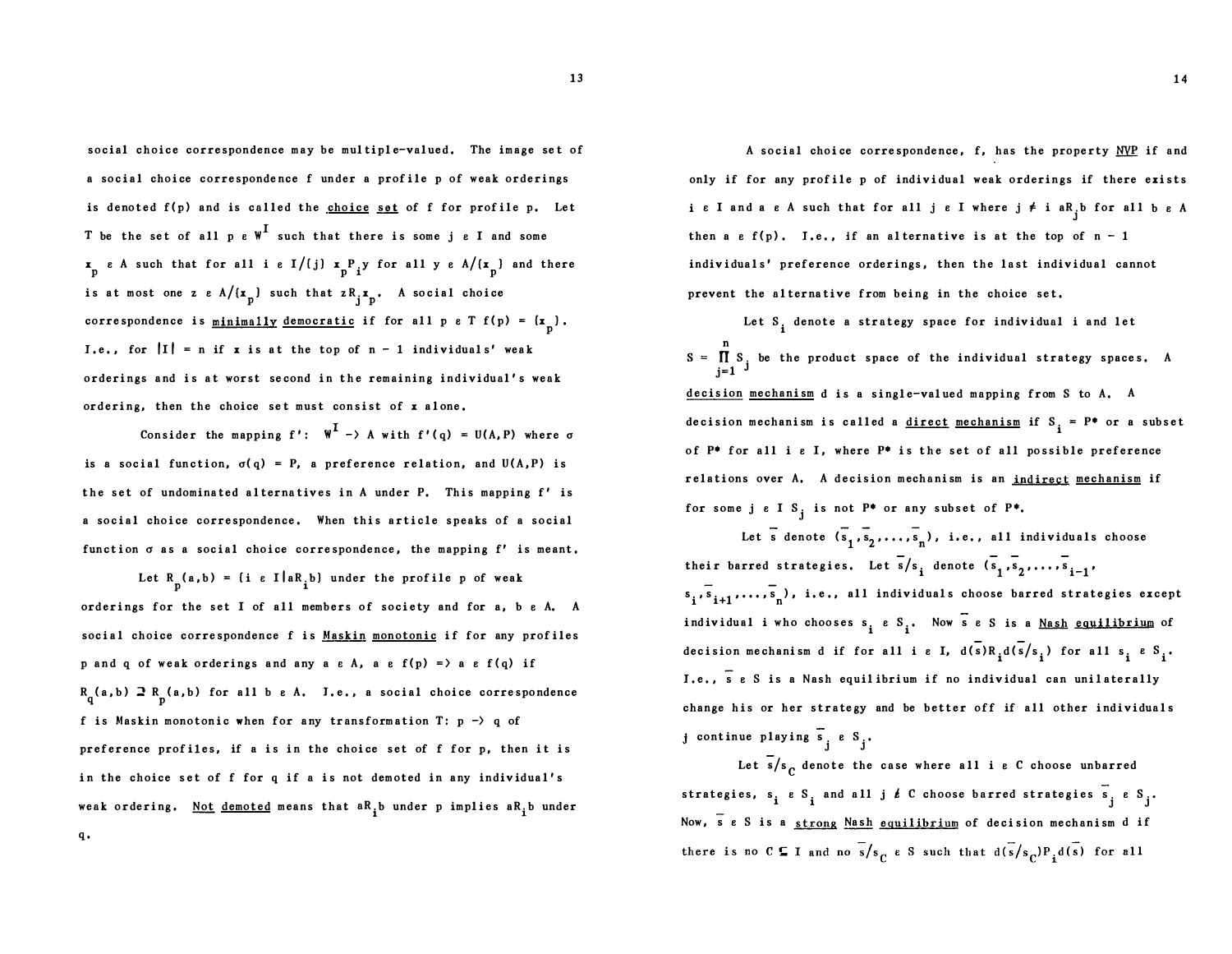i e C.

A social choice correspondence f:  $W^I \rightarrow A$  is implementable by de cision mechanism d if

- (1) for any equilibrium s of d with respect to a profile p  $\epsilon \Psi^{\text{I}}$ ,  $d(\overline{s})$   $g(f(n))$ :
- and (2) if  $f(p)$  is nonempty for a profile  $p$   $e\,$   $\mathbb{W}^{\mathbf{I}}$ , then d has at least one equilibrium under p.
	- A social choice correspondence f:  $W^I \rightarrow A$  is fully

implementable by dec ision mechanism d if

- ( 1) for any equil ibrium, s, of d with respect to a prof ile  $p e W^{\text{I}}$ ,  $d(\overline{s}) e f(p)$ ;
- and (2) for any profile p of individual weak orderings and any a e f(p) there exists an s e S such that  $d(s) = a$ .

Each of these implementation concepts only makes sense when an equilibrium concept is specified. When the equilibrium concept is Nash equilibrium, then the terminology fully Nash implementable means that the Nash equil ibria of the decision mechanism fully implement the social choice process for all profiles in  $W^I$ . Nash implementable, fully strong Nash implementable, and strong Nash implementable are defined similarly.

III. FULL NASH IMPLEMENTATION OF SOCIAL CHOICE CORRESPONDENCES OVER CCE SUBSET ALTERNATIVE SETS

Maskin (1977) and Maskin ( 1979) provide a set of results for full implementation of social choice correspondences by Nash and strong Nash equilibria when the alternative set is finite. By Theorem

2 in Maskin (1977) Maskin monotonicity is a necessary condition for a social choice correspondence to be fully Nash implementable, A parallel result. Theorem 1 in Maskin (1979) is that Maskin monotonicity is a necessary condition for a social choice correspondence to be fully strong Nash implementable. The proofs of both results do not depend on the alternative set being finite, and thus both results apply when the alternative set is a CCE-subset. The following theorem therefore holds true.

Theorem 1. (Maskin (1977); Maskin (1979)). If a social choice correspondence f over a f inite a lternative set or over a CCE subset a lternative set is fully Nash implementable or fully strong Nash implementable, then f is Maskin monotonic,

Maskin's proof of his Theorem 5 in Maskin (1977) that Maskin monotonicity and NVP are jointly sufficient for a social choice correspondence to be fully Nash implementable does depend on the alternative set being finite. The main task of this section is to show that his result still holds when the alternative set is a CCE subset. Maskin's proof of his Theorem 5 is by construction and rests on his Theorem 4 in the same paper, That theorem and the constructive proof of Theorem S utilize a particular strategy space for individuals. In particular, where the social choice correspondence is f, the strategy set for individual i is

 $S_i = ((R_1, ..., R_n, a) | p = (R_1, ..., R_n)$ is a profile of weak orderings and a  $\varepsilon f(p)$ .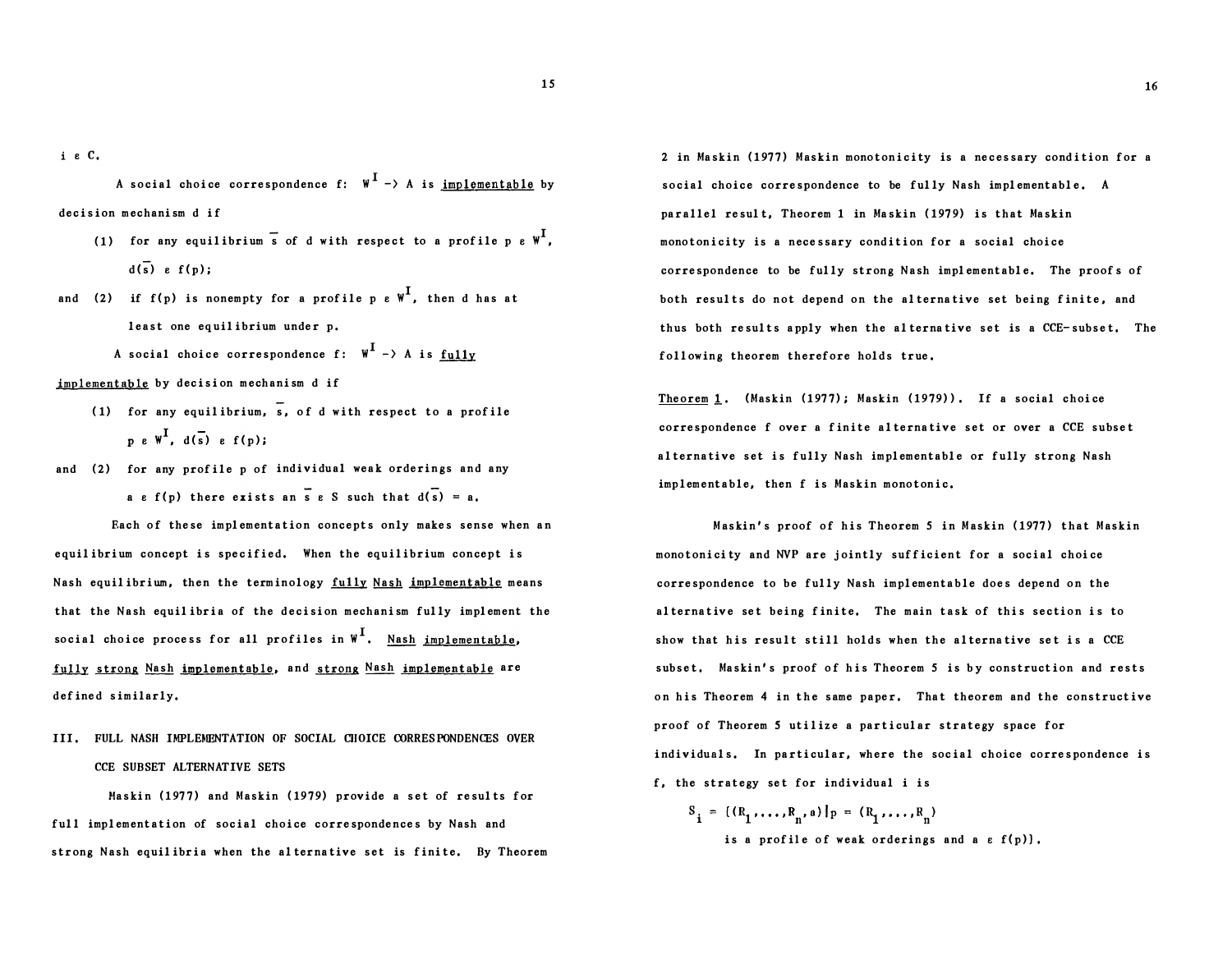Thus, ea.<sup>3</sup> individual chooses (1) a profile that has a nonempty choice set under f and (2) an element in the choice set for that profile. The profile chosen by i may misrepresent the true preferences of others as well as misrepre senting i ' s own true pref erences. Maskin also defines the lower contour set of  $R_i$  at a  $\varepsilon$  A as  $L(a, R_i)$  $\left(\begin{smallmatrix} b & e & A \end{smallmatrix}\right)$  and  $\left(\begin{smallmatrix} b & b \end{smallmatrix}\right)$ .

Theorem 4 in Maskin (1977) is now restated as Theorem 2 here.

Theorem 2. (Maskin (1977)). For  $\left|1\right| \geq 3$  and a social choice correspondence f that is Maskin monotonic and satisfies NVP, the following three conditions are jointly sufficient for f to be fully Nash implementable by a decision mechanism d:  $S \rightarrow A$ .

- (1) If every individual chooses the same strategy  $s_i =$  $(R_1, \ldots, R_n, a)$ , then the decision mechanism chooses a. (2) If all individuals except i choose the same strategy
- $(R_1, \ldots, R_n, a)$  then i can reach any point in  $L(a, R_i)$  by some strategy  $s_i \times S_i$ . I.e.,  $\{b \times A\}$  =  $d(\bar{s}_1, ..., \bar{s}_2, ..., s_i, ..., \bar{s}_n)$  and  $s_i \geq S_i$  = L(a,R<sub>i</sub>).
- (3) If at least two individuals have different stategies, then any third individual, j, can cause the outcome of the decision mechanism to be any alternative in A by choosing an appropriate s<sub>j</sub> e S<sub>j</sub>.

After proving Theorem 2, Maskin proves the joint sufficiency of Maskin monotonicity and NVP for a social choice correspondence to be fully Nash implementable by constructing a decision mechanism for all social choice correspondences that meets  $(1)-(3)$  in Theorem 2. As Theorem 3,

this section proves Maskin's joint sufficiency result for finite alternative sets using a different construction than Maskin used. That different construction is then altered so that it applies for CCE subset alternat ive sets.

Theorem 3 (Maskin (1977)). If  $||1|| \geq 3$ , A is finite and a social choice correspondence f satisfies NVP, then f is ful ly Nash implementable by a decision mechanism if and only if f is Maskin monotonic,

Proof: By Theorem 1 if f is fully Nash implementable, then f is Maskin monotonic,

The foll owing proof that Mastin monotonicity and NVP imply that f is fully Nash implementable is by a construction similar to that in Maskin (1977, pp. 21-22). Specifically, only (B) in the de cision me chanism constructed below differs from Maskin' s construction.

First, label the alternatives in the alternative set  $A =$  $(a(0),...,a(m-1))$ . Now consider the following decision mechanism d: S -> A where S<sub>i</sub> for each i e A is as stated in the paragraph above The orem 2 supra,

(A) If  $s_1 = s_2 = \cdots = s_n$  $d(s_1,...,s_n) = a.$ s<br>n  $(R_1, ..., R_n, a(r)) \neq s_i = (R_1, ..., R_n, a(s)),$  $d(s_1, \ldots, s_n) = a(s)$  if  $a(r)R_i(a(s))$  and  $a(r)$  otherwise.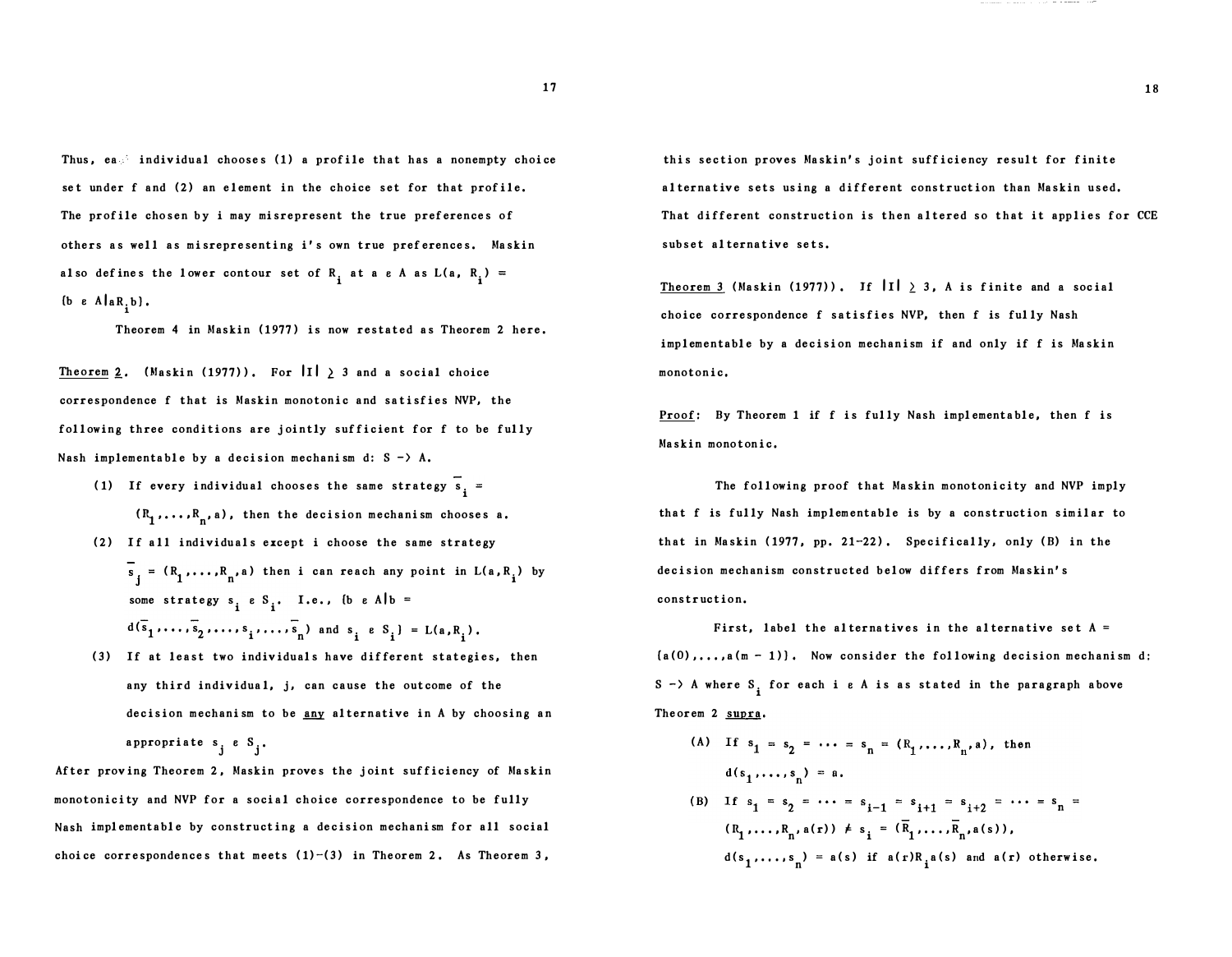( C) If all indiv idual s pick one of two strategies and more than one picks each of the two strategies or if there exists a triple  $(i, j, k)$  such that  $s_i \neq s_j \neq s_k \neq s_i$ , then let n  $d(s_1, ..., s_n) = a (\mod_{(m-1)} (\sum_{r=1}^n$ t r )) where  $s_i$  = with ax the largest multiple of x less than or equal to y.

This construction completely defines d. The decision mechanism d satisfies  $(1)$  of Theorem 2 because of  $(A)$ . Now by  $(B)$  any individual i who deviates from  $(R_{1}^{1},\ldots,R_{n^{s}}^{n})$ , the strategy common to the other individuals, can obtain any alternative in the lower contour set of  $\mathtt{R}_\mathtt{i}$ at a. Thus, the construction meets (2) of Theorem 2.

When any two individuals have different strategies, then for each  $a(v)$  e A any third individual i can select a strategy  $s_i$  distinct from each of the first two and  $s_i$  will consist of a profile p and an alternative a(v) such that  $a(v)$  e  $f(p)$ . (Note that by NVP, there are at least  $n + 1$  profiles that will result in any a  $\varepsilon$  A being in the choice set for any social choice correspondence f, Specifically, all the profiles that have a at the top of the weak orderings of at least n - 1 indiv iduals will result in a being in the choice set, and with two or more alternatives there are at least  $n + 1$  such profiles.) Thus individual i can cause the sum  $\sum_{i=1}^{n} t_{\Gamma}$  in (C) to be any of m r=l consecutive integers since i can select an  $s_i$  such that  $t_i = 0$ ,  $t_i = 1, \ldots$ , or  $t_i = m - 1$ . It follows from (C) that i can cause any alternative in A to be the out come under the decision mechanism by

choosing an appropriate s<sub>i</sub>. Thus, condition (3) of Theorem 2 is met.

Q.E. D.

In order to extend the construction in the proof of Theorem 3 to the case of a CCE subset alternative set, the most important task is to revise condition  $(C)$ . Condition  $(C)$  depends on the ability to label n alternatives by positive integers starting with one and ending with n. The following theorem extends the result of Theorem 3 to CCE subset alternative sets by altering condition (C) in the proof without affecting the applicability of Theorem 2.

Theorem 4: If each individual weak ordering can have any alternative at the top of the ordering, if  $\left|1\right| \geq 3$ , if A is a CCE subset and if a social choice correspondence f satisfies NVP, then f is fully Nash implementable by a decision mechanism if and only if f is Maskin monotonic.

Proof: By Theorem 1 if f is fully Nash implementable, then f is Maskin monotonic,

In order to show that Maskin monotonicity and NVP imply that f is fully Nash implementable, a decision mechanism satisfying (A) and ( B) in the proof of The orem 3 can be used, but condition (C) in that proof must be altered. This proof develops a new condition (C') to replace (C) and then demonstrates that  $(A)$ ,  $(B)$  and  $(C')$  generate a decision mechanism that meets the conditions of Theorem 2,

Suppose A has dimension m. I.e., A is an m-CCE subset. A is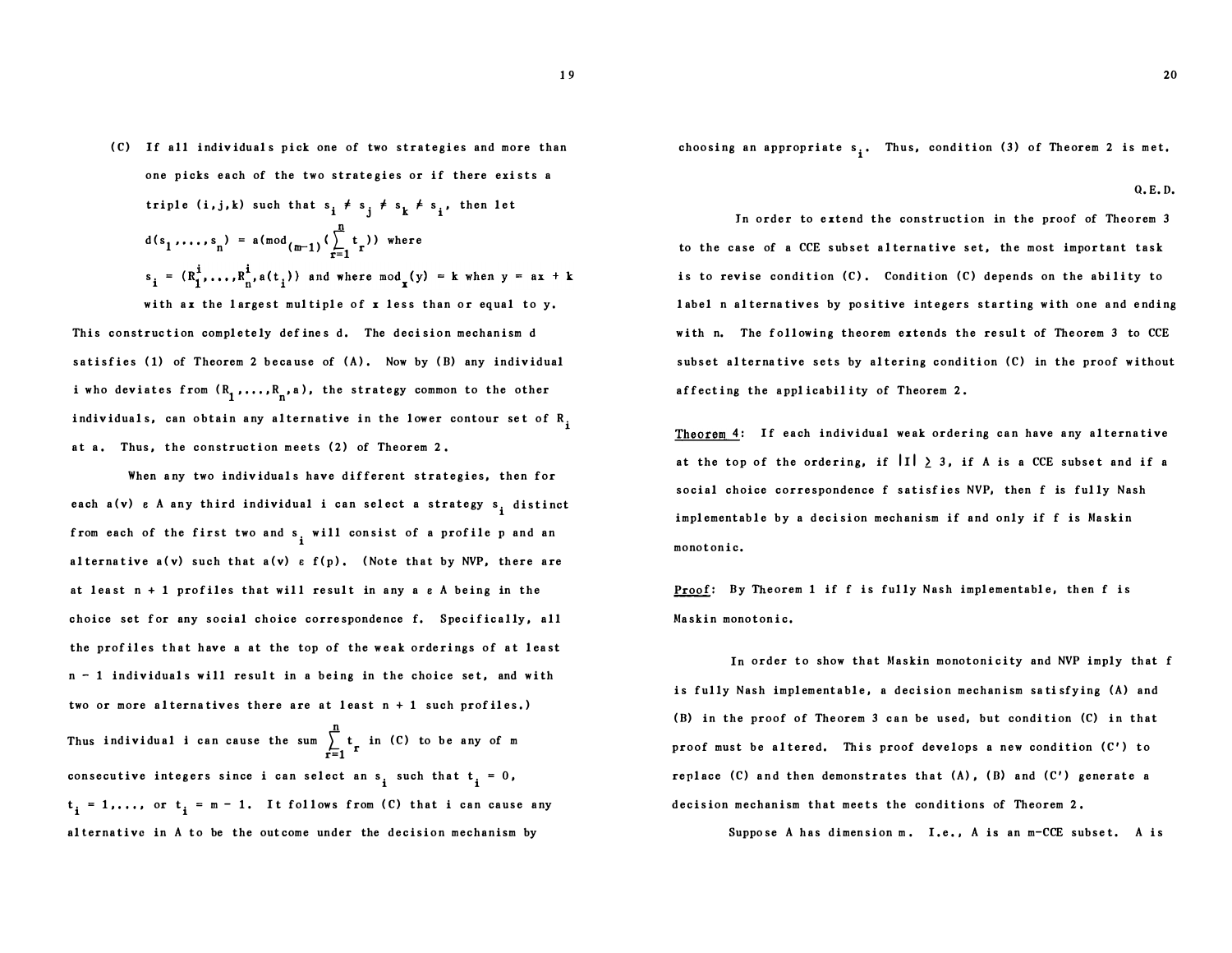embedded in  $\mathbb{R}^m$ , and since A is compact and convex, for each point  $x \in \mathbb{R}^m$  not in A there is a point  $y \in A$  such that  $y$  is the point in A closest to x if x  $\ell$  A. Define a function Q :  $\mathbb{R}^m \to A$  such that  $Q(x) = x$  if  $x \in A$  and  $Q(x) = y$  where y is the point in A closest to x if  $x \notin A$ . Let each alternative a  $\varepsilon$  A be a vector characterized by m coordinates in the coordinate system of  $\mathbb{R}^m \supseteq A$ .

For a social choice correspondence f let the strategy space for  $\zeta$ ach individual i be

 $S_i = \{ (R_1, \ldots, R_n, a, b) | b \in \mathbb{R}^m \text{ and a } \epsilon \text{ } f(R_1, \ldots, R_n) \}.$ Denote as  $s_i'$ , the ith individual's choice from  $s_i'$ , and let  $s_i$  be the vector of all components of s, but the last. Let the last two components of  $s'_1$  be denoted  $a_i$  and  $b_i$  respectively.

Define condition (C') as follows:

(C') If (1) the set  $T = (s_1, \ldots, s_n)$  consists of two subsets  $T_1$ and  $T_2$  such that  $T_1 + T_2 = T$ ,  $|T_1| \geq 2$ ,  $|T_2| \geq 2$ , and for  $s_i$ ,  $s_i$   $\epsilon$   $T_1$  and  $s_k$ ,  $s_r$   $\epsilon$   $T_2$  it is true that  $s_i = s_i$ ,  $s_k = s_r$ and  $s_i \neq s_k$  or (2) there exists a triple (i,j,k) such that  $\frac{n}{2}$  $s_i \neq s_j \neq s_k \neq s_i$ , then let  $d(s'_1, ..., s'_n) = Q(\sum_{w=1}^n b_w)$ .

This condition along with conditions (A) and (B) from the proof of Theorem 3 completely define a decision mechanism d:  $S' \rightarrow A$  where  $S'$ is the product space  $\prod_{i=1}^{n} s_i'$ . Note that conditions (A) and (B) operate  $i=1$ only on the portion s<sub>i</sub> of each s<sub>i</sub>. I.e., b<sub>i</sub>, the last vector component of  $s_i'$ , is ignored in applying (A) and (B). For example, if  $s'_i = (R_1, \ldots, R_n, a, b_i)$  and  $b_j \neq b_k$  for some j, k e I, then condition

(A) will still be satisfied and  $d(s_1', \ldots, s_n') = a$ . Note also that although condition (C') makes reference to the b<sub>i</sub>components, in determining whether condition (C') applies instead of (A) or (B) reference is made only to the s<sub>i</sub> portion of s<sub>i</sub>.

The proof of Theorem 2 as Theorem 4 in Maskin (1977) relies on three properties: a  $\varepsilon$  f(R<sub>1</sub>,...,R<sub>n</sub>), f is Maskin monotonic, and f satisfies NVP. The proof is unaffected by shifting the individual strategy space for each individual i from  $S_i$  to  $S_i^{'}$  as long as the applicability of conditions (1), (2) and (3) depend only on the s<sub>i</sub> portion of each vector  $s'_i$  since that portion is a member of  $s_i$ . In other words, adding an extra vector component b<sub>i</sub> to each s e S makes no operational difference in the proof if (1), (2) and (3) do not involve that extra vector component.

It is important to check, then, that (1), (2), and (3) can be made to depend only on the  $s_i$  portion of the  $s_i^{'}$  vectors. There is no problem with (1) and (2). Both of these conditions can be interpreted in terms of the  $s_i$  portion of the  $s_i'$  vectors. So when either (1) or (2) refer to  $s_i$  or  $s_i$  these should be understood to mean the  $s_i$  and  $s_i$ portions of  $s'_i$  and  $\overline{s}'_i$  respectively.

There is, however, one subtlety in interpreting the conditions of Theorem 2 when the individual strategy sets are  $S_i^{'}$  instead of  $S_i$ . Condition (3) of Theorem 2 applies "if at least two individuals have different strategies." This is to be interpreted as "if at least two individuals h and i have  $s_{\rm h}$   $\neq$  s<sub>i</sub>." In other words, the individuals need only have strategies that differ on the  $s_{\mathbf{k}}^{'}$  portion of the  $s_{\mathbf{k}}^{'}$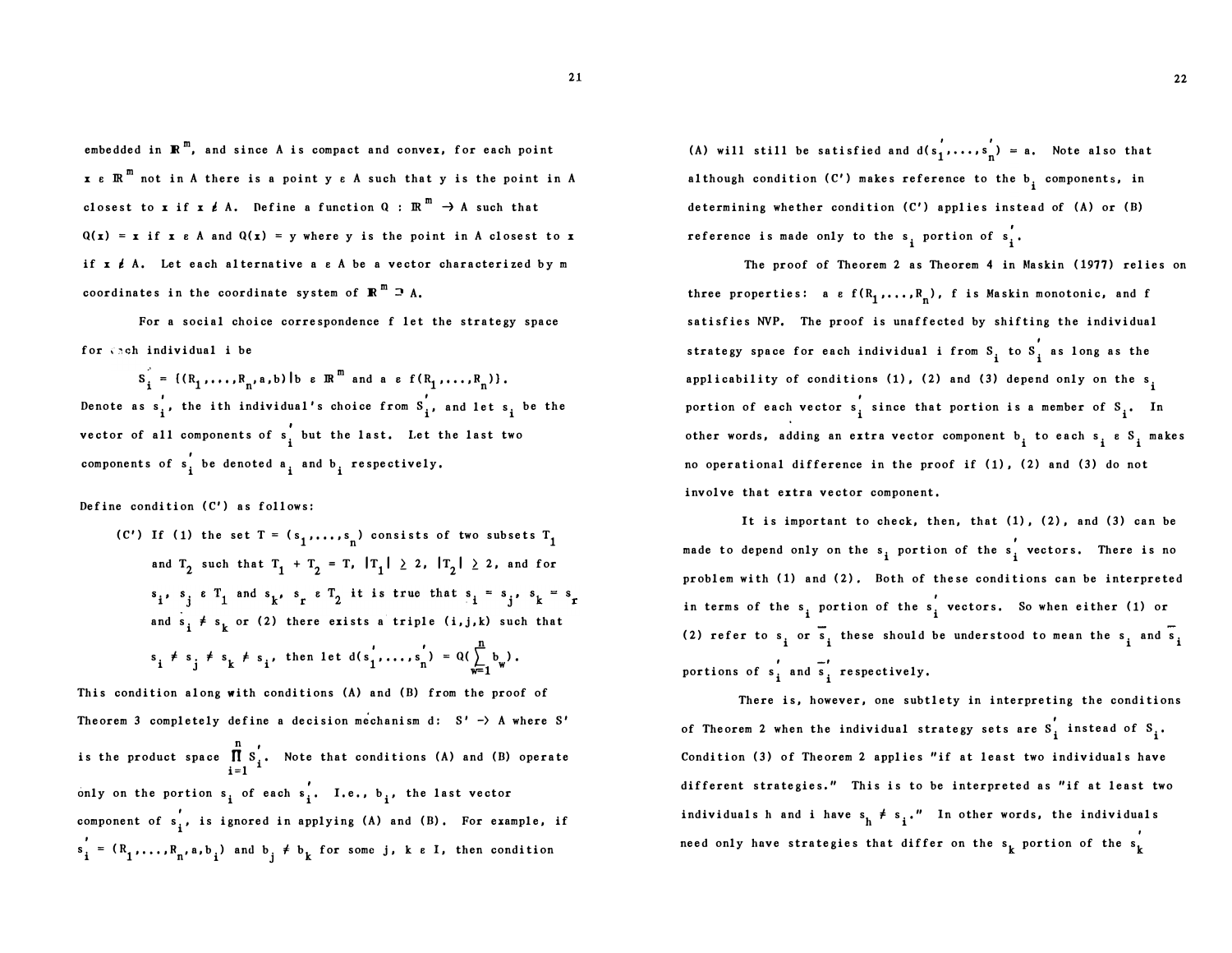vectors. If it is true that  $s_h = s_i$  for all h, i e I, then (3) does not apply. On the other hand, if (3) does apply the result will be that any third individual j can cause the outcome of the decision mechanism to be <u>any</u> alternative in A by choosing an appropriate The  $b_j$  component in s<sup>'</sup> matters for this choice.

So the only place where  $(1)$ ,  $(2)$ , or  $(3)$  in Theorem 2 depend on the  $b_i$  portion of the  $s_i'$  is in part of (3). But that dependence does not matter. The condition (3) specifies that when it applies, a third individual j can force the decision mechanism to select any outcome in A by appropriate choice of a strategy vector. The condition and the proof of the theorem are not concerned with how this power. the third individual arises. In particular, that power can come about through an extra component in the strategy vector, For the purposes of Theorem 2 it only matters that the power exists.

The three properties  $(A)$ ,  $(B)$ , and  $(C')$  completely specify a decision mechanism d. Now that it is clear that changing the individual strategy sets to  $S_i'$  has no effect on the operation of Theorem 2 if conditions  $(1)$ ,  $(2)$  and  $(3)$  in that theorem are interpreted properly, it remains to show that  $(A)$ ,  $(B)$ , and  $(C')$ satisfy these conditions in their properly interpreted form.

The decision mechanism satisfies condition (1) of Theorem 2 by (A), As long as any individual can choose a weak ordering that puts any alternative at the top of the ordering, then by NVP and (B), condition  $(2)$  of Theorem 2 is satisfied. Finally by  $(C')$  when any two individuals i and have  $s_i \neq s_j$  any third individual k can make  $\sum_{i=1}^{n} b_i$  $\frac{1}{w-1}$  w

be any vector in  $\mathbb{R}^m$  given that all  $b_i$  for i  $\neq$  k remain unchanged. Thus, by choosing an appropriate  $s_k' \varepsilon s_k'$  k can cause the game to produce any alternative in the alternative set.

Q.E.D.

The condition in Theorem 4 that any individual be able to choose an individual weak ordering that puts any alternative t e A at the top of that weak ordering is not very restrictive. For example, given that type I preferences are admissible for individual i, i can simply choose bliss point t to insure that t will be at the top of i's weak ordering.

#### IV. CHARACTERIZING FULLY IMPLEMENTABLE NEUTRAL SOCIAL FUNCTIONS

The first task in this section is to show that neutral social functions that are Maskin monotonic are neutral monotonic social functions. In the beginning that task, the following lemma is useful:

Lemma 1. A neutral social function is characterized by a collection of proper games:

- (a) If  $\Gamma$  is a collection of proper games then  $\mu_{\Gamma'}$ , the aggregation rule generated by  $\Gamma$ , is a neutral social function,
- (b) If  $\sigma$  is a neutral social function, then there exists a unique collection of proper games,  $\Gamma$ , such that  $\sigma = \mu_{\Gamma}$ , the aggregation rule generated by  $\Gamma$ .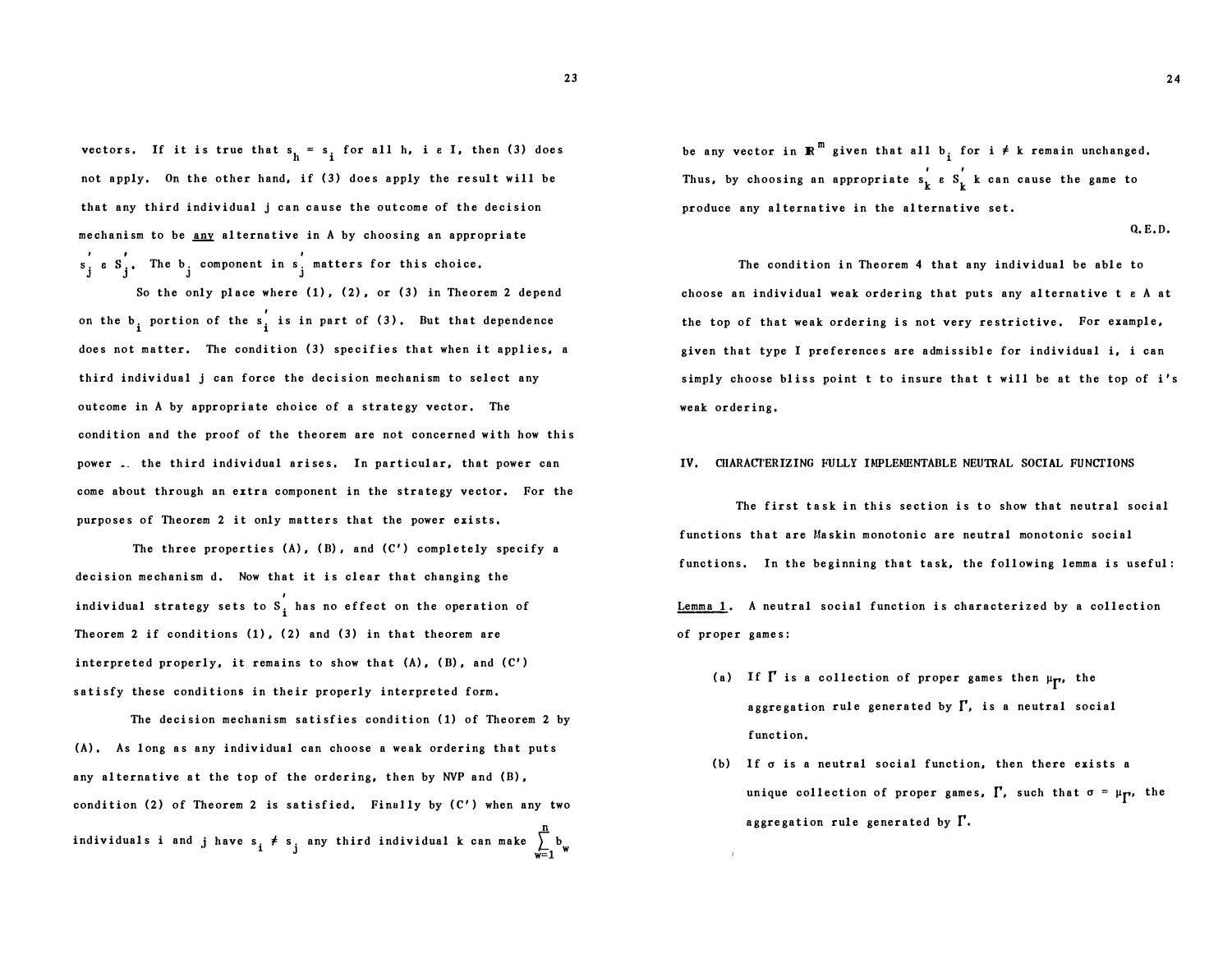**Proof:** (a) Suppose  $\Gamma$  is a collection of proper games. Suppose that  $a\mu$ <sub>T</sub>t for some a, b  $e$  A and some profile p  $e$  W<sup>1</sup>. By the definition of  $\mu_{\Gamma}$  it follows that  $p(a \gt b) e \Gamma_{J}$  where  $J = p(a \gt b) U p(b \gt a)$ . But since  $\Gamma_{\rm J}$  is a proper game,  $p(b \gt a)$   $t$   $\Gamma_{\rm J}^*$  and thus it is not true that Since aµ <sub>p</sub>b => bµ pa is not true, µ p is a social function. Since µ <sup>r</sup>is generated by a proper game, which coalitions win or lose is independent of the particular pair of alternatives being compared, As a result, µp is neutral.

(b) If  $\sigma$  is a neutral social function,  $\sigma$  is a neutral binary decision rule since neutrality implies binaryness, Ferejohn and Fishburn (1979) show as their Theorem 1 that for any binary decision rule, the set of winning coalitions for any concerned set and any pair of alternatives is a "binary constitution." A binary constitution guarantees that for any pair of alternatives x, y e A, if coalition W is a wighing coalition then its complement L in the concerned set will be a losing coalition, When there is a binary constitution, the collection of winning coalitions for x versus y for a given concerned set satisfies the criterion of a proper game. In particular, if a given coalition wins in a proper game, then its complement in the concerned set does not win. But a binary constitution structure does not yield a proper game for each concerned set. The reason is that different coalitions may win for a given concerned set depending on which two alternatives are being compared. This possibility is eliminated by assuming neutrality since neutrality guarantees that the set of winning coalitions for a given concerned set does not depend on

which two alternatives are being compared. Thus, Ferejohn and Fishburn's Theorem 1 and the additional assumption of neutrality yield the result that for any neutral binary decision rule, the set of winning coalitions for each concerned set is a proper game,

Now suppose that there are two distinct collections of proper games, I and I and that  $\sigma = \mu_{\mathbf{p}}$  and  $\sigma = \mu_{\mathbf{p}}$  where  $\sigma$  is a neutral binary decision rule. Since  $\Gamma$  and  $\tilde{\Gamma}$  are distinct assume (without loss of generality) that for some  $J \subseteq I$  there exists a coalition E such that E e  $\Gamma_J/\Gamma_J$ . Consider two alternatives x, y e A. Choose a profile  $p e W<sup>1</sup>$  such that  $p(x \gt y) = E$ ,  $p(y \gt x) = J/E$ . (Such a profile can be easily constructed even when A is a CCE subset if type I preferences are admissible for all individuals. E.g., let members of E have bliss point x, members of J/E have bliss point y and members of I/J have a bliss point equidistant from **x** and **y**.) Now since E  $\epsilon$   $\overline{\Gamma}_I$  and  $\mu_{\underline{\sim}} = \sigma$ , r

xoy. But E  $f_1$  and  $\mu_{\Gamma} = \sigma$  imply that xoy is not true, a contradiction. Thus,  $\Gamma$ , the collection of proper games such that  $\mu$ <sub>**p**</sub> = σ, must be unique.

$$
Q, E, D.
$$

Given that the set of winning coalitions for each concerned set is a proper game, the next step is to show that all the proper games are simple games, The following lemma accomplishes that goal. The proof of that lemma as well as the four succeeding lemmas is by counterexample. It is important to be sure that the counterexamples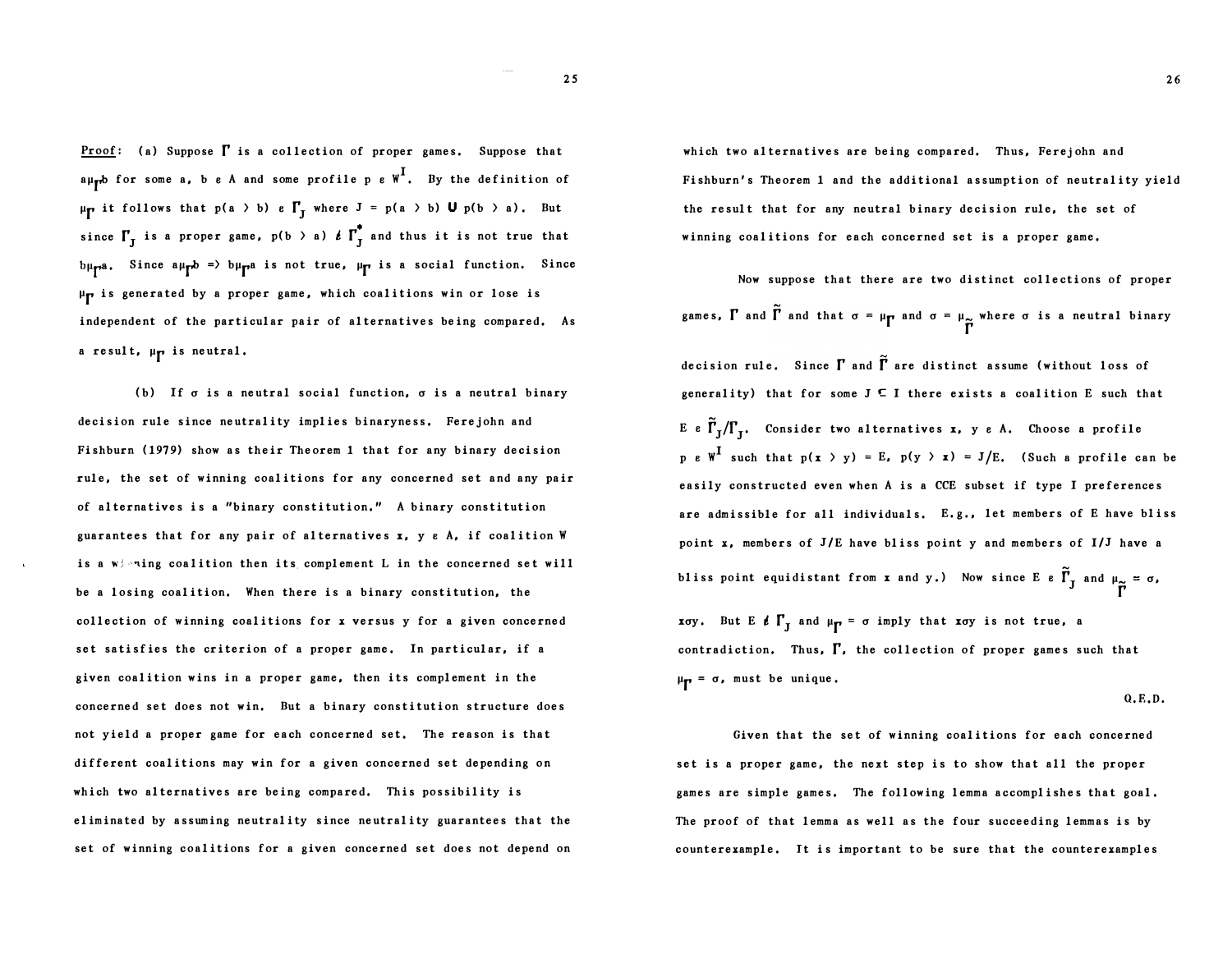are acceptable even under the most severe restrictions on preferences used in the rest of the article. To that end, the proof of each lemma is accompanied by a demonstration that the particular profiles used as counterexamples in the proof are consistent with profiles of weak orderings in the finite alternative set case and with profiles of weak orderings that admit type I preferences when the alternative set is a CCE subset,

Lemma 2: If a neutral social function is Maskin monotonic, then any proper game representing a set of winning coalitions for a given concerned set is a simple game,

Proof: Call the neutral social function f so that its choice set under profile  $r$  is  $f(r)$ . To show that a proper game representing the set of winning coalitions under f for a given concerned set is a simple game, it is only necessary to show that it is a monotonic game, For a concerned set H  $\subseteq$  I label as  $\Gamma_{\text{H}}$  the proper game associated with that concerned set. Assume that a proper game,  $\mathbf{I}'_{\mathbf{J}}$ , with respect to some concerned set  $J \subseteq I$  is not a monotonic game. Then either

- (1) there exists a coalition C  $\epsilon \Gamma_J$  such that for some D  $\supseteq$  C,  $J/D e \Gamma_{\tau}$
- or (2) there exists a coalition E  $\epsilon \Gamma_J$  such that for some G  $\supseteq$  E, G  $\ell$   $\Gamma$ <sub>J</sub> and J/G  $\ell$   $\Gamma$ <sub>J</sub>.

The first part of this proof will show that (1) and (2) contradict Mnskin monotonicity by using p, q, u and v, four particular profiles of weak orderings, in the case where the alternative set is finite. Let the profiles used have the following traits where a, b  $\varepsilon$  A: (1') J is the concerned set for a versus b; (2') for all i  $\varepsilon$  J,  ${}^{\mathbf{a}P}$ <sub>i</sub>c and  ${}^{\mathbf{b}P}$ <sub>i</sub>c for all c  $e$  A where c  $e$  {a, b}.

Under a profile of this type, note that for  $x e$   $(a, b)$  and y e A/[a,b] I = {i e I |xP<sub>i</sub>y}. As a first step, it is important to verify that  $\emptyset$   $\ell$   $\mathsf{I}^\prime_\mathrm{I}$ . Under that condition, there will be no c e  $A/(a, b)$  such that cPd where d  $\varepsilon$   $\{a, b\}$ . In other words, a will be in the choice set unless bPa, and b will be in the choice set unless aPb.

Consider two profiles r and s, Under profile r for all i e I and all **x**, y  $\varepsilon$  A,  $xI_jy$ . Under profile s for all i  $\varepsilon$  I and for all  $x \in A/(z)$   $zP_i x$ , but for all i  $\varepsilon$  I and for all  $x$ ,  $y \in A/(z)$   $xI_i y$ . Under profile r no one is concerned about any binary choice so that the concerned set is  $\emptyset$ . Since  $\Gamma_{\emptyset}$  is a proper game and since  $\emptyset$  is the complement of itself in  $\Gamma_{\beta}$ , it must be true that  $\theta$   $t$   $\Gamma_{\beta}$ . As a result, under r there is social indifference between all alternatives, and all alternatives are in the choice set. Now suppose  $\emptyset$   $\epsilon$   $\mathbf{I}'_{\mathbf{I}}$ . Then under profile s, z  $f$  f(s) since  $xPz$  for all  $x \in A/(z)$ . The transformation r  $-$  s is such that z is not demoted in any individual's weak ordering. Maskin monotonicity requires that z  $\varepsilon$  f(r) =) z  $\varepsilon$  f(s) so that z  $\ell$  f(s) is a contradiction. Thus,  $\emptyset$   $\ell$   $\Gamma_r$ .

Now consider case (1). Under a profile p let  $C = \{i \mid aP_{i}b\}$ . Since C  $\epsilon$  I'<sub>J</sub>, a  $\epsilon$  f(p). Change the profile such that the new profile q has  $D = \{i | aP_{i}b\}$ , Since J/D  $\epsilon \Gamma_{J}$ , bPa and a  $\ell f(q)$ . The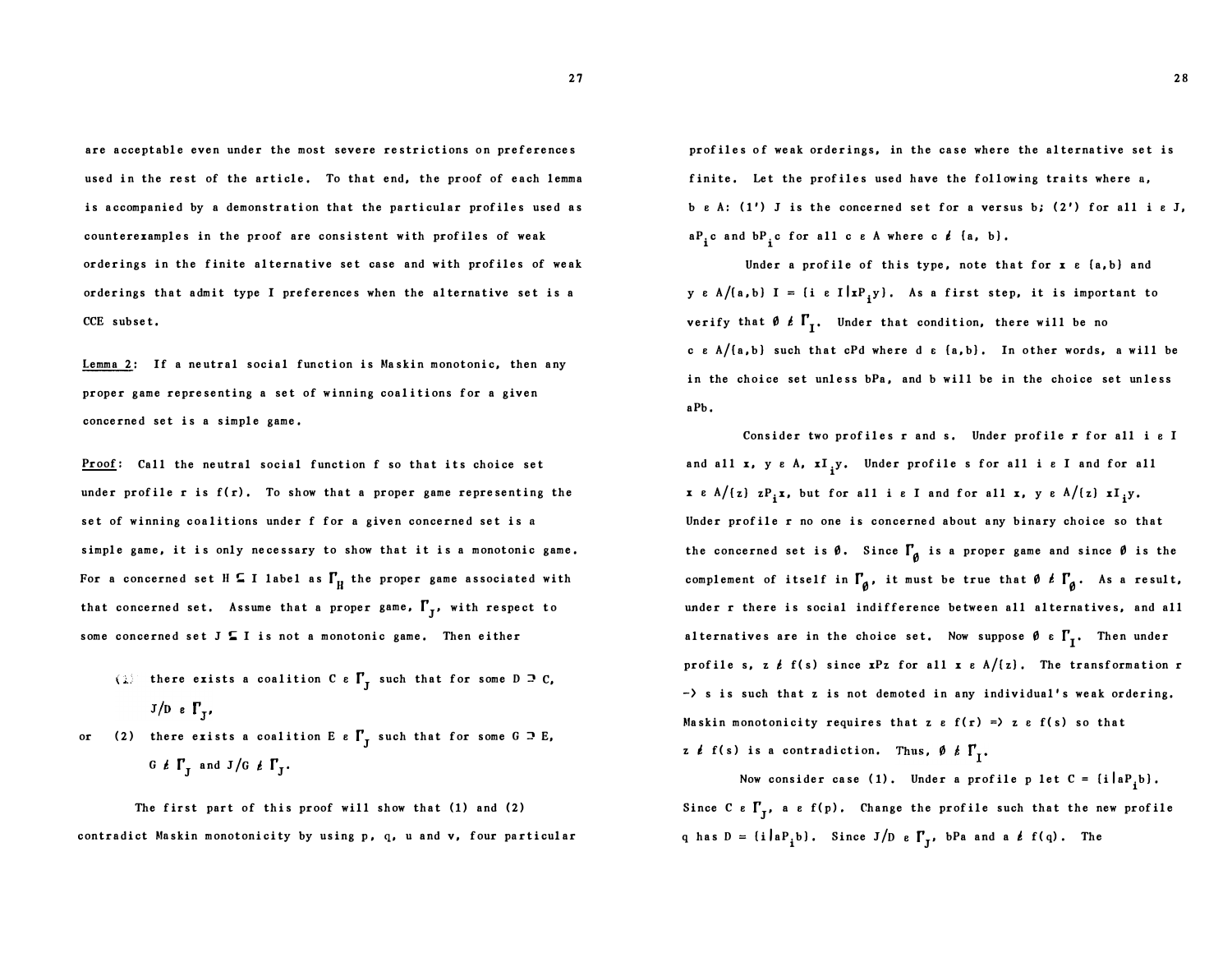transformation from p to q does not demote a in anyone 's weak orde ring since the set  $\{i\bigr\}$   $\bf{b}$   $\bf{P}_i$  a) does not expand under the transformation. Yet a  $f(f(q)$  which contradicts Maskin monotonicity.

Similar reasoning shows that (2) leads to a contradiction of Maskin monotonicity. Let  $G = \{i \mid bP_{i} a\}$  under profile  $u$ , and let  $E = \{i \mid bP_{i} a\}$  under profile v. Now a  $\varepsilon$  f(u) but a  $\ell$  f(v). But the transformation from u to v does not demote a in anyone 's weak ordering since the set  $\{i \mid bP_{i} a\}$  does not expand under the transformation. Thus, a  $\varepsilon$  f(u) and a  $\acute{\epsilon}$  f(v) contradicts Maskin monotonicity.

The first part of the proof is now complete:  $(1)$  and  $(2)$  each lead to a contradiction of Maskin monotonicity for the finite alternative set case when individual preferences can be any weak ordering.

The second part of the proof presents type I preference profiles over CCE subset alternative sets that cause each of ( 1) and (2) to l ead to a contradiction of Maskin monotonicity. Choose x, y e A where A is a CCE subset. In case ( 1) set up two profiles, Under profile p all members of C have type I preferences with  $x$  as a bliss point, members of  $J/C$  have type I preferences with y as a bliss point, and members of I/J are indifferent between any two alternatives in A. Under profile q members of D have type I preferences with  $x$  as a bliss point, members of J/D have type I preferences with y as a bliss  $p_{\nu}$ : $nt$ , and members of I/J are indifferent between any two alternatives in A.

The following arguments establish that  $x \in f(p)$ . For

- z  $\varepsilon$  A/ $\{x\}$  there are three cases:
	- (A)  $|z y|$   $\langle$   $|z y|$  where  $| \cdot |$  is Euclidean distance;
	- (B)  $|z y| > |x y|$ ;
	- (C)  $|z y| = |x y|$ .

Under p in case (A),  $C = \{i | xP_i z\}$  and  $J/C = \{i | zP_i x\}$ . Since C e  $\Gamma_j$ , xPz for all z e A where (A) holds.

In case (B),  $J = \{i | xP_i z\}$  and  $\phi = \{i | zP_i x\}$ , Consider two profiles g and h, Under prof ile g for all i e I and all a, b e A, al<sub>i</sub>b. Under profile h all i a J have type I preferences with bliss point a and for all i  $\varepsilon$  I/J and all b, c  $\varepsilon$  A,  $bI_i$ c. Under profile g no one is concerned about any binary choice so that the concerned set is  $\emptyset$ . Since  $\Gamma_{\emptyset}$  is a proper game and since  $\emptyset$  is the complement of itself in  $\emptyset$  it must be true that  $\emptyset$   $\ell$   $\Gamma_{\emptyset}$ . As a result, under g there is social indifference between all alternatives, and all alternatives are in the choice set. Now suppose  $\emptyset$   $\epsilon$   $\Gamma_{\text{J}}$  for  $J \subseteq I$ . Then under profile h, a  $\ell$  f(h) since bPa for all b  $\epsilon$  A/[a]. The transformation  $g \rightarrow h$  is such that a is not demoted in any individual's weak ordering. Maskin monotonicity requires a  $\varepsilon$  f(g) => a  $\varepsilon$  f(h) so that a  $f$  f(h) is a contradiction. Thus,  $\emptyset$   $f$   $\Gamma$ <sub>J</sub>. For all z  $\varepsilon$  A for which case (B) applies, xRz.

In case (C),  $C = \{i \mid xP_i z\}$  and  $\phi = \{i \mid zP_i x\}$ . By an argument similar to that for case (B),  $\emptyset$   $\ell$   $\Gamma_{\mathbb{C}}$ . Thus, whenever case (C) holds for z e A, xRz.

Combining the analysis of the three cases, it is true that xRz where any of  $(A)$ ,  $(B)$  or  $(C)$  hold. But those cases are exhaustive so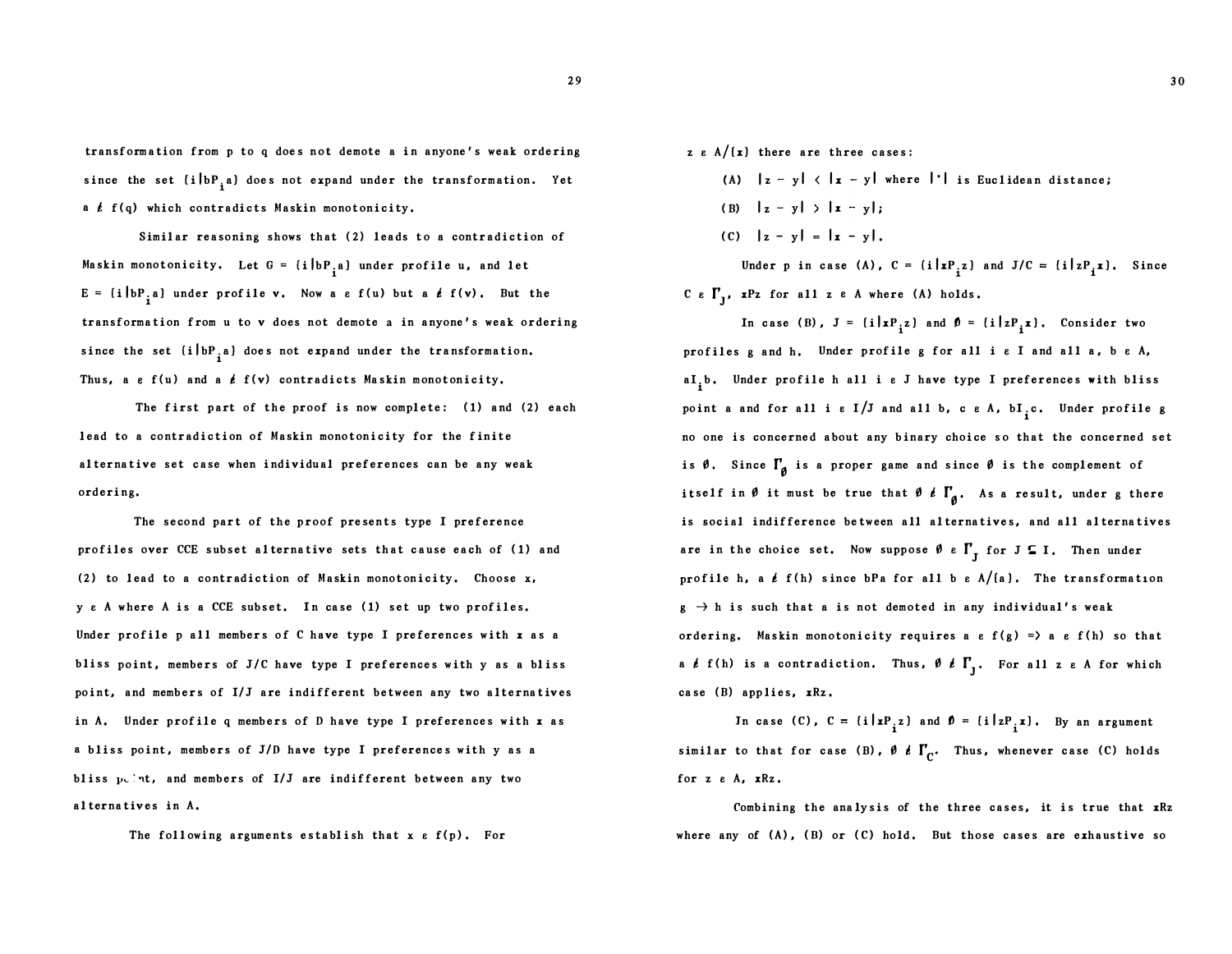that  $x \in f(p)$ .

Under profile  $q$  consider the binary choice between  $x$  and  $y$ . The concerned set is J and J/D =  $\{i \mid yP_{i} x\}$ . Since J/D  $\epsilon$   $\Gamma_{J}$ ,  $yPx$  and  $x \neq f(q)$ . Since the only change in individual profiles in the transformation  $p \rightarrow q$  is in the group D/C and since members in that group switch their bliss point from y to x under the transformation, x is not demoted in any individual's weak ordering by the transformation. By Maskin monotonicity it must be true that  $x \in f(p)$  $\Rightarrow$  x  $\epsilon$  f(q). Thus, x  $\epsilon$  f(q) violates Maskin monotonicity.

Now consider the following prof iles u and v for case (2) . Under profile u, E is a set of individuals who have type I preferences with bliss point  $y$ , individuals in  $J/E$  have type I preferences with bliss point  $x$ , and individuals in  $I/J$  are indifferent between any two alternatives in A. Under prof ile v, G is a set of individuals who have type I preferences with bliss point y, individuals in J/G have type I preferences with bliss point  $x$ , and individuals in  $I/J$  are indif ferent between any two alterna tives in A.

The following arguments establish that  $x e f(v)$ . For z  $\varepsilon$  A/ $(x)$  there are three cases:

- (A)  $|z y|$   $\langle$   $|z y|$  where  $| \cdot |$  is Euclidean distance;
- (B)  $|z y| > |x y|$ ;
- (C)  $|z y| = |x y|$ .

Under **v** in case (A),  $G = \{i | zP_i z \}$  and  $J/G$ xRz for all z e A where (A) holds .

In case (B), 
$$
J = \{i | xP_{i}z\}
$$
 and  $\mathbf{0} = \{i | zP_{i}x\}$ . Since case (1) is

ruled out by Maskin monotonicity, E e  $\Gamma_{\rm J}^{} \; \Rightarrow \; \theta \; \, \pmb{\ell} \; \, \Gamma_{\rm J}^{}$  so that J cannot be a losing coalition for concerned set J. It follows that xRz for all z  $\varepsilon$  A where (B) holds.

In case (C),  $J/G = \{i | xP_{i^Z}\}\$  and  $\beta = \{i | zP_{i^X}\}\$ . Since case (1) is ruled out by Maskin monotonicity and since  $\Gamma_{\rm J/G}$  is a proper game,  $\emptyset$  e  $\Gamma_{J/G}$  cannot be true. ( $\emptyset$  e  $\Gamma_{J/G}$  => J/G e  $\Gamma_{J/G}^{\bullet}$  since  $\Gamma_{J/G}$  is a proper game. But  $\emptyset$   $\epsilon$   $\Gamma_{\rm J/G}$  and  ${\rm J/G}$   $\epsilon$   $\Gamma_{\rm J/G}^{\bullet}$  falls within case (1), and case (1) has been shown to be impossible.) Thus, either J/G  $\rm \epsilon$   $\Gamma_{\rm J/G}$  or J/G  $t$   $\Gamma_{\text{J/G}}$  and  $\theta$   $t$   $\Gamma_{\text{J/G}}$ . It follows that xRz for all z  $e$  A where (C) hol ds .

Combining the analysis of the three cases, it is true that  $xRz$ where any of  $(A)$ ,  $(B)$  or  $(C)$  hold. But those cases are exhaustive, so  $x \in f(v)$ .

The transformation  $v \rightarrow u$  involves changing the preferences of only one group, G/E. These individuals switch their bliss point from y to x so that x is not demoted in any indiv idual 's weak ordering by the transformation. Maskin monotonicity requires that  $x \in f(v) \implies x \in f(u)$ . Under profile u,  $E = \{i | yP_i x\}$  and  $J/E$  $\{i \mid xP_jy\}$ . Ee $\Gamma_j \Rightarrow yPx$ , and therefore x  $t$  f(u).

Q.E.D.

I.emma 2 states that a Maskin monotonic neutral social function is characterized by a simple game for each concerned set. Maskin monotonicity further implies that these simple games form a direct sum of simple games, Before proving that result as Lemma 5, it is convenient to devel op two intermediate resul ts as Lemma 3 and Lemma 4.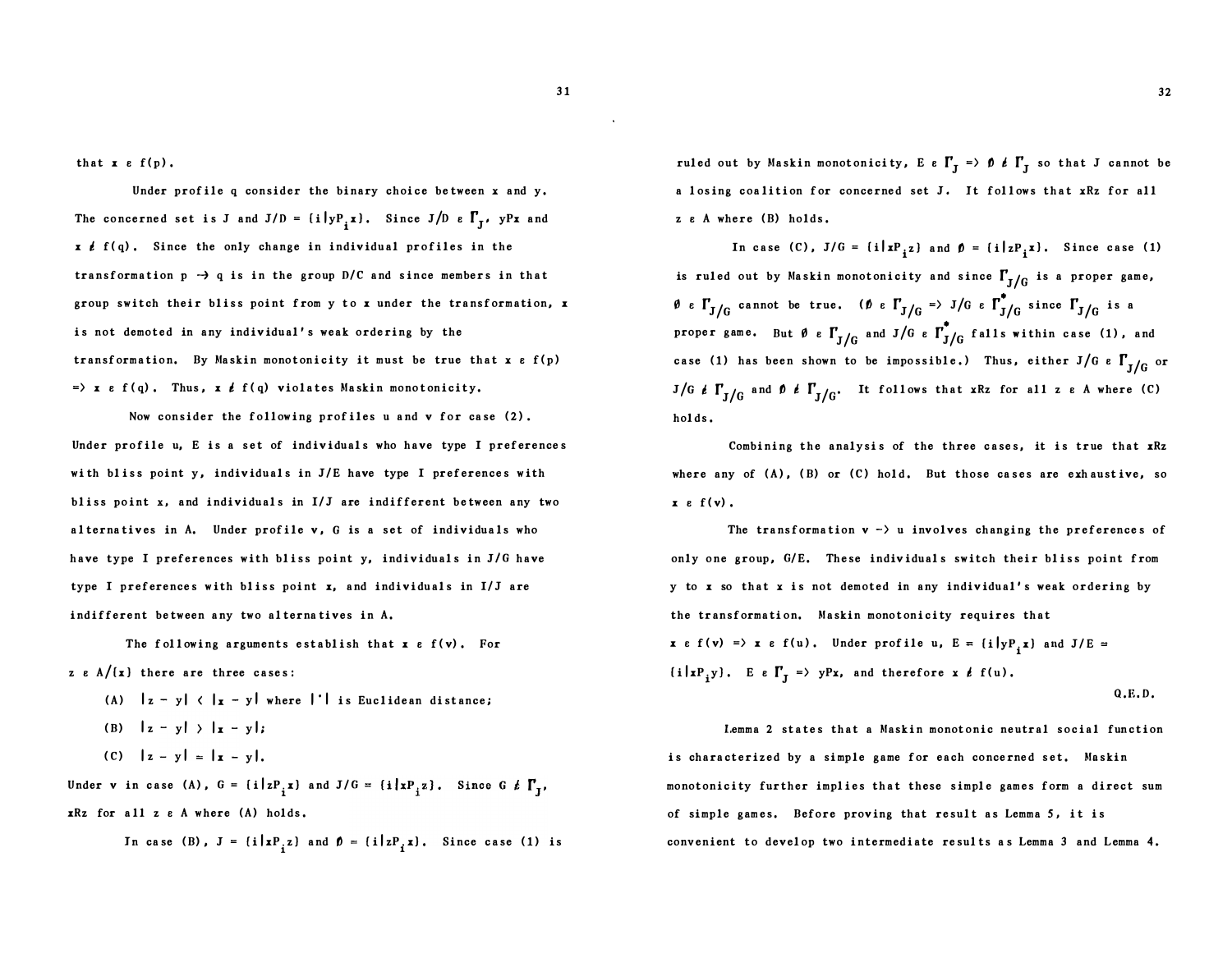Lemma 3. If a neutral social function is Maskin monotonic, and for some  $C \subseteq J \subseteq I$  it is true that  $C \in \Gamma_J$ , the simple game for concerned set J, then J/C  $\rlap{/}$  for any K  $\Gamma$  I where  $\Gamma_{\rm K}$  is the simple game for concerned set K,

Proof: Call the neutral social function f so that  $f(r)$  is the choice set of f for profile r. Denote as  $\Gamma_{\rm K}$  the simple game corresponding to f for concerned set K,

The first part of the proof establishes Lemma 3 when A is a finite alternative set and individual preferences are weak orderings. Two profiles p and q of weak orderings over A will be used, and they will both have the property that for c  $\varepsilon$  A/[a,b], a $P_i^{\phantom{\dag}}$ c and b $P_i^{\phantom{\dag}}$ c for all i  $\varepsilon$  I. Since  $\Gamma_{\text{I}}$  is a simple game,  $\vartheta$   $\rlap{/}$   $\ell$   $\Gamma_{\text{I}}$ . (If  $\vartheta$   $\varepsilon$   $\Gamma_{\text{I}}$ , then If  $\Gamma_I$  since  $\Gamma_I$  is a proper game. But  $\emptyset$   $\epsilon$   $\Gamma_I$   $\Rightarrow$  I  $\epsilon$   $\Gamma_I$  since  $\Gamma_I$  is a monotonic game.) As a result, a will be in the choice set unless bPa, and b will be in the choice set unless aPb.

Under profile p let  $C = \{i \mid aP_{i}b\}$  and  $J/C = \{i \mid bP_{i}a\}$ . Then a is in the choice set for f(p). Suppose J/C  $\epsilon$   $\Gamma_{\rm K}$  for some K  $\subseteq$  I. Then the profile q where  $J/C = \{i \mid bP_{i} \mid a\}$  and the concerned set for a versus b is K has the property that a  $f$   $f(q)$  since J/C is a winning coalition. But the transformation  $p \rightarrow q$  does not demote a in any individual's weak ordering since it does not expand the set  $\left\{i\left\vert \mathrm{bP}_{\mathrm{\frac{1}{2}}} \right.\right\}$ Thus, J/C  $\epsilon$   $\Gamma_{\rm K}$  violates the assumption that f is Maskin monotonic.

Now as the se cond part of the proof, it is ne cessary to establish Lemma 3 when A is a CCE subset and type I preferences are

admissible. This part of the proof operates by presenting prof iles such that  $J/C$   $\varepsilon$   $\Gamma_{\rm K}$  contradicts Maskin monotonicity. Suppose x, y  $\varepsilon$  A. Under prof ile u members of C have type I pref erences with bliss point x, members of J/C have type I preferences with bliss point y, and members of I/J are indifferent between any two alternatives in A. Under profile  $v$  members of  $J/C$  have type I preferences with bliss point y, members of  $K/(J/C)$  have type I preferences with bliss point  $x$ , and members of I/K are indifferent between any two alternatives in A.

The following arguments establish that  $x \in f(u)$ . For a  $\varepsilon$  A/(x) there are three cases:

(1)  $|z - y| < |x - y|$  where  $| \cdot |$  is Euclidean distance; (2)  $|z - y| > |x - y|$ ; (3)  $|z - y| = |x - y|$ .

In case (1)  $C = \{i | xP_i z\}$  and  $J/C = \{i | zP_i x\}$ . Since  $C \in \Gamma_J$ ,  $xPz$  for z e A where case (1) applies. In case (2),  $J = \{i | xP_{i} \}$  and  $\mathbf{D} = \{i \mid zP_i x\}$ . Since  $\Gamma_{\mathbf{J}}$  is a simple game,  $\mathbf{\theta} \notin \Gamma_{\mathbf{J}}$  so that xRz for all z e A where case (2) applies. In case (3),  $C = \{i | xP_{i} \}$  and  $(i|zP_i x)$ . Since  $\Gamma_C$  is a simple game,  $\emptyset$  is  $\Gamma_C$  so that xRz for all z e A where case (3) applies, Since xRz for z e A in cases (1) , (2) and (3) and since these cases exhaust the possibilities,  $x \in f(u)$ .

Under profile v, K is the concerned set for x versus y and  $J/C = \{ i \big| y P_i x \}$ . It follows that  $yPx$  and  $x \notin f(v)$ . The transformation  $u \rightarrow v$  does not demote x in any individual's weak ordering because the set of individuals with bliss point y does not expand. All other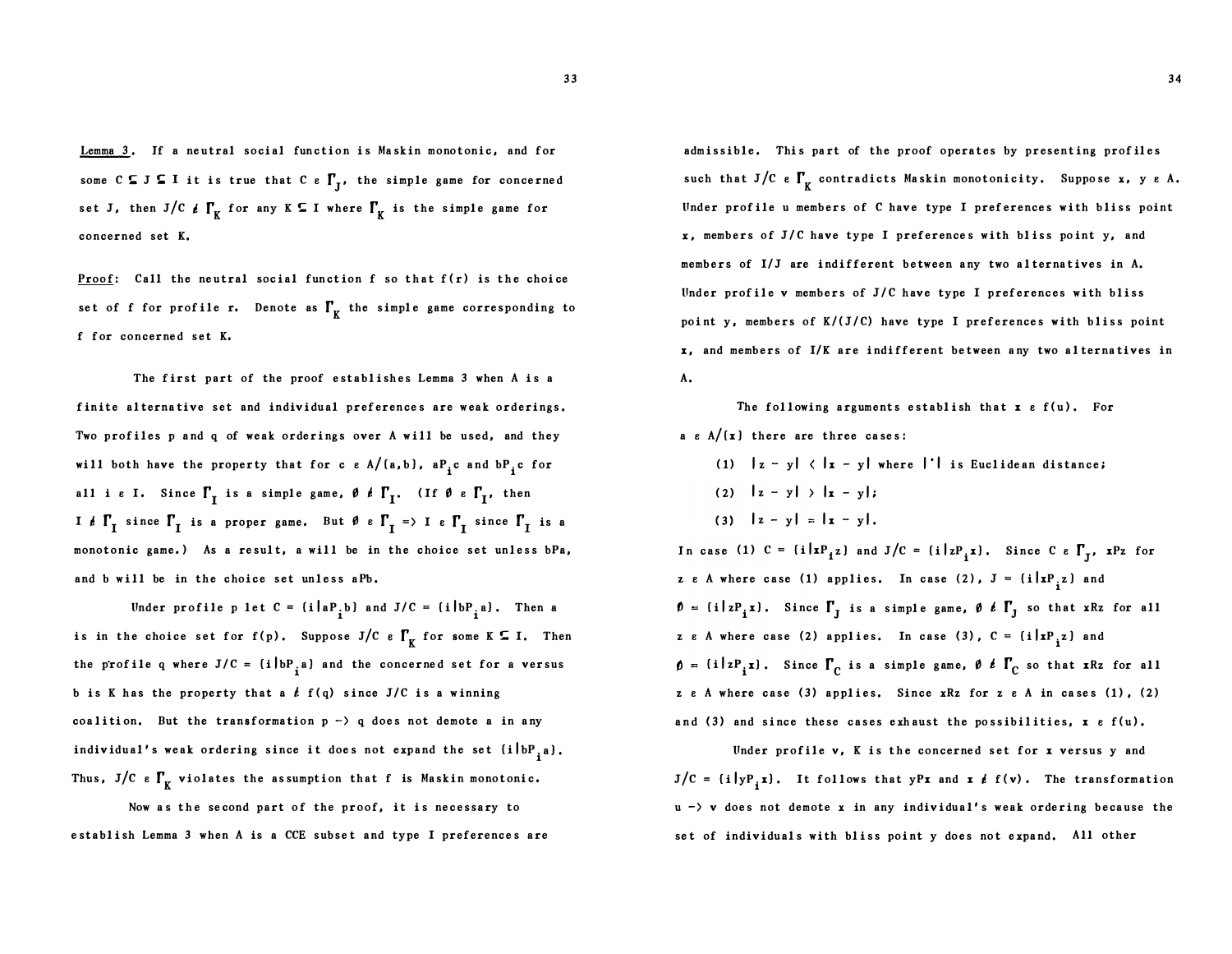36

individuals, those in  $I/(J/C)$ , either have bliss point x or are universally indifferent under each of the profiles. For i  $\epsilon I/(J/C)$ it is true that  $\mathtt{xR}_\mathtt{i}$ z for all z  $\varepsilon$  A under either profile. Since the transformation  $u \rightarrow v$  does not demote x in any individual's weak ordering, Maskin monotonicity requires that  $x \in f(u) = x \in f(v)$ . This is contradicted by the fact that  $x \in f(u)$  and  $x \notin f(v)$ . Q,E. D.

Lemma 3 states that if a coalition loses in the simple game for any concerned set, it cannot be a winning coalition in the simple game for any other concerned set. Similar reasoning to the proof of Lemma 3 produces the next result: if a coalition neither wins nor loses in the simple game for any concerned set, it cannot be a winning coalition in the simple game for any other concerned set.

Lemma 4. If a neutral social function is Maskin monotonic and for some  $\texttt{C} \subseteq \texttt{J} \subseteq \texttt{I}$  it is true that  $\texttt{C} \nmid \texttt{\textsf{r}}_J$  and  $\texttt{J} / \texttt{C} \nmid \texttt{\textsf{r}}_J$  where  $\texttt{\textsf{r}}_J$  is the simple game for concerned set J, then C  $\ell$   $\Gamma_{\rm K}^{\phantom{\ell}}$  for any K  $\subseteq$  I where  $\Gamma_{\rm K}^{\phantom{\ell}}$  is the simple game for concerned set K.

Proof: Call the neutral social function f so that its choice set for profile r is  $f(r)$ . Let  $\Gamma_r$  be the simple game corresponding to f for concerned set K.

The first part of this proof establishes Lemma 4 when A is a finite alternative set and individual preferences are weak orderings. Two profiles, p and q, of weak orderings over A will be used, and both have the property that for c  $\varepsilon$  A/[a,b] a $\text{P}_\textbf{i}$ c and b $\text{P}_\textbf{i}$ c for all i  $\varepsilon$  I.

Since  $\Gamma_{\text{I}}$  is a simple game,  $\emptyset$   $\ell$   $\Gamma_{\text{I}}$ . As a result, a will be in the choice set unless bPa, and b will be in the choice set unless aPb.

Suppose that C  $\epsilon \Gamma_K$  for some K  $\subseteq$  I when C  $\ell \Gamma_J$  and J/C  $\ell \Gamma_J$ for some  $J \subseteq I$ . Let profile p have concerned set J for a versus b, and let profile q have concerned set K for a versus b, Under both profiles let  $C = \{i | bP_{i}a\}$ . Then a  $\varepsilon f(p)$  since  $C \nmid T_{J}$  so that it is not true that bPa. Also, a  $f$   $f(q)$  since C  $\epsilon$   $\Gamma_{\kappa}$ . The transformation p  $\rightarrow$  q does not demote a in any individual's weak ordering since the set  $C = \{i \mid bP_i a\}$  does not expand under the transformation and  $aP_i c$  for all c  $\epsilon$  A/(a,b) and for all i  $\epsilon$  I under both p and q. Under these circum stances, Maskin monotonicity requires that a  $\varepsilon$  f(p) = > a  $\varepsilon$  f(q). But a  $\varepsilon$  f(p) and a  $\frac{\ell}{\varepsilon}$  f(q) so that there is a contradiction.

The task of the second part of the proof is to establish Lemma 4 when A is a CCE subset and type I preferences are admissible. This part of the proof will present profiles such that the hypothesis C e  $\Gamma_{\rm K}$  while C  $t$   $\Gamma_{\rm J}$  and J/C  $t$   $\Gamma_{\rm J}$  contradicts Maskin monotonicity.

Suppo se x, y e A. Under profile u, members of C have type I preferences with bliss point  $y$ , members of  $J/C$  have type I preferences with bliss point x, and members of I/J are indifferent between any two a lternatives in A. Under profile v members of C have type I preferences with bliss point y, members of K/C have type I preferences with bliss point  $x$ , and members of  $I/K$  are indifferent between any two alternatives in A.

The following arguments establish that  $x \in f(u)$ . For z  $\varepsilon$  A/ $\{x\}$  there are three cases: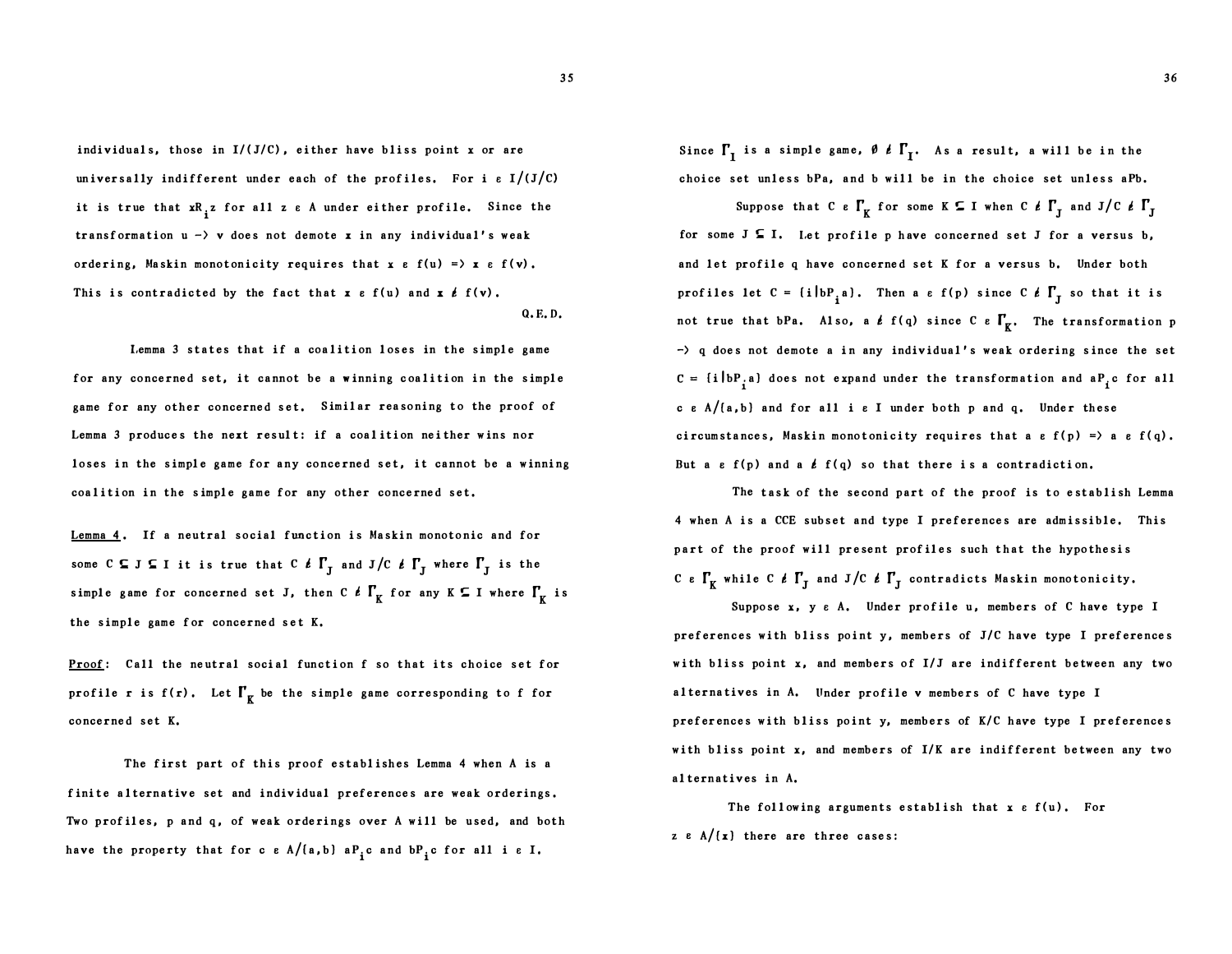- (1)  $|z y|$   $\langle$   $|x y|$  where  $| \cdot |$  is Euclidean distance;
- (2)  $\left| \mathbf{z} \mathbf{y} \right| > \left| \mathbf{x} \mathbf{y} \right|$
- (3)  $|z y| = |x y|$ .

In case (1)  $C = \{i \mid zP_i x\}$  and  $J/C = \{i \mid xP_i z\}$ . Since  $C \notin \Gamma_{J}$ , xRz for z e A where case (1) applies. In case (2),  $J = \{i \mid xP, z\}$  and  $p = \{i \mid zP_{i} \mathbf{x}\}\$ . Since  $\Gamma_{\mathbf{J}}$  is a simple game,  $p \notin \Gamma_{\mathbf{J}}$ , and consequently  $\mathbf{x}Rz$ for z  $\varepsilon$  A where case (2) applies. In case (3) J/C =  $\{i \mid xP_{i} z\}$  and  $\mathbf{D} = \{ \texttt{i} \, | \, \texttt{zP}_\texttt{i} \texttt{x} \}$ . Since  $\Gamma_{\texttt{J/ C}}$  is a simple game,  $\mathbf{\emptyset} \not\in \Gamma_{\texttt{J/ C}}$  and consequently  $xRz$  for z  $\varepsilon$  A where case (3) applies. Since  $xRz$  for z  $\varepsilon$  A in cases (1) , (2) and (3) a nd s ince these cases e xhaust the possibil ities,  $x \in f(u)$ .

Under profile v, K is the concerned set for x versus y and  $C =$  $(i|yP_i x)$ . Since C  $\varepsilon \prod_{K'} yPx$ , and therefore x  $\ell$  f(v). The transformation  $u -$  v does not demote x in any individual's weak ordering. The set of individuals with bliss point y does not e xpand. All other individuals, those in  $I/C$ , either have bliss point x or are universally indifferent under each of the profiles. Thus, for i  $\epsilon$  I/C it is true that  $\mathtt{xR}_\mathtt{i}$ z for all z  $e$  A under either profile u or profile v. Since the transformation  $u \rightarrow v$  does not demote x in any individual's weak ordering, Maskin monotonicity requires that  $x e f(u)$  $=$   $\lambda$  x  $\epsilon$  f(v). This is contradicted by the fact that x  $\epsilon$  f(u) and  $x \notin f(v)$ .

Q. E. D,

Lemma 5 builds on Lemmas 2. 3 and 4 to show that if a neutral social function is Maskin monotonic, it is generated by a direct sum

of simple games. By Theorem 1 in Blau and Brown (1978) and by Theorem 1 in S trnad ( 19 82) neutral monotonic social functions a re chara cterized by direct sums of simple games. As a result, a Maskin monotonic neutral social function is a neutral monotonic social function.

Lemma 5. If a neutral social function f is Maskin monotonic, then f is generated by a direct sum of simple games.

Proof: Suppose that for the neutral binary decision rule f and for **K**  $\subseteq$  **I**,  $\Gamma_K$  is the simple game corresponding to f when the concerned set is K. In order to show that  $\Gamma = (\Gamma_K)_{K \in 2}$  is a direct games, two characteristics must be established: sum of simple

(A) C  $\epsilon$   $\Gamma_r$  = > C  $\epsilon$   $\Gamma_r$  where C  $\subseteq$  K  $\subseteq$  J; (B) D e  $\Gamma_{\tau}^{\bullet}$  => D e  $\Gamma_{\tau}^{\ast}$  where J  $\subseteq$  L.

To prove (A), assume that  $C \nmid \Gamma_K$ . Then there are two cases: K/C  $\epsilon$   $\Gamma_{\rm K}$  and K/C  $\ell$   $\Gamma_{\rm K}$ . The first case is ruled out by Lemma 3. The second case is ruled out by Lemma 4 because if  $C \nmid \Gamma_K$  and  $K/C \nmid \Gamma_K$ then C e  $\Gamma_{\text{I}}$  is impossible under that lemma if f is Maskin monotonic.

Now consider proposition (B) and suppose that  $D \notin \Gamma_L^{\bullet}$ . Then there are two cases: (1) D  $\epsilon$   $\Gamma_{\text{L}}$ , (2) D  $\ell$   $\Gamma_{\text{L}}$  and L/D  $\ell$   $\Gamma_{\text{L}}$ . The first case is inconsistent with Lemma 3 since D  $\epsilon$   $\Gamma_{\textrm{J}}^{*}$  implies that D  $\epsilon$   $\Gamma_{\textrm{L}}$ cannot be true for any  $L \subseteq I$  if f is Maskin monotonic.

For the second case it is necessary to prove the result by constructing profiles that lead to a contradiction of Maskin monotonicity. First, consider the situation where A is a finite set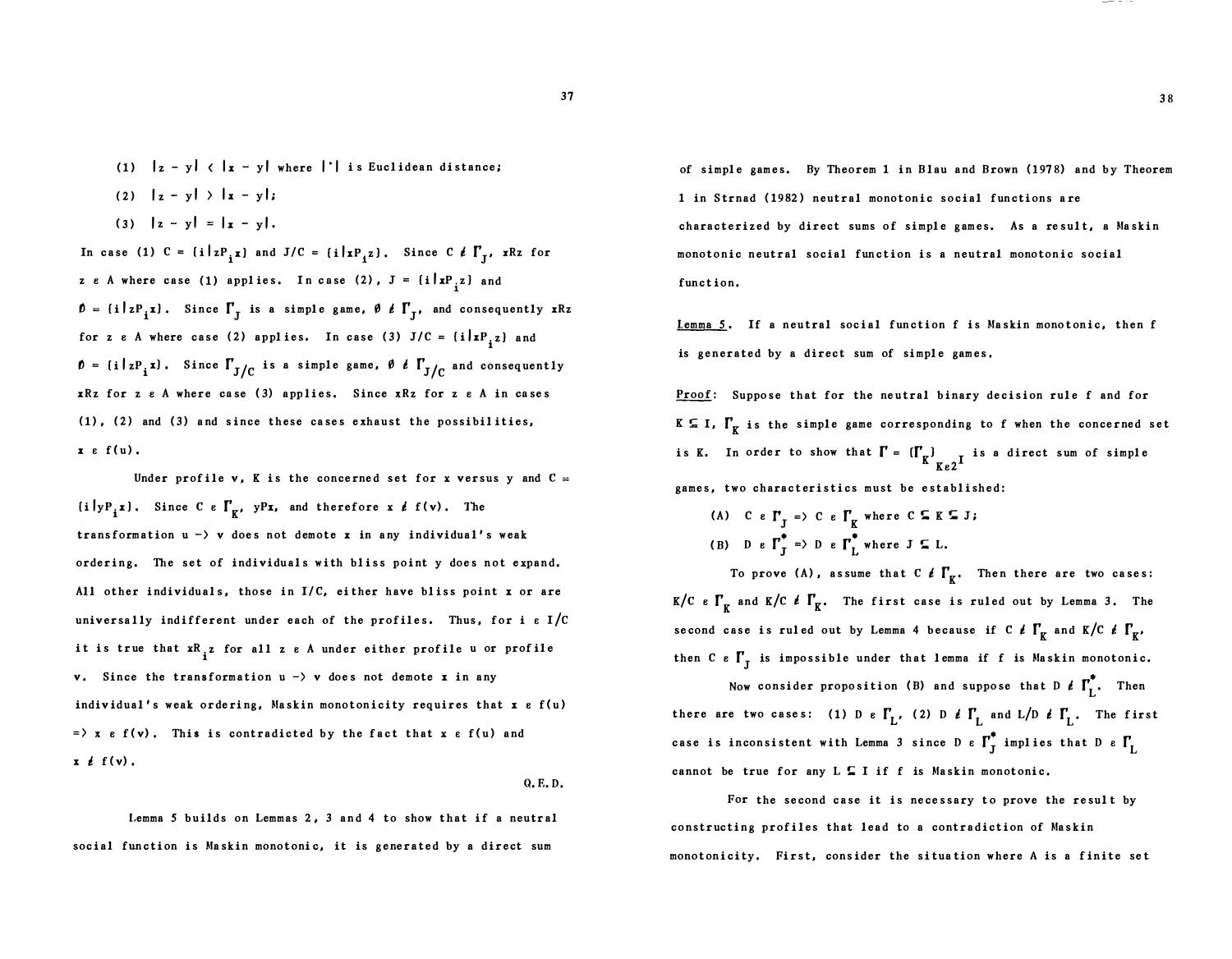and individual preferences must be weak orderings. Let profiles p and q of weak orderings h ave the fol lowing properties:

- (1') for all c  $\varepsilon$  A/{a,b} a $P_i$ c and b $P_i$ c for all i  $\varepsilon$  I under both profiles;
- $(2')$  for a versus b the concerned set under profile p is L and  $D = {i | a P_i b};$
- $(3')$  for a versus b the concerned set under profile q is J and  $D = {i | a P_i b}.$

Since  $\emptyset$   $\ell$   $\Gamma_{\text{I}}$ , a is in the choice set for either p or q unless bPa, and b is in the choice set for either p or q unless aPb. Since  $L/D \neq \Gamma_{L'}$ aRb under profile p and a  $\varepsilon$  f(p). Since D  $\varepsilon$   $\mathsf{\Gamma}_{\mathbf{J}}^{\bullet}$ , bPa under profile q and a  $f(q)$ . The transformation  $p \rightarrow q$  does not demote a in any individual's weak ordering because the set of those who prefer b to a contracts from L/D to J/D under that transformation. Under those circumstances Maskin monotonicity requires that a  $\varepsilon$  f(p) => a  $\varepsilon$  f(q), but here a  $\varepsilon f(p)$  and a  $\ell f(q)$ .

Now consider the situation where A is a CCE subset and type I preferences are admissible. Let  $x$ ,  $y$   $g$   $A$ . Define the profiles u and v as follows. Under profile u, members of D have type I preferences with bliss point x, members of L/D have type I preferences with bliss point y, and members of I/L are indi fferent between any two a lternatives in A. Under prof ile v, members of D have type I preferences with bliss point  $x$ , members of  $J/D$  have type I preferences with bliss point  $y$ , and members of  $I/J$  are indifferent between any two a lternatives in A,

The following arguments establish that  $x \in f(u)$ . For z  $\epsilon A/(x)$ there are three cases:

(1)  $|z - y|$   $\langle |x - y|$  where  $|| \cdot ||$  is Euclidean distance; (2)  $\left| \mathbf{z} - \mathbf{y} \right|$   $\left| \mathbf{x} - \mathbf{y} \right|$ ; (3)  $|z - y| = |x - y|$ .

In case (1)  $D = \{i | xP_i z\}$  and  $L/D = \{i | zP_i x\}$ . Since  $L/D \neq \Gamma_{L'}$  xRz for all z e A where case (1) holds. In case (2)  $L = \{i | xP_i^2 \}$  and  $\mathbf{D} = \{i \mid zP_i z\}$ . Since  $\Gamma_L$  is a simple game,  $\mathbf{\theta} \notin \Gamma_L$ , and xRz for all z e A where case (2) holds. In case (3)  $D = \{i | xP_i^2 \}$  and  $\{i \mid zP_i x\}$ . Since  $\Gamma_{\text{D}}$  is a simple game,  $\emptyset$   $\neq \Gamma_{\text{D}}$ , and xRz for all z e A where case (3) holds. Since xRz for z e A in cases (1), (2) and (3) and since these cases exhaust the possibilities,  $x \in f(u)$ .

Under profile v, J is the concerned set for x versus y and  $D = {i | x P_i y}.$ Since D e  $\Gamma_j^*$ , yPx, and therefore x  $\ell$  f(v). The transformation  $u \rightarrow v$  does not demote x in any individual's weak ordering. The set of individuals with bliss point y contracts from L/D to J/D. For all i  $\varepsilon$  I/(J/D)  $xR_i^2$  for all z  $\varepsilon$  A under profile v. Since the transformation  $u \rightarrow v$  does not demote x in any individual's weak ordering, Maskin monotonicity requires that  $x \in f(u) = x \in f(v)$ . This is contradicted by the fact that  $x e f(u)$  and  $x \neq f(v)$ .

0, E, D.

Lemma 5 shows that Maskin monotonicity l imits neutral social functions to the class of neutral monotonic social functions. The following l emma e stabli shes that Maskin monotonicity leads to further restri ctions .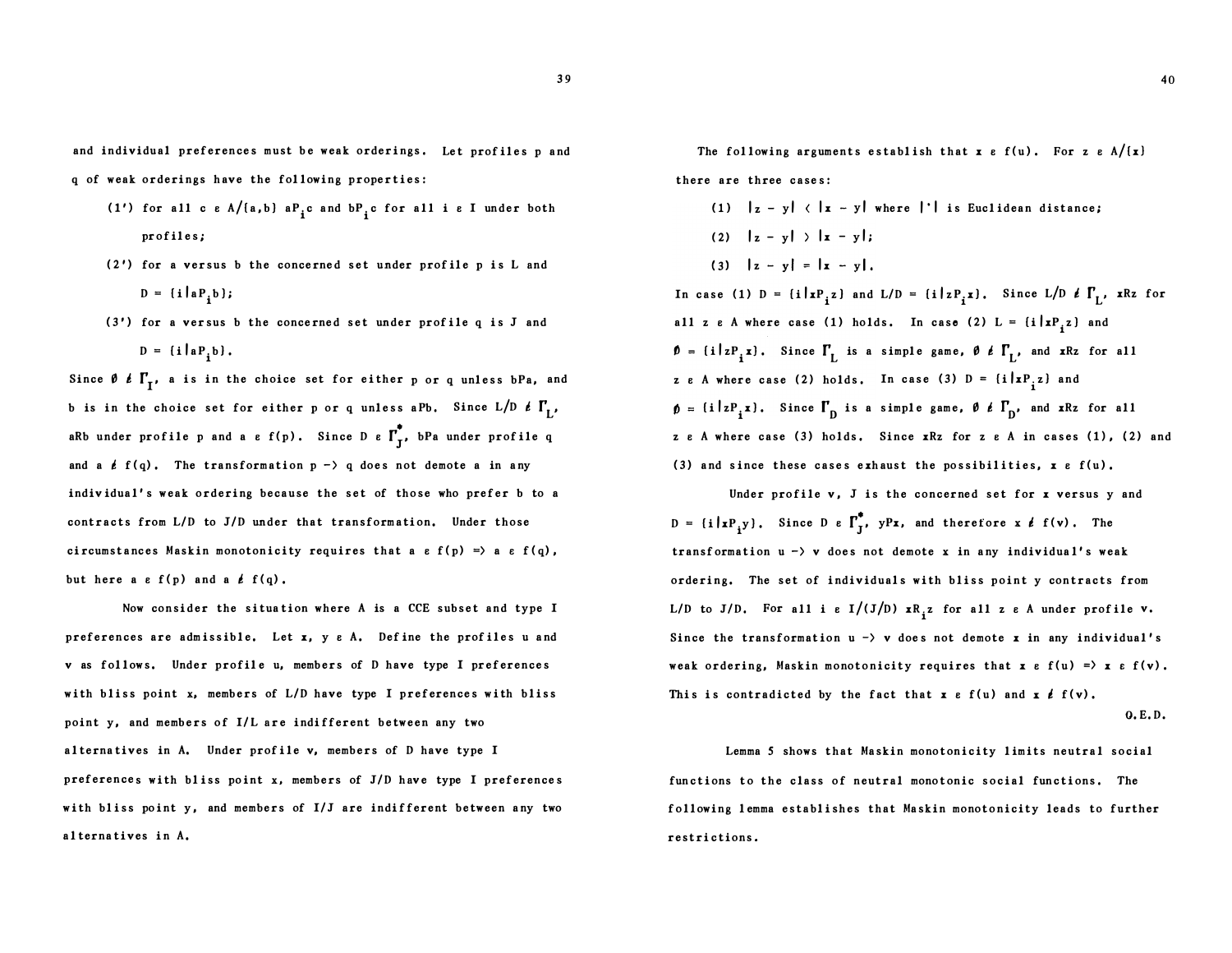Lemma 6. If a neutral social function is Maskin monotonic, then it is a ne, • ral monotonic social function that is simple,

Proof: By Lemma 5, a Maskin monotonic neutral social function is generated by a direct sum of simple games, By Theorem 1 in B lau and Brown (1978), and Theorem 1 in Strnad (1982), f is therefore a neutral monotonic social function.

Suppose that  $\Gamma$  is the direct sum of simple games that generates f, Using Lemmas 3 and 4 it is straightforward to show that f is simple if it is Maskin monotonic. Lemma 3 provides that if f is Maskin monotonic, then for any  $C \subseteq I$  if there is a  $J \subseteq I$  such that C e  $\Gamma_f^*$ , then C  $\ell$   $\Gamma_K$  for any K such that  $C \subseteq K \subseteq I$ . It follows that if C e  $\Gamma_H$  for some H  $\subseteq$  I, then C  $\ell \Gamma_L^*$  for any L such that C  $\subseteq$  L  $\subseteq$  I. Lemma 4 provides that if f is Maskin monotonic, then for any  $C \subseteq I$  if there is a J  $\subseteq$  I such that C  $\rlap{/} \ell$   $\Gamma_{\text{J}}$  and J  $\rfloor$  C  $\rlap{/} \ell$   $\Gamma_{\text{J}}$  then C  $\rlap{/} \ell$   $\Gamma_{\text{K}}$  for any K such that  $C \subseteq K \subseteq I$ . It follows that if  $C \in \Gamma_H^c$  for some  $H \subseteq I$ , then there will be no L  $\subseteq$  I where C  $\subseteq$  L, C  $\rlap{/}~$   $\lbrack~$   $\lbrack~$   $\lbrack~$  and L/C  $\rlap{/}$   $\lbrack~$   $\lbrack~$   $\lbrack~$ 

Collecting these results, if f is Maskin monotonic and for any C  $\subseteq$  I if C  $\epsilon$   $\Gamma$ <sub>H</sub> for some H  $\subseteq$  I then

- (1) for all J such that  $C \subseteq J \subseteq I \subset \ell \Gamma_j^*$ ;
- and (2) for all K such that  $C \subseteq K \subseteq I$  it is never true that  $C \notin \Gamma_{\overline{K}}$ and  $K/C \neq \Gamma_K$ .

From (1) and (2) if f is Maskin monotonic and C  $\epsilon$   $\Gamma_{\rm H}$  for some H  $\subseteq$  I then for all J such that  $C \subseteq J \subseteq I$ ,  $C \in \Gamma_{\overline{J}}$ . Thus if f is Maskin monotonic,  $C \in \Gamma_H$  for some  $H \subseteq I$  if and only if  $C \in \Gamma_I$ . So for any x, ye A xPy if and only if  $(i | xP_{i}y) e \Gamma_{I}$ . It follows that f is simple. Q. E.D.

Given Lemma 6, it is possible to prove the following characterization theorem,

Theorem 5. A neutral social function is Maskin monotonic if and only if it is a neutral monotonic soc ial function that is simple.

Proof: Maskin monotonicity is a sufficient condition for f to be a neutral monotonic social function that is simple by Lemma 6.

Suppose f is a simple neutral monotonic social function. Then by Theorem 1 in Blau and Brown (1978) and Theorem 1 in Strnad (1982) there exists a unique direct sum of simple games,  $\Gamma$ , such that  $f = \mu_{\Gamma}$ where  $\mu_{\mathbf{F}}$  is the aggregation rule generated by  $\Gamma$ . Let a, b  $\varepsilon$  A, and suppose a  $\varepsilon$  f(p) for some profile p. To complete the proof it is sufficient to show that a  $\varepsilon f(q)$  for any profile q such that the transformation from p to q does not demote a in any individual's weak ordering .

From a  $\varepsilon$  f(p) it follows that I/(i|aR<sub>i</sub>b)  $\ell$   $\Gamma$ <sub>I</sub> for all b  $\varepsilon$  A with  $b \neq a$ . Otherwise, there would be a set  $C \subseteq I$  such that for some e e A C =  $\{i | eP_i a\}$  e  $\Gamma$ <sub>I</sub> and then ePa so that a  $i$  f(p). Suppose q is a profile with the property that the transformation  $p \rightarrow q$  does not demote q in any individual's weak ordering. It follows that when p changes to q,  $\{i\bigr|\bigr.\}bP_{i}^{\phantom{i}}$ a) will not expand for any b  $\varepsilon$  A. Because  $\Gamma_{\!1}^{\phantom{i}}$  is a monotonic game, D  $\rlap{/}t$   $\Gamma_{\text{I}} \Rightarrow E$   $\rlap{/}t$   $\Gamma_{\text{I}}$  whenever E  $\subseteq$  D. Therefore, there will be no be A such that  $(i|bp_{i}a) e \nabla_{I}$  under profile q since no such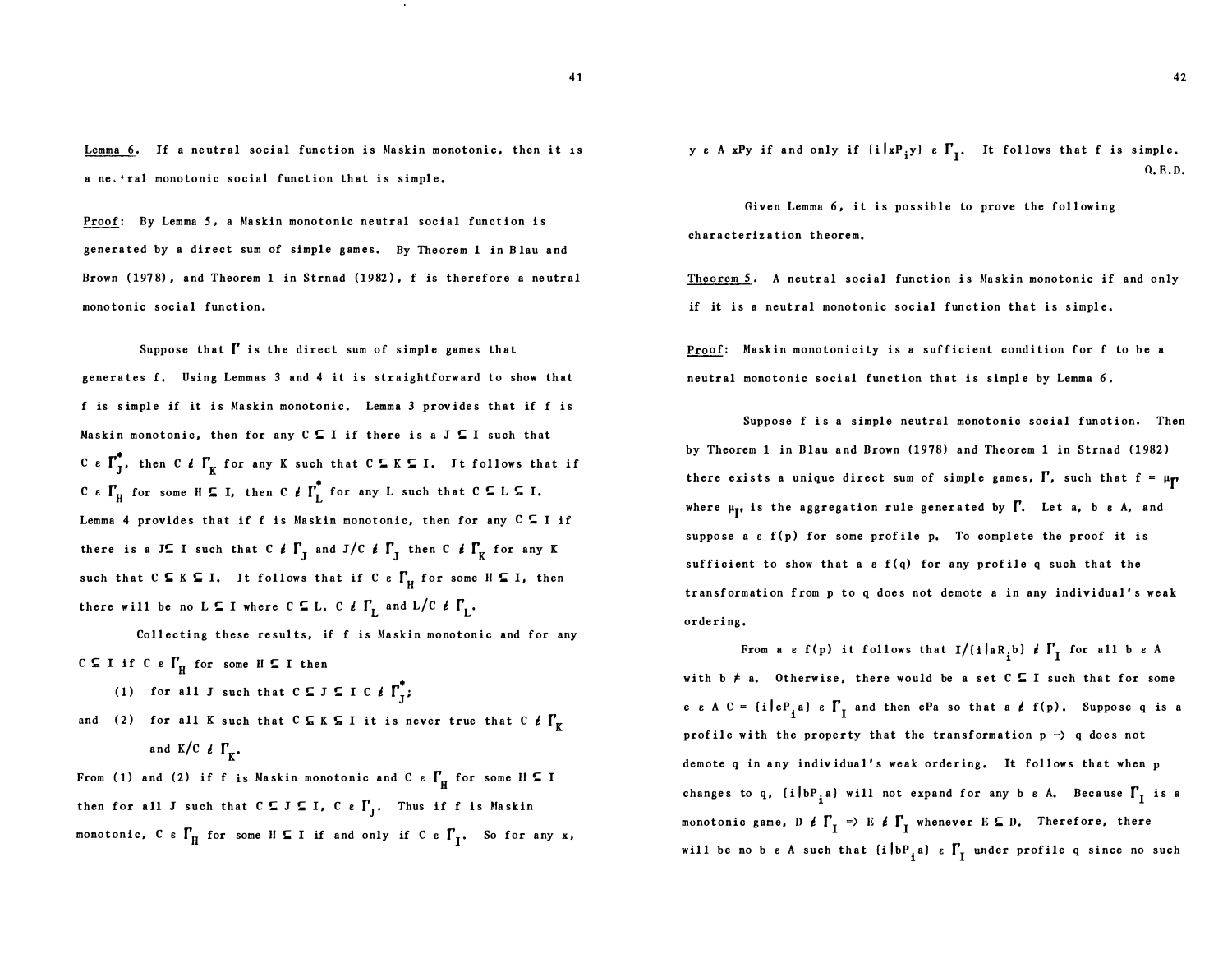set is in  $\Gamma_{\text{I}}$  under profile p. Since f is a simple social function, it follows from  $\left\{i\left\vert\mathbf{b}\mathbf{P}_{\mathbf{i}}\mathbf{a}\right\vert\right\}$  of  $\mathbf{I}^{\prime}_{\mathbf{I}}$  under profile q for all b  $\mathbf{\epsilon}$  A that there will be no c  $\varepsilon$  A such that  $\{i \, | \, cP_{i} a\}$   $\varepsilon \int_{J}$  for any  $J \subseteq I$  under profile q, Thus, under prof ile q there will be no c e A such that cPa, and a  $\varepsilon$  f(q).

Q. E.D.

The following theorem establishes a condition on direct sums of simple games equivalent to Maskin' s NYP condition.

Theorem 6: A neutral monotonic social function generated by  $\Gamma$ , a direct sum of simple games, will have the property NYP if and only if there is no J  $\subseteq$  I such that  $\Gamma_{\overline{J}}$  is an ultrafilter.

<u>Proof</u>: (a) Necessity: If there is a  $J \subseteq I$  such that  $\Gamma_J$  is an ultrafilter, then there is an i  $\epsilon$  J such that (i)  $\epsilon$   $\mathsf{O} \, \Gamma_{\operatorname{J}}^{}$ . Since  $\Gamma_{\operatorname{J}}^{}$  is a filter,  $C = \bigcap_{J} C_{J}$  e  $\bigcap_{J} C_{J}$ . It is easy to show that  $C$  must be a singleton. If it is not, then no singleton is in  $\Gamma_{\rm J}$  and all coalitions of size  $|J|$  - 1 are in  $\Gamma_{\!J}$  by the ultrafilter property that D  $\rlap{/}t$   $\Gamma_{\textrm{J}}$  =  $\triangleright$  J/D  $\lbrack t$   $\Gamma_{\textrm{J}}$ . Then  $\Omega$   $\Gamma_{\textrm{J}}$  =  $\theta$  since the intersection of all coalitions of size  $|J| - 1$  is empty. This contradicts  $\Gamma_J$  being a filter.

Assume there is a  $J \subseteq I$  such that  $\Gamma_J$  is an ultrafilter and let (i) be the singleton member of  $\Gamma_{\bf j}$ . Consider a profile p such that for a, b e A a $P_i$ b, J/(i) = {j|b $P_j$ a} and I/J = {k|bI<sub>k</sub>a}. Now it will be the case that b  $f(f)$  but, for all  $j \neq i$ ,  $bR_{j}a$ . This contradicts NYP.

(b) Sufficiency: Suppose f does not satisfy NVP. Then there exist a, b  $\varepsilon$  A such that bPa and aR<sub>j</sub>b for all j  $\varepsilon$  I except possibly for some i  $\varepsilon$  I. If  $aR$ <sub>1</sub>b, then bPa when there is no k  $\varepsilon$  I such that  $bP_k^a$ . But since  $\Gamma$  is a direct sum of simple games,  $\emptyset$   $\neq \Gamma$  for any  $J \subseteq I$ . Thus, bPa is impossible unless bP<sub>k</sub>a for at least one k  $\varepsilon$  I.

Suppose then that  $bP_i$ a. Let  $C = \{j | aP_j b\}$  and  $D = \{i\} U C$ . Since bPa, (i) e  $\Gamma_{\text{D}}$ . Since (i) e  $\Gamma_{\text{D}}$ , if i e E  $\subseteq$  D then E e  $\Gamma_{\text{D}}$  since  $\Gamma_{\text{D}}$  is a monotonic game. Furthermore, any F  $\subseteq$  D such that i  $\ell$  F will be such that  $D/F e \Gamma_D$  and thus F  $\epsilon \Gamma_D^*$ . It follows that (1)  $\bigcap_{n=0}^{\infty}$   $\bigcap_{n=0}^{\infty}$  and (2) for any  $G \subseteq D$  either  $G \in \bigcap_{n=0}^{\infty}$  or  $D/G \in \bigcap_{n=0}^{\infty}$  since one of G and D/G must contain i. By (1) and (2),  $\Gamma_{\text{n}}$  is an ultrafilter.

Q. E.D.

Given The orems 5 and 6, fully Nash implementable neutral social functions and fully strong Nash implementable neutral social functions can be partially characterized.

Theorem 7. A neutral social function f will be either fully Nash implementable or fully strong Nash implementable only if f is a simple neutral monotonic social function,

Proof: Theorem 2 in Maskin (1977) and Theorem 1 in Maskin (1979) show that Maskin monotonicity is a necessary condition both for full Nash implementa tion and for full strong Nash implementation of social choice correspondences over finite alternative sets. Nothing in the proof of either result depends on the finiteness of the alternative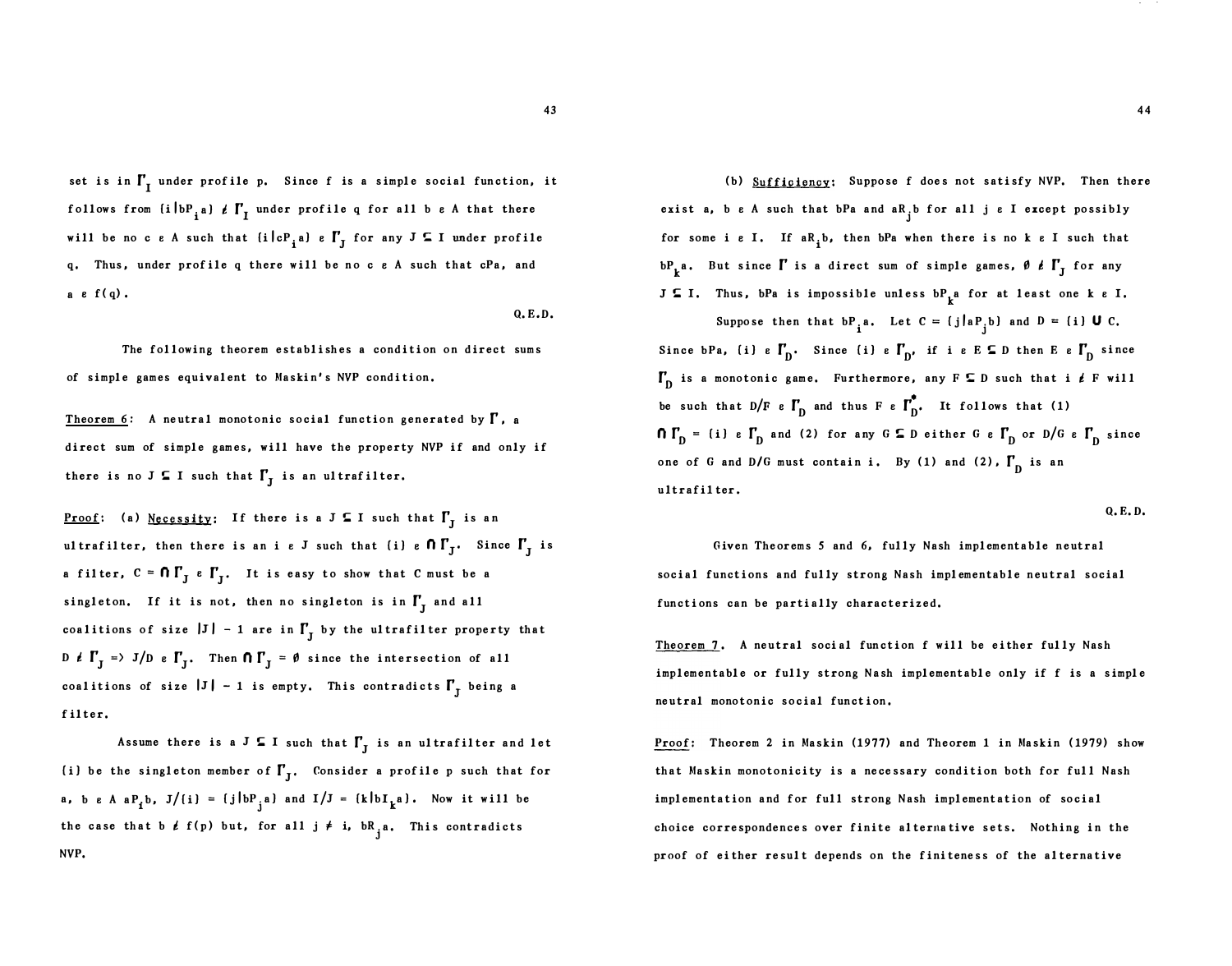set, so these results also hold for CCE subset alternative sets. By Theorem 5, a neutral social function that is Maskin monotonic must be a simple neutral monotonic social function.

Q,E,D,

Theorem 8: If a neutral binary decision rule f is a simple neutral monotonic social function generated by a direct sum of simple games  $\Gamma$ and if  $\Gamma_{_{\rm I}}$  is not an ultrafilter, then f is fully Nash implementable.

**Proof:**  $\Lambda$  simple neutral monotonic social function f is Maskin monotonic by Theorem 5. Let  $\Gamma$  be the direct sum of simple games that generates f. If  $\Gamma_{\mathrm{I}}$  is not an ultrafilter, then no  $\Gamma_{\mathrm{J}}$  for  $\text{J} \subseteq \text{I}$  is an ultrafilter since f is simple. By Theorem 6, f satisfies NVP. Theorem 5 in Maskin (1977) shows that Maskin monotonicity and NVP a re jointly sufficient for a social choice correspondence to be fully Nash implementable over finite alternative sets. Theorem 4 in this article shows that Maskin monotonicity and NVP are jointly sufficient for a social choice correspondence to be fully Nash implementable over CCE subset alternative sets .

O. E.D.

Theorem 9. A neutral monotonic social function over a finite alternative set generated by a direct sum of simple games  $\Gamma$  is fully strong Nash implementable only if for some  $J \subseteq I$ ,  $\Gamma_J$  is an ul traf il ter .

Proof: By Theorem 2 in Maskin (1979) no social choice correspondence

sati sfy ing NVP is fully strong Nash implementable, By Theorem 6 in this article, a neutral monotonic social function f will have the property NVP if and only if  $\Gamma$ , the direct sum of simple games that generates f, contains no simple game that is an ultrafilter.

Q,E,D.

For the case of neutral social functions over finite alternative sets, a complete characterization of fully strong Nash implementable rules is possible using Theorems 7 and 9.

Theorem 10. A neutral social function f over a finite alternative set will be fully strong Nash implementable if and only if f is a simple neutral monotonic social function where the set of all winning coalitions under f is an ultrafilter.

Proof: (a) Necessity: Suppose f is a neutral social function that is fully strong Nash implementable. By Theorem 7 f must be a simple neutral monotonic social function. If the direct sum of simple games that generates f is  $\Gamma$ , then  $\Gamma_{\text{I}}$  must be the set of all winning coalitions under f. By Theorem 9, there is a concerned set  $J \subseteq I$  such that  $\Gamma_{\rm J}$  is an ultrafilter. It follows that (i)  $\epsilon \Gamma_{\rm J}$  for some i  $\epsilon$  I. Since f is simple, (i)  $\epsilon$   $\Gamma_{\rm I}^{}$ , and  $\Gamma_{\rm I}^{}$  is therefore an ultrafilter.

(b) Sufficiency: If f is a simple neutral monotonic social function where the set of winning coal itions under f is an ultrafilter, it is straightforward to construct a decision mechanism that fully implements f by strong Nash equilibria. Since f is a simple neutral monotonic social function, it is generated by a direct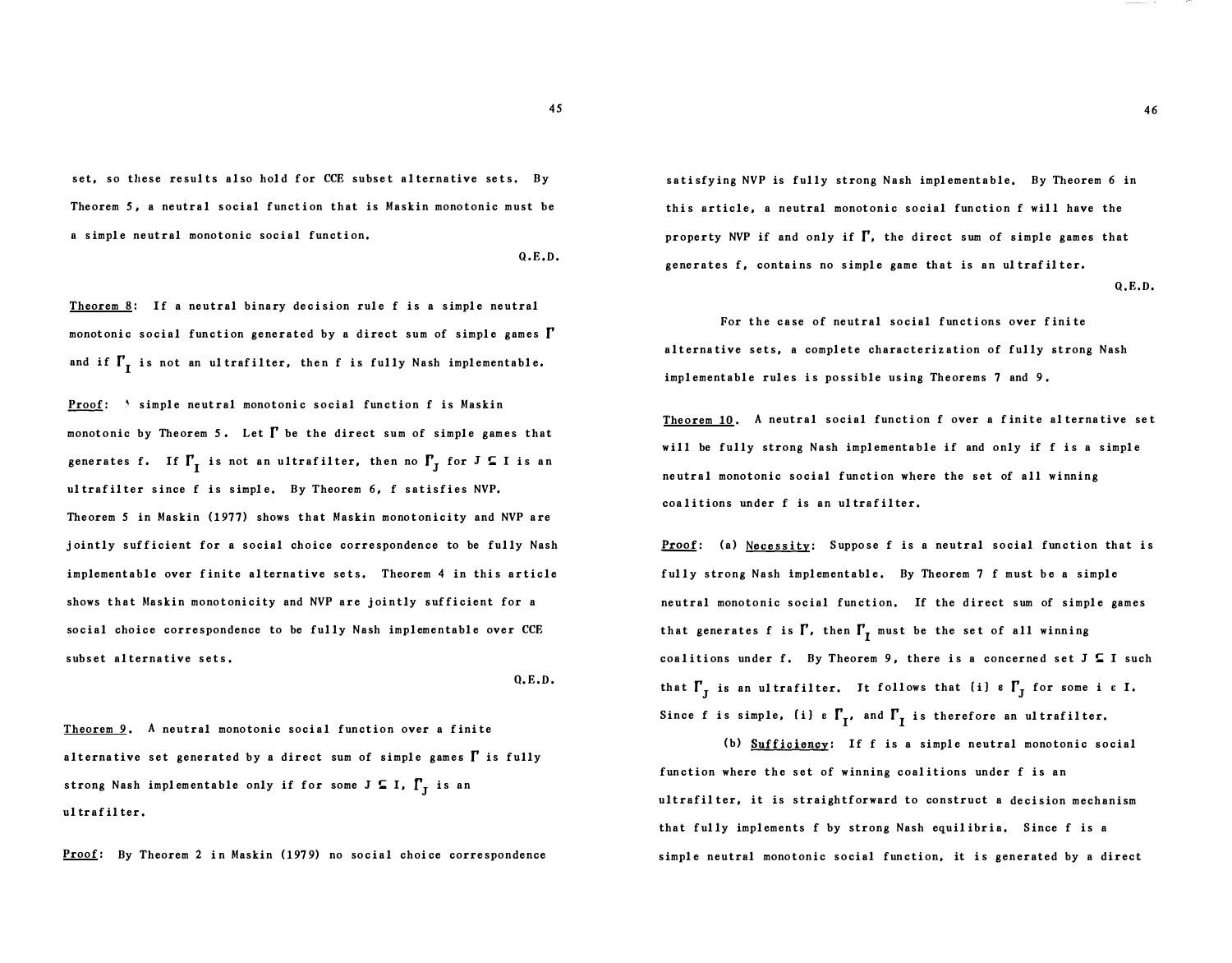sum of simple games  $\Gamma$ , and  $\Gamma_{_{\rm I}}$  contains all coalitions that win in any concerned set. Since  $\Gamma_{_{\rm I}}$  is an ultrafilter, by the argument in the proof of Theorem 6 there exists an individual i such that (i)  $\epsilon \Gamma_{I}$  and  $\bigcap \mathbf{r}_I^* = \mathbf{(i)}$ . It follows that for any two x, ye A xPy if and only if  $\mathbf{x} \mathbf{P_j}$  and  $\mathbf{x} \mathbf{I}_j$  if and only if  $\mathbf{x} \mathbf{I}_j$   $\mathbf{y}$ . (When  $\mathbf{x} \mathbf{I}_j$   $\mathbf{y}$ , then neither (j e I $|x|$ y) nor (k e I $|yP_{k}x|$  is a winning coalition since  $\Gamma_{I}$  contains all winning coalitions and  $\bm{\mathsf{\Pi}}^\mathsf{T}_\mathbf{I}^\mathsf{T}$  = {i}.) The choice set therefore consists of all the alternatives at the top of the dictator i's weak ordering,

Let the decision mechanism consist of each individual specifying a single "first choice" with the social choice being the dictator's specified first choice. It is easy to show that the set of stron<sub>b</sub> Nash equilibria for this decision mechanism is precisely the choice set. Suppose the dictator specifies an alternative  $x$  from the top of his or her weak ordering as his or her first choice and therefore as the outcome of the decision mechanism. Then the dictator cannot be part of any group all of whose members would be better off by jointly altering their strategies since the dictator does not prefer any alternative to x. But no group without a dictator can change the social out come by changing their strategies, In addition, if the dictator did not specify an alternative at the top of his or her weak ordering as a strategy, then the dictator can do better by switching his or her strategy to such an alternative. Thus no strategy vector where the dictator does not specify a first choice at

the top of his or her weak ordering can be a strong Nash equil ibrium, Q, E.D.

Theorem 7 combined with Theorem 2 in Strnad (1982) provide a <sup>l</sup> ink between those neutral social functions that are continuous-valued and those that are fully Nash implementable or fully strong Nash implementable. Consider the following corollary:

<u>Corollary 1</u>. A neutral social function f over a CCE subset alternat ive set will be fully Nash implementable or fully strong Nash implementable only if f is continuous-valued for all prof iles of continuous-valued individual weak orderings.

Proof: By Theorem 7, a neutral social function f is fully Nash implementable or fully strong Nash implementable only if f is a simple neutral monotonic social function. By Theorem 2 in Strnad (1982) a neutral monotonic social function f will be continuous-valued for all prof iles of continuous-valued individual weak orderings if and only if f is simple,

Q, E.D.

Fe rej ohn, Grether and McKelvey [7] prove some characteriz ation results for Nash implementable and strong Nash implementable social choice correspondences, Analogous results for fully Nash implementable and fully strong Nash implementable neutral social functions are straightforward corollaries of Theorem 7. One Ferejohn, Grether and McKelvey result is their Theorem 1. In the terminology of this article that result is that when A is a finite set,  $\left|I\right| \leq \left|A\right|$  and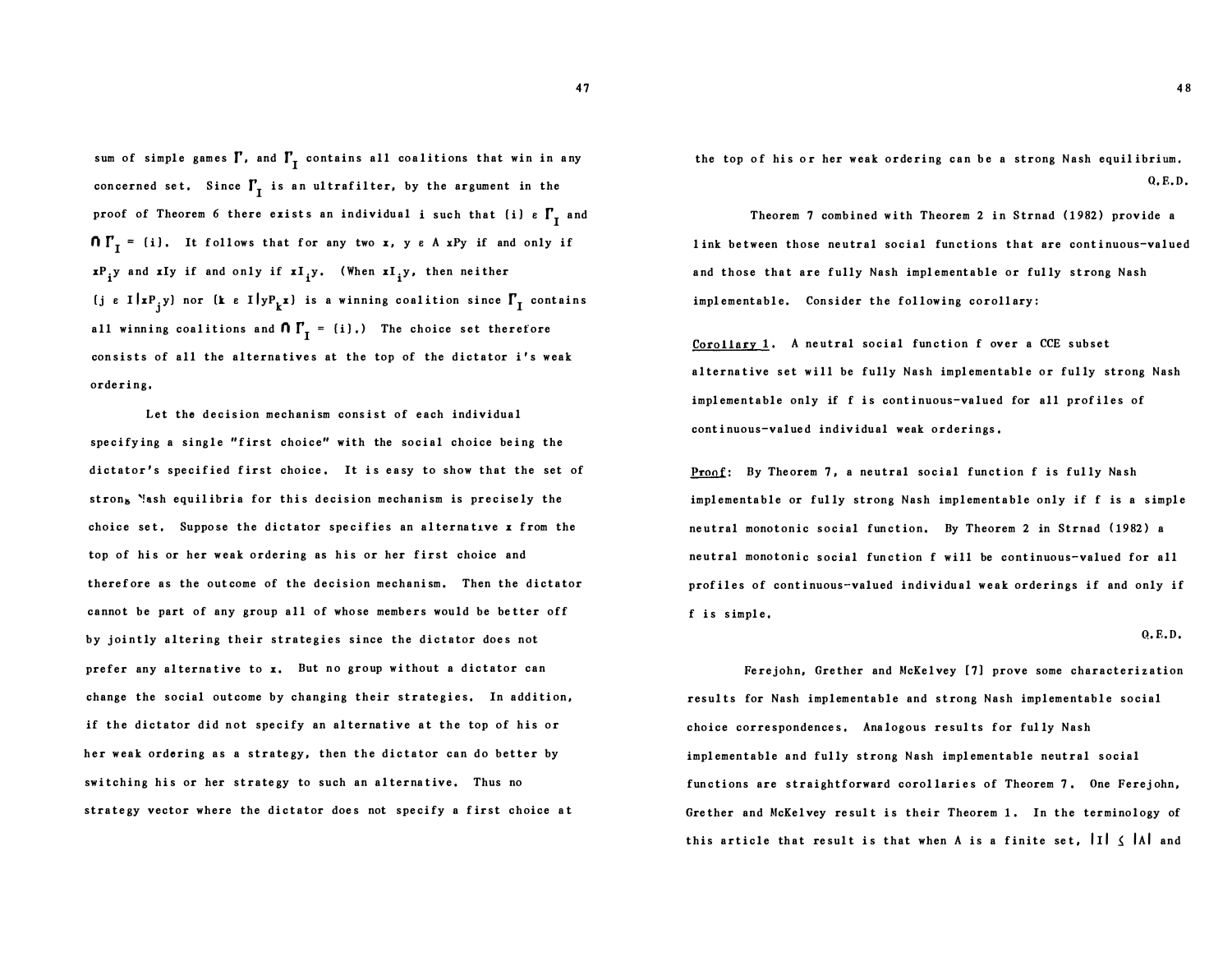$|A| \geq 3$ , then a social choice correspondence f with a nonempty choice set for all profiles of weak orderings is neither Nash implementable nor strong Nash implementable if  $f$  is minimally democratic.<sup>2</sup> The following corollary provides an analog to that result for neutral social functions that are fully Nash implementable or fully strong Nash implementable. $^3$ 

Corollary 2: When A is finite and  $|A| \geq |I|$ , a neutral social function that is fully Nash implementable or that is fully strong Nash implementable cannot be minimally democratic and have a nonempty choice set for all profiles of weak orderings.

Proof: Let f be a neutral social function. By Theorem 7, if f is fully Nash implementable or fully strong Nash implementable, then it is a simple neutral monotonic social function. Suppose that  $\Gamma$  is the direct sum of simple games that generates f. Since f is simple,  $\Gamma_{\text{I}}$ contains all the winning coalitions under f.

The following argument demonstrates that if f is minimally democratic,  $\Gamma_{_{\rm I}}$  cannot be a prefilter. Suppose  $\Gamma_{_{\rm I}}$  is a prefilter and i e I is in the collegium. Choose a profile p such that for all  $j \in I/(i)$  there is an x  $\varepsilon$  A such that  $xP_j z$  for all z  $\varepsilon$  A/ $(x)$ . Under p let i have preferences such that for some **y**  $\varepsilon$  A  $yP_{i}z$  for all  $z$   $\varepsilon$  A/( $y$ ) and  $\mathbf{x} \mathbf{P_i}$ z for all z  $\epsilon$  A/ $(\mathbf{x}, \mathbf{y})$ . Since f is minimally democratic, f(p)  $=$  (x) is required. But since i  $\epsilon$   $\bm{\cap}$   $\Gamma_{\text{I}}$  and  $\Gamma_{\text{I}}$  contains all coalitions that win in any concerned set,  $y \in f(p)$ .

If  $\Gamma_{\text{I}}$  is not a prefilter, then  $\Gamma$  is not a direct sum of prefil ters, By Theorem 4 in Blau and Brown (1978) f is not a social decision function when  $|A| \ge |I|$  unless f is generated by a direct sum of prefilters. As a result, profiles can be constructed such that there is a social cycle over all the alternatives in a finite set. To see this, suppose the alternative set is  $\{x_{1}, x_{2}, \ldots, x_{m}\}$  and consider m the chain of coalitions  $C_1, \ldots, C_m$  such that  $\bigcap_{i=1}^m C_i$  $i=1$ <sup>1</sup> members of coalition  $C_i$  prefer  $x_i$  to  $x_{i+1}$  (where  $x_{m+1}$ each  $C_i$  is a winning coalition, there is a social cycle,  $x_1^px_2^px_3^3...$  $Pr_n Pr_1$ . Blau and Brown (1978) show that there is a profile of weak orderings consistent with this situation. That the condition m  $n c<sub>i</sub>$  $\bigcap_{i=1}^{n}$   $C_i = \emptyset$  for  $C_i$   $\in \Gamma_I$  is possible follows from the following argument. Since  $\Gamma_{\text{I}}$  is not a prefilter, there is some set S of coalitions in it that has empty inter section, Make this a minimally-sized set S' by excluding the largest number of coalitions from S such that the intersection is still empty. Each coalition in S' must uniquely exclude at least one member of I from the intersection, Otherwise that coalition would be extraneous. It follows that S' has at most n coalitions in it where  $\|\mathbf{I}\| = \mathbf{n}$ . But since  $\mathbf{n} \times \mathbf{m}$ , it is possible to m choose m coalitions  $C_i$  such that  $\bigcap_{i=1}^{\infty} C_i = \emptyset$ .

Now if  $\Gamma_{_{\rm I}}$  is not a prefilter, for some p  $_{\rm e}$  W  $^{\rm I}$  it will be the case that  $f(p) = \emptyset$ . This contradicts the requirement that the choice set be nonempty for all profiles in  $w^I$ .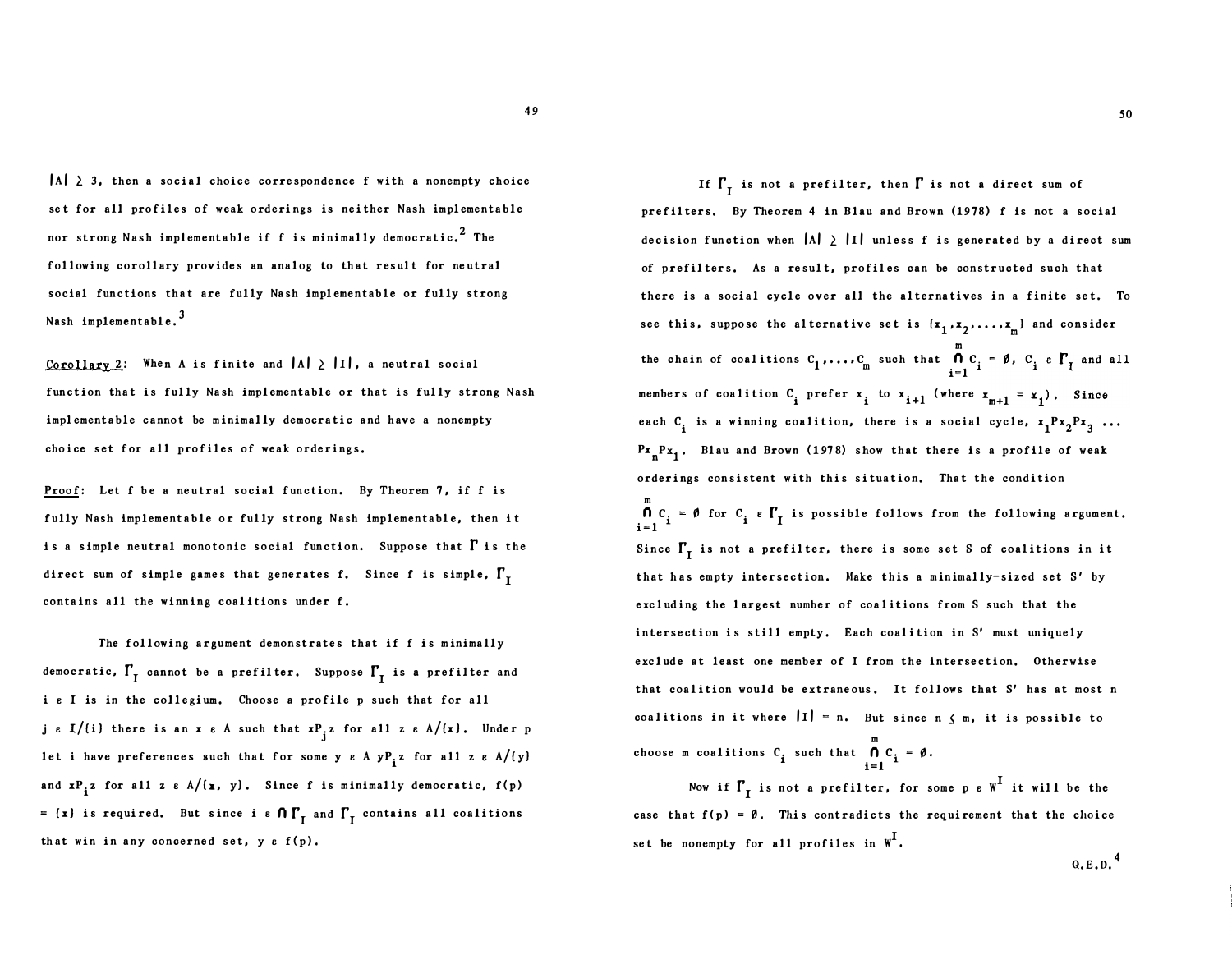The arguments in the proof of Corollary 2 indicate the value of the characterization result in Theorem 7. Starting with neutral social functions that result yields simple neutral monotonic social functions. Given simple neutral monotonic social functions, all the machinery of Blau and Brown (1978) and Strnad (1982) can be used to assess whether and how implementability is affected by various restrictions. In particular, the proof of Corollary 2 rests solely on the fact that when A is finite and  $|A| \geq |I|$  no neutral monotonic social function can simultane ously be minimally democratic and have a nonempty choice set for all profiles of weak orderings. No aspect of implementation such as the nature of the equil ibria sets is used in the proof ,

#### FOOTNOTES

\* Associate Professor of Law, University of Southern California and Assi stant Profes sor of Law and Economics , Cal ifornia Institute of Technol ogy .

This article is derived from a chapter of my Ph. D. dissertation, Strnad (1982). I have profited greatly from the suggestions and guidance of Donald Brown in this work. Any remaining errors are solely my responsibility.

Substantial financial support for this work has been provided by Summer Research Grants for 1981 and 1982 from the University of Southern Cal ifornia Law Center.

- 1. This definition is taken from Kramer (1977). Type I preferences have (hyper)spherical indifference curves with a bliss point in the center of the ( hyper) sphere.
- 2. Ferejohn, Grether and McKelvey's Theorem 1 also encompasses implementation by equil ibrium concepts " in between" Nash equil ibrium and strong Nash equil ibrium. In particular, they define a k-equilibrium as one where no coalition of size less than or equal to k can make all of its members better off by jointly changing their strate gies, Thus, Nash equil ibrium is 1-equil ibrium and strong Nash equil ibrium is n-equil ibrium where  $|I| = n$ , In its full generality Ferejohn, Grether and McKelvey's Theorem 1 asserts that no minimally democratic social choice correspondence is implementable by a set of k-equil ibria for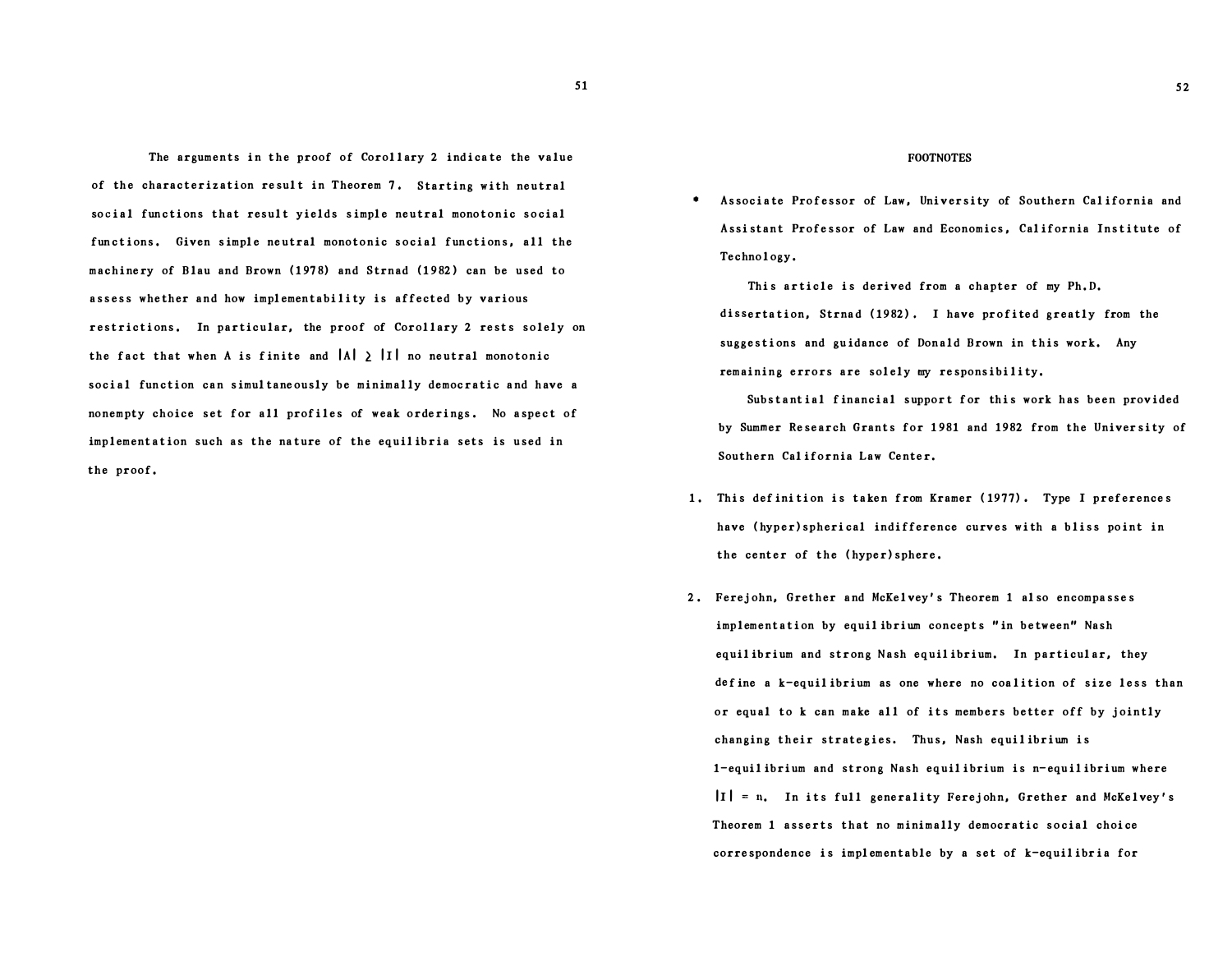53

 $k \in \{1, 2, \ldots, n\}.$ 

3. No more than an analog is presented here for two reasons. First, Ferejohn, Grether and McKelvey's Theorem 1 is not limited to ne utral soc ial functions but applies to the more general class of all social choice correspondences. Second, the characterization results in this chapter rest heavily on the exploitation of the property of Maskin monotonicity. Ferejohn, Grether and McKelvey do not use Maskin monotonicity. They use a form of monotonicity that focuses on equilibrium set elements instead of choice set elements. Thus, by the Lemma in their article for any  $k \in \{1, 2, ..., n\}$  if x is a k-equilibrium under one profile and if the profile is changed in a way that does not demote  $x$  in anyone's weak ordering, then  $x$  will be a k-equilibrium under the new profile. (See note 2, supra, for a definition of  $k$ -equilibrium.)

A social choice correspondence could have this monotonicity property (call it "FGM monotonicity") and yet not be Maskin monotonic when implementation rather than full implementation is studied, Under implementation the equil ibrium set may not contain all choice set alternatives, and consequently even given FGM monotonicity there may be a choice set alternative y that falls out of the choice set by a change of prof iles that does not demote y in any individual's weak ordering.

4.  $\Re z$  the case of full strong Nash implementation this proof can be greatly simplified by using a result already in the literature.

Specifically, by Corollary 4.4 in Ferejohn and Grether (1981) when  $|A| \geq |I|$  and a social choice correspondence f is fully strong Nash implementable, then the collection of "prevalent coalitions" for f is a prefilter. A coalition is prevalent when the choice set consists of an alternative x alone for all profiles where all members of the coalition prefer x to all other alternatives.

Ferejohn and Grether's result applies in this situation because a neutral social function is a social choice correspondence. Given a neutral social function f that is fully strong Nash implementable, Theorem 7 requires f to be a simple neutral monotonic social function. Given that f is simple, the set of prevalent coalitions for f is  $\Gamma_{\text{I}}$  where  $\Gamma$  is the direct sum of simple games that generates f. Ferejohn and Grether's result indicates that  $\Gamma_{\text{I}}$  must be a prefilter.

Despite the existence of that result, this proof goes on to consider the case where  $\Gamma_{\mathrm{I}}$  is not a prefilter. The purpose of such an approach is to make clear where the restriction  $|A| \geq |I|$ is used,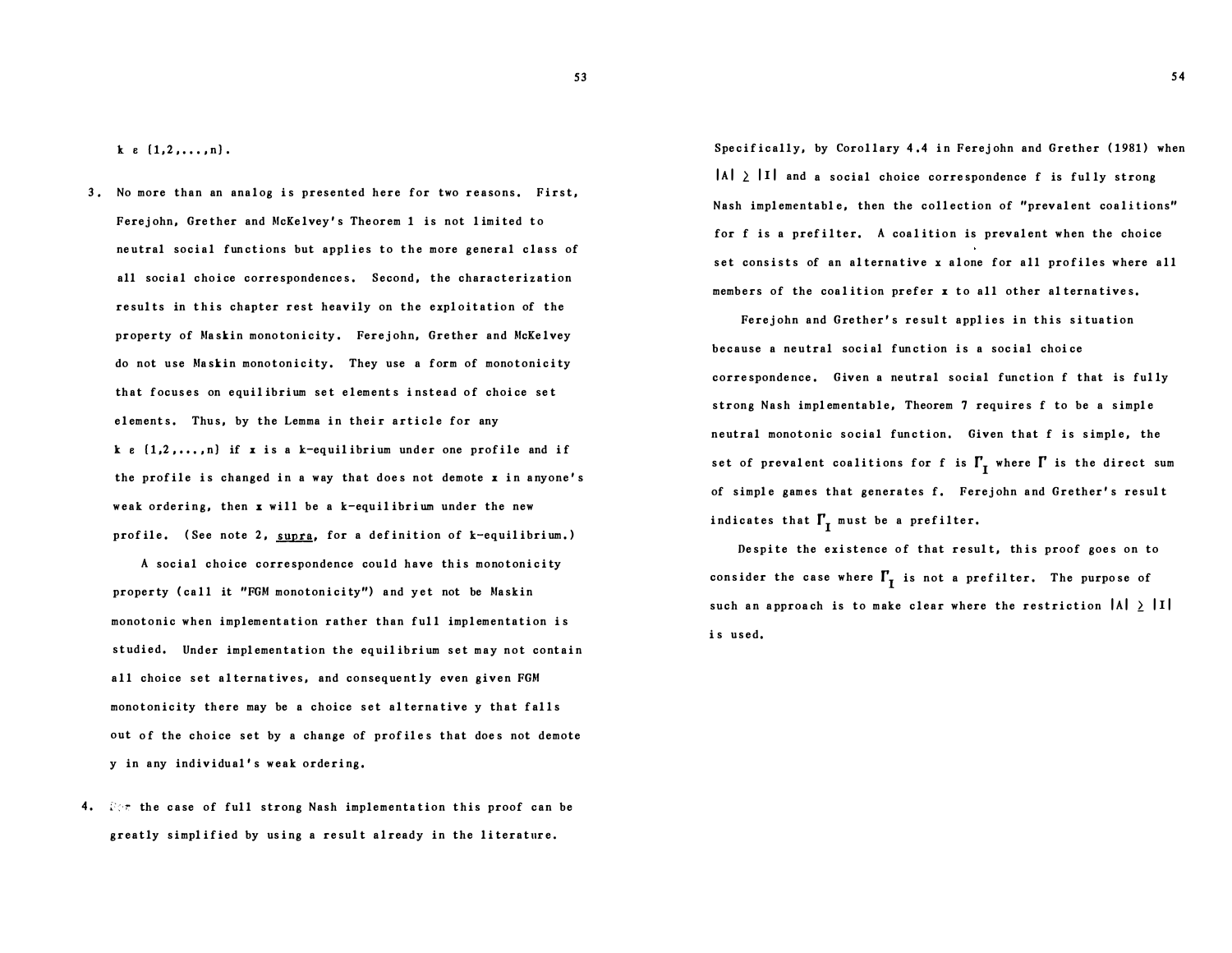#### **REFERENCES**

- Blau, J. and Brown, D. "The Structure of Neutral Monotonic Social Functions." Cowles Foundation Discussion Paper no. 485. March 3, 1978. Review of Economic Studies (forthcoming).
- Craven, J. "Majority Voting and Social Choice." Review of Economic Studies 38 (1971):265-267.
- Dasgupta, P.: Hammond, P.: and Maskin, E. "The Implementation of Soc ial Choice Rules: Some General Results on Incentive Compatibility." Review of Economic Studies 46 (1979):185-216.
- Ferejohn, J. and Fishburn, P. "Representations of Binary Decision Rules by Generalized Decisiveness Structures." Journal of Economic Theory 21  $(1979):28-45$ .
- Ferejohn, J. and Grether, D. "On the Properties of Stable Decision Procedures." Social Science Working Paper no. 210. 4th Revision. Pasadena: California Institute of Technology. November 1981.
- Ferejohn, J.; Grether, D.; and McKelvey, R. "Implementation of Democratic Social Choice Functions." Review of Economic Studies 49 ( 1982) : 43 9-446 .
- Greenberg, J. "Consistent Majority Rules Over Compact Sets of Alternatives," Econometrica 47 (1979): 627-636.
- Kramer, G. H. "A Dynamical Model of Political Equilibrium." Journal of Economic Theory 16 ( 1977) : 310-33 4 .
- Maskin, E. "Nash Equilibrium and Welfare Optimality." Preliminary Version of Working Paper. Cambridge: Massachusetts Institute of Technology. October 1977. Mathematics of Operations Research (forthcoming).
- Maskin, E. "Implementation and Strong Nash Equilibrium." In Aggregation and Revelation of Preferences, edited by J. Laffont. New York: North Holland, 1979.
- Moulin, H. The Strategy of Social Choice. Laboratoire d'Econometrie de L'Ecole Polytechnique et CEREMADE, Universit6 Paris IX. Paris: Dauphine, 1981.
- Roberts, K. "The Characterization of Implementable Social Choice Rules." In Aggregation and Revelation of Preferences, edited by J. Laffont. New York: North Holland, 1979.
- Sen, M. "Implementable Social Choice Rules: Characterization and Correspondence Theorems under Strong Nash Equil ibrium. " Journal of Mathematical Economics 11 (1983): 1-24.
- Strnad, J. "The Structure and Nash Implementation of Neutral Monotonic Social Functions." Ph.D. dissertation, Yale University, 1982.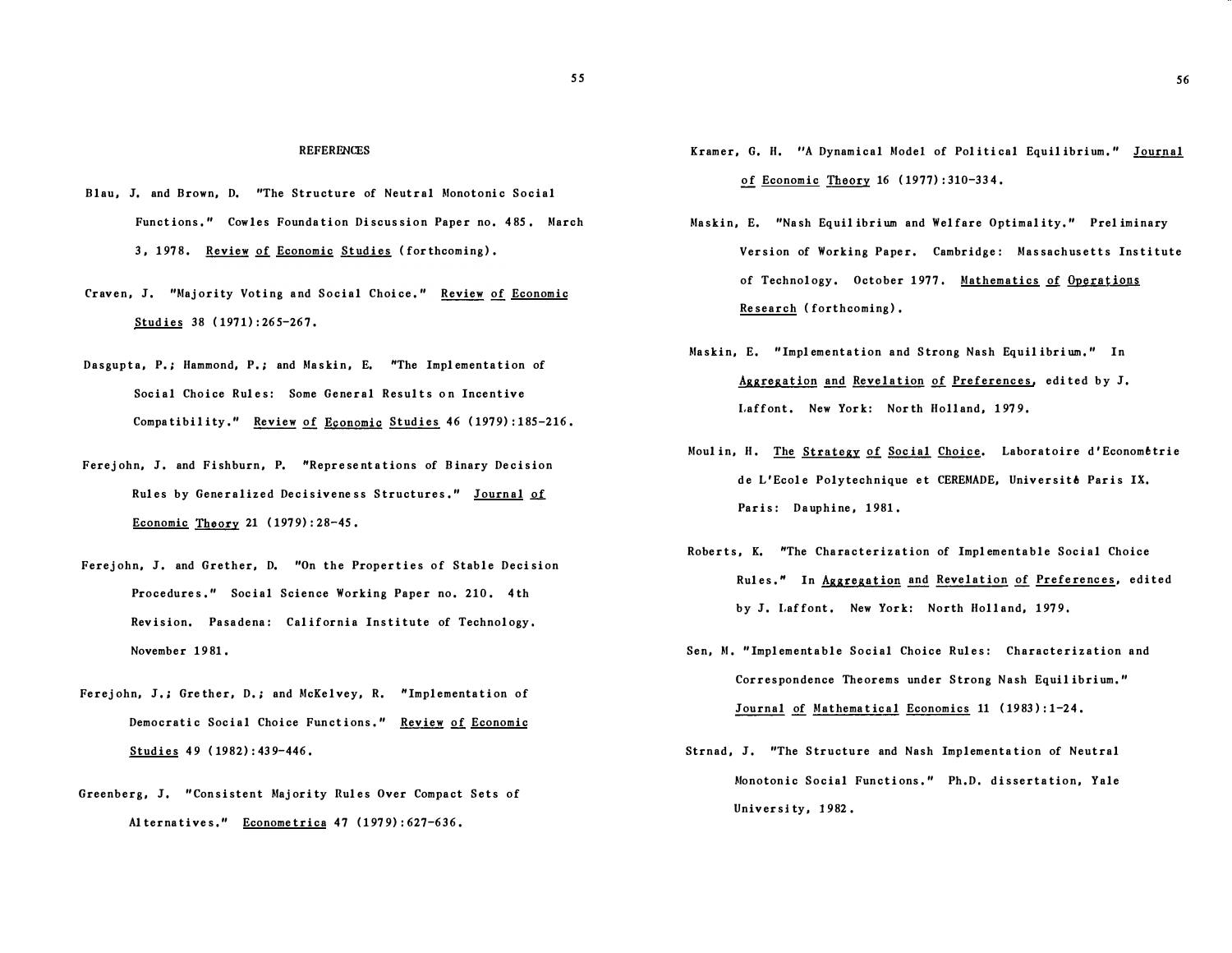ADDENDUM for California Institute of Technology Social Science Working Paper No. 500 "Full Nash Implementation of Neutral Social Functions" by James F. Strnad II.

March 1984

#### I. Introduction

This Addendum revises and extends some of the results in the paper. Some of the revisions are motivated by an anonymous referee's comment to me that Theorem 2 in Maskin (1979) has been shown to be false by Moulin and Peleg (1982). (Note: this Addendum includes a section of definitions and a reference section that include any definitions and references not included in the original paper). Maskin's Theorem 2 states that no social choice correspondence satisfying NVP is fully strong Nash implementable, and Theorems 9 and 10 in my paper rely on that result. Moulin and Peleg (1982) show that there is a class of social choice correspondences satisfying NVP that are fully strong Nash implementable. The results that indicate that are set out as Theorem 7 and 8 and the Corollary of Theorem 4 in chapter VI of Moulin (1981).

It turns out that my Theorems 9 and 10 are still true. A first task in this Addendum is to reprove them using results from Moulin and Peleg.

My Theorems 9 and 10 establish that a neutral social function is fully strong Nash implementable if and only if the set of all winning coalitions is an ultrafilter,  $\underline{i}.\underline{e}$ ., if and only if there is a dictator. Having a dictator clearly violates NVP ("no veto player"). An interesting question is how this negative result relates to Moulin and Peleg's positive result. A second task in this Addendum is to address that question.

Finally, a third task is to extend some of the full Nash implementation results in my paper slightly and to compare those results to results in Moulin (1981). Before performing any of the three tasks, it is necessary to provide some additional definitions.

II. Definitions

Many of the definitions in this section are taken almost word-for-word from Moulin (1981). Chapter VI of Moulin (1981) and Moulin and Peleg (1982) focus on effectivity functions rather than on neutral social functions or on direct sums of simple games. Moulin (1981) defines an effectivity function for a finite alternative set A and a set N of members of society as a binary relation defined on coalitions and subsets of outcomes (it is then a subset of  $2^{\mathsf{N}}\times 2^{\mathsf{A}}$ ) denoted eff and satisfying the following properties :

i) monotonicity with respect to coalitions:

- $[T \text{ eff } B \text{ and } T \subset T'] \Rightarrow (T' \text{ eff } B) \forall T$ , T'  $62^N$  and  $\forall B 6 2^A;$
- ii) monotonicity with respect to subsets of outcomes :

$$
(\text{Tr} \text{ erf } B \text{ and } B \subseteq B') \Rightarrow (\text{Tr} \text{ erf } B') \quad \forall \text{ T} \& 2^N
$$
\n
$$
\text{and } \forall B, B' \& 2^A;
$$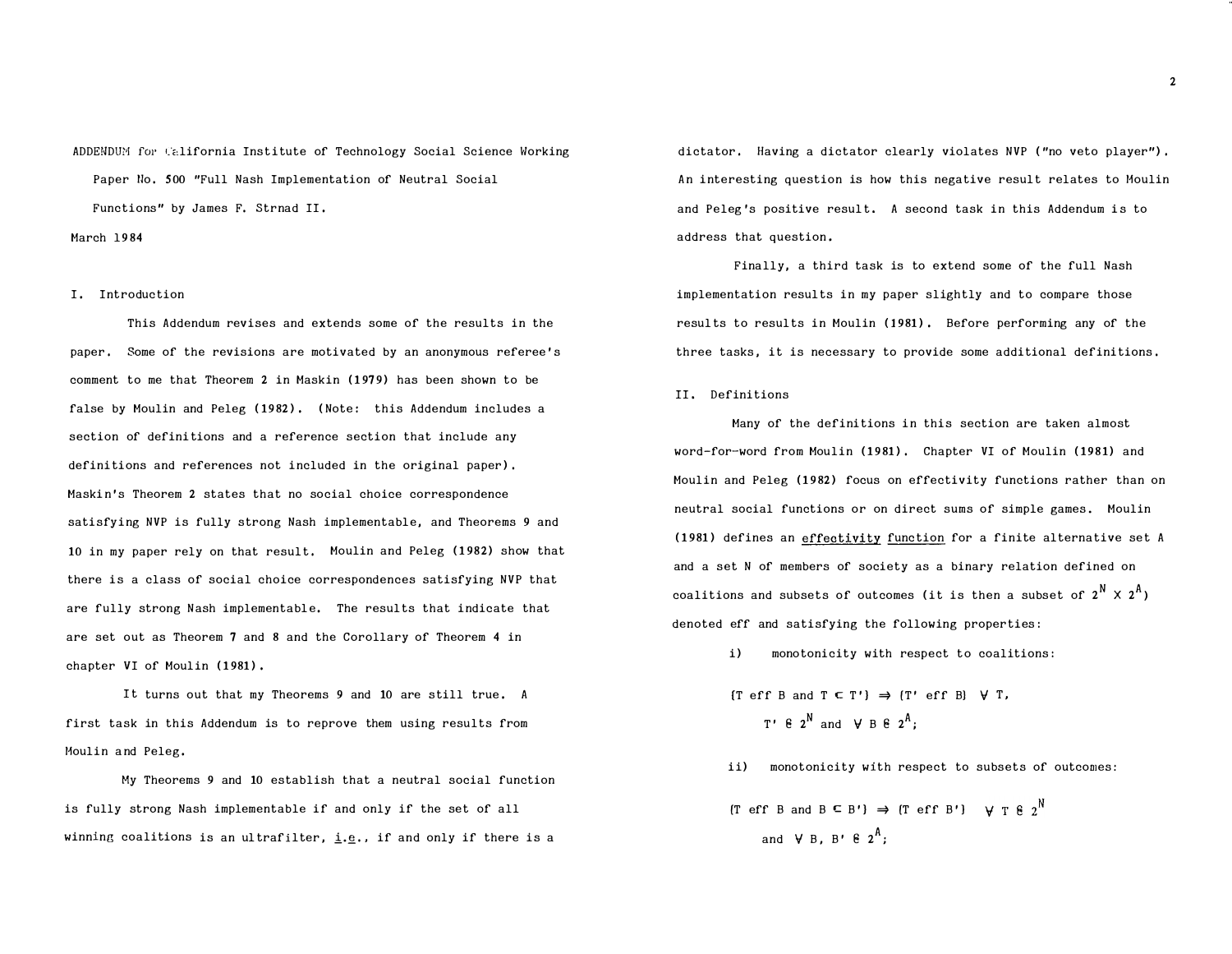- (A) T eff A  $\forall$  non-empty T, and No  $\{\emptyset \text{ eff A}\}$ ;
- (B) N eff B  $\forall$  non-empty B, and No  $\{N \text{ eff } \emptyset\}$ .

An effectivity function eff is superadditive if the following condi tion holds :

$$
\begin{aligned}\n\{\mathsf{T}_i \text{ eff } \mathsf{B}_i, \ \mathsf{i} = 1, \ 2 \text{ and } \mathsf{T}_1 \text{ f } \mathsf{T}_2 = \emptyset\} &\Rightarrow \{\mathsf{T}_1 \text{ U } \mathsf{T}_2 \text{ eff } \mathsf{B}_1 \text{ f } \mathsf{B}_2\} \\
&\forall \mathsf{T}_i \text{ f } 2^N \text{ and } \forall \mathsf{B}_i \text{ f } 2^A.\n\end{aligned}
$$

An SDP effectivity function (or an effectivity function with SDP) is an effectivity function defined as follows:

T eff B iff and  $B = A$ .

This effectivity function is named SDP because, as Moulin (1981) puts it, the function involves "a very Sharp Distribution of Power." A "winning coalition" in  $W$  can limit the choice set to any nonempty set of alternatives. All other coalitions have no power to limit the choice set in any way ,

An SDP effectivity function is a collection of monotonic games,  $\Gamma$  =  $\left[ \Gamma_{\mathrm{J}} \right]_{\mathrm{J} \,\mathrm{g}_2}$ N where each  $\Gamma_{\mathrm{J}}$  is a monotonic game. Furthermore,  $\Gamma_{\text{N}}$  = W contains all the winning coalitions. It is easy to check that a monotonic game, viewed as an effectivity function, is superadditive if and only if it is proper. A superadditive SDP effectivity function is a simple neutral monotonic social function. This follows in a

straightforward way from the fact that  $\Gamma_{\!_{{\rm N}}}$  is a simple game and the fact that for all  $K \subseteq J \subseteq N$   $K \in \Gamma_J$  if and only if  $K \in \Gamma_N$ .

Moulin (1981) has a concept of neutrality for effectivity functions that differs from neutrality as defined in my own paper. To distinguish the two concepts, Moulin's concept will be called "effneutrality." An effectivity function eff is eff-neutral if:

 $[T \text{ eff } B, |B| = |B'|] \Rightarrow [T \text{ eff } B']$ .

For  $|A| = p$  this amounts to saying that eff is represented by an integer-valued mapping  $T \rightarrow e(T)$  in the following way:

T eff B iff  $|B| \ge e(T)$ 

where e(T)  $\theta$  {1,...p}  $\forall$  T  $\subseteq$  N, T  $\neq$   $\emptyset$ .

Assumption i) from the definition of an effectivity function implies that e is non-increasing with respect to inclusion.

Setting  $v(T) = p - e(T)$ , for  $|A| = p$  we obtain a <u>veto</u> function, i.e., a non-decreasing mapping from  $2^N - \emptyset$  into  $\{0, \ldots, p - 1\}$ .

Conversely to any non-decreasing mapping **v** from  $2^{\mathsf{N}}$  -  $\boldsymbol{\phi}$  into  $[0,\ldots,p-1]$  we can associate the effectivity function:

T eff B iff  $v(T) > |B^c| = p - |B|$ 

where  $\overline{B}^{\mathbf{C}}$  is the complement of B in A.

The quantity  $v(T)$  is simply the maximum number of alternatives that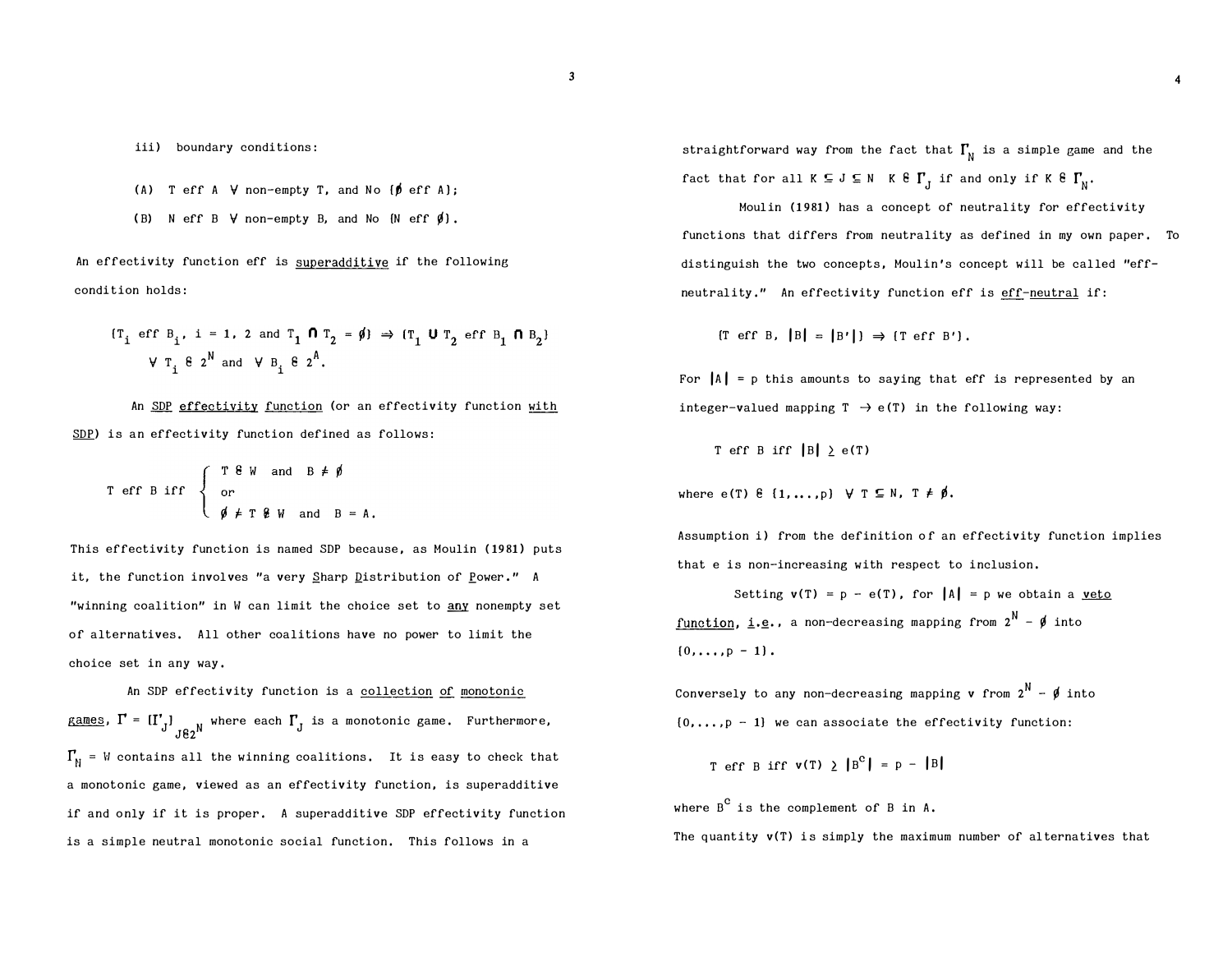coalition T can veto. When a veto function is anonymous,  $v(T)$  depends only on  $\mathbf{I}$ .

Eff-neutral effectivity functions therefore are veto functions . One par ticularly impor tant and useful veto function is the proportional veto function. For a coalition T, let  $|T| = t$ . Also. let  $|N| = n$ . The veto function

$$
\forall t = 1, \ldots, n \qquad \overline{v}_{n,p}(t) = \left[ p_{\overline{n}}^{\underline{t}} \right] - 1
$$

is the <u>proportional veto function</u> for n and p. Thus, v<sub>n, p</sub>(t) <u>is the</u> greatest integer strictly less than  $p_n^2$ .

Clearly,  $\mathsf{v}_{\mathsf{n},\mathsf{p}}(\mathsf{t})$  is roughly proportional to  $\mathsf{t}$ . Namely the inequalities  $x \leq \lceil x \rceil \leq x + 1$  imply:

$$
\forall t = 1,...,n \qquad \qquad p_n^{\underline{t}} - 1 \leq \overline{v}_{n,p}(t) \leq p_n^{\underline{t}}.
$$

Suppose S is a social choice correspondence and g is a decision mechanism. Call individual i's strategy space  $\mathbf{x_i^{\cdot}}$  (versus  $\mathbf{s_i^{\cdot}}$ used in my paper) and call the product space of individual strategy n spaces  $X = \prod_{j=1}^{n} X_j$  where  $n = |N|$ . Denote by  $X_T$  the product space of individual strategy spaces for all individuals in coalition T. Let L(A) rather than W stand for the product space of weak orderings for individuals in society, and let  $L(A)^T$  be the product space of weak orderings for individuals in coalition T. Now denote by  $a-\epsilon f$ <sub>S</sub> and  $\alpha$ -eff $_{\alpha}$  the following effectivity functions. For all non-empty T  $8\,$   $2^{\mathsf{N}}$ g and all non-empty B  $\epsilon$   $_2{}^{\text{A}}$ :

$$
\begin{array}{ccccccccc}\nT & \alpha-\text{erf}_{S} & B & \text{if} & \exists u_{T} & \theta \text{ L(A)}^{T} & \forall u_{T}^{c} & \theta \text{ L(A)}^{T^{c}} : S(u_{T}, u_{T^{c}}) & \text{ } & B;\n\end{array}
$$
\n
$$
\begin{array}{ccccccccc}\nT & \alpha-\text{erf}_{g} & B & \text{if} & \exists x_{T} & \theta & x_{T} & \forall x_{T^{c}} & \theta & x_{T}^{c} : \pi(x_{T}, x_{T^{c}}) & \theta & B\n\end{array}
$$

where S(u) is the choice set for S for profile u and  $\pi(x)$  is the outcome of the decision mechanism  $g$  for strategy vector  $x$ . Intuitively, for a coalition T to be " $a$ -effective" for B under g, that coalition must have a message  $x_T^{\phantom{\dag}}$  that guarantees that the final outcome belongs to B no matter what message is sent by the complementary coalition,  $T^C$ .

There are several important traits to consider in the characterization of effectivity functions . An effectivity function eff on A, N is said to be maximal if it is such that :

T eff B 
$$
\Leftrightarrow
$$
 No  $(T^C$  eff B<sup>C</sup>)  $\forall$  non-empty T  $\hat{\epsilon}$   $2^{\hat{A}}$   
and  $\forall$  non-empty B  $\hat{\epsilon}$   $2^{\hat{N}}$ .

When an effectivity function represents a simple game,  $\Gamma_{\text{J}}^{\text{}}$ , this property amounts to the requirement that  $\forall B \subseteq J$  either B  $\mathcal{E} \mid \Gamma_J$  or B  $\epsilon$   $\Gamma$ <sup>\*</sup>, In other words, each coalition either must be a winning coalition or must be a losing coalition . A simple game with such a property will be called a strong simple game. (When a strong simple game is also a filter, it is then an ultrafilter.) Given A, N, an effectivity function eff and a profile <u>u</u>  $E$  L(A) $^{\mathsf{N}}$  the <u>core</u> C(eff, <u>u</u>) is the following, possibly empty, subset of A:

$$
\forall a \in A
$$
 (a  $\in C(\text{eff}, \underline{u})$ )  $\Leftrightarrow$  {  $\forall T \subseteq N$  No {  $T$  eff Pr(T, a,  $\underline{u}$  ) }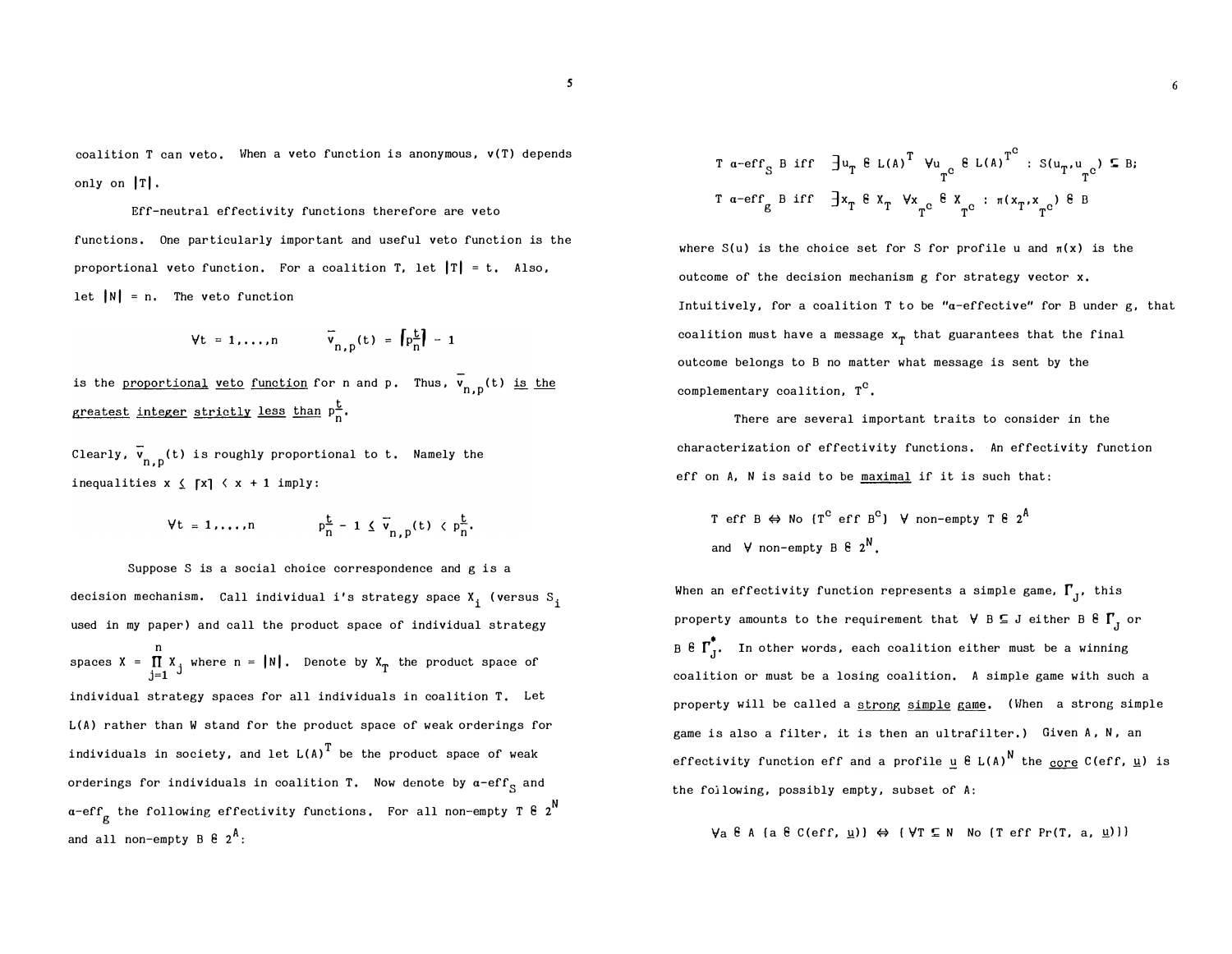where Pr(T, a, u) is the set of all alternatives b  $6$  A such that all members of T prefer b to a under profile u. Eff is a stable effectivity function if the associated core is non-empty for all profiles :

(eff is stable)  $\Leftrightarrow$   $(V \cup \mathcal{E} L(A))^N$  C(eff,  $\cup$ )  $\neq$   $\emptyset$ ).

Two kinds of social choice correspondences are of special interest. When individual preferences are weak orderings, a social choice correspondence S has the property independence of irrelevant <u>alternatives</u> if ∀x, y ĕ A xR<sub>i</sub>y ⇔ xR<sub>i</sub>′y ∀i implies that C(A, R) and  $C(A, R')$  are the same where  $C(A, R)$  is the choice set of the social choice correspondence under the profile R consisting of weak ordering R, for each individual i. A social choice correspondence, S, is<br>' closed if the following three conditions hold:

- (1) S is Maskin monotonic;
- (2)  $\alpha$ -eff<sub>c</sub> is maximal;
- (3)  $\forall$  non-empty  $T \subseteq N$  and  $\forall$  non-empty  $B \subseteq A$ ,  $T$   $\alpha$ -eff<sub>c</sub>  $B$  if and only if  $[V u_T^{\text{B L(A)}}^T$ , (B is on top of  $u_T$ )  $\Rightarrow$   $(S(u_T, u_{T^{\text{C}}}) \subseteq B)$ ] where S(u) is the choice set of S for profile u,  $\texttt{T}^\texttt{C}$  is the complement

of T in N and "B is on top of  $\mathfrak{u}_{\operatorname{T}}$ " means that no member of T prefers any element in A/B to any element in B.

- III. Results and Discussion
- A. The Moulin-Peleg Results for Full Strong Nash Implementation Moulin and Peleg (1982) consider a social choice correspondence consisting of the core correspondence of an effectivity function. In other words,  $\forall u \in L(A)^N S(u) = C(eff, u)$  so that the social choice correspondence S maps from  $L(A)^N$  into A and the mapping consists of choosing from A for each  $\underline{u}$   $\underline{e}$   $L(A)$ <sup>N</sup> the core of the effectivity function for profile u. Moulin and Peleg then arrive at the following two theorems ( stated as Theorems 7 and 8 in part VI of Moulin (1981)):

8

Theorem  $\mathbf{A}$ : If an effectivity function is stable and maximal, then its core correspondence is fully strong Nash implementable.

Theorem �: Suppose a decision mechanism d fully implements a social choice correspondence, S, by strong Nash equilibria. Then d and S have the same effectivity function eff. Furthermore, this effectivity function is stable and maximal.

Theorem A establishes a class of social choice correspondences that are fully strong Nash implementable. For an example of some members in that class consider the Corollary of Theorem 4 in part VI of Moulin (1981) restated here as the following theorem: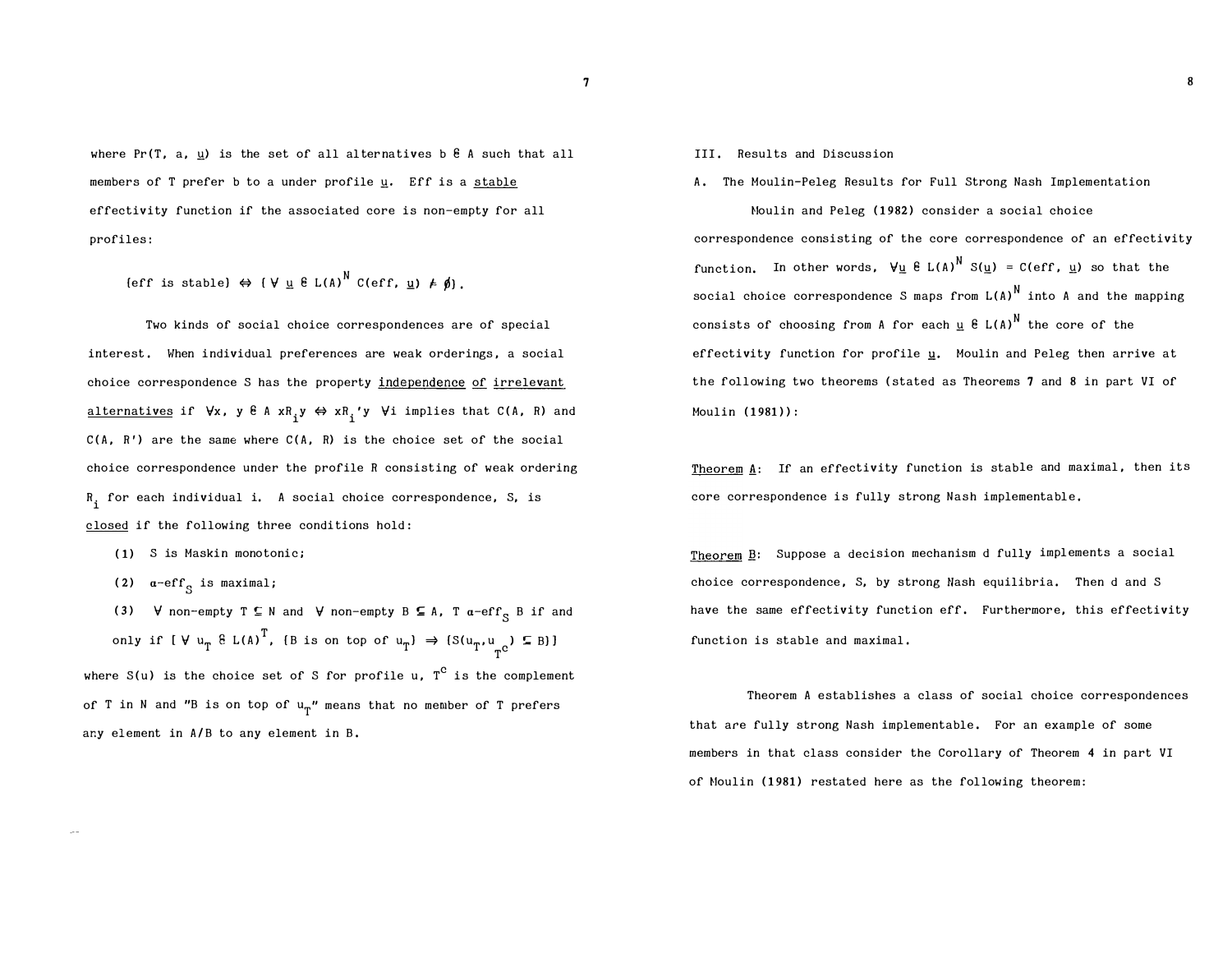Theorem C: If n and  $|A| = p$  are relatively prime, the proportional veto function is the unique stable and maximal effectivity function that is anonymous and eff-neutral. If n and p are not relatively prime, there is no anonymous and eff-neutral effectivity function that is stable and maximal .

Theorems A and C make it easy to see that Moulin and Peleg (1982) correctly asserts that Theorem 2 in Maskin (1979) is wrong. That theorem states that when there are at least three alternatives, no social choice correspondence satisfying NVP is fully strong Nash implementable. Consider the proportional veto function when  $n = 5$  and  $p = 3$ . Since n and p are relatively prime, this effectivity function is stable and maximal by Theorem C, By Theorem A its core correspondence is fully strong Nash implementable. By the definition of a proportional veto function, when  $n = 5$  and  $p = 3$  a coalition with four members can veto two of the three alternatives while a singleton coalition cannot veto any alternative by i tself. If a group of four all have the same alternative at the top of their weak ordering, they can use their two vetos to assure that that alternative is the social outcome regardless of what the fifth member of society does. This proportional veto function therefore satisfies NVP.

#### B. The Implications for my Results

Theorems 9 and 10 in my paper rely on Theorem 2 in Maskin (1979) that Moulin and Peleg have shown to be wrong. It turns out that utilizing Theorem B above from Moulin and Peleg 's work, my

Theorems 9 and 10 can be established without relying on Maskin's erroneous result.

To see how this can be done, it is sufficient to trace out the implica tions of the condi tion "stable and maximal" when effectivity functions are limited to the class of SDP effectivity functions. By Theorem 5 in part VI of Moulin (1981), a stable and maximal effectivity function is superadditive. But, as discussed in part II above, the class of superadditive SDP effectivity functions is precisely the class of simple neutral monotonic social functions. The restriction to SDP effectivity functions in the argument here is appropriate since Theorem  $7$  in my paper establishes that a necessary condition for neutral social functions to be either fully Nash implementable or fully strong Nash implementable is that they be simple neutral monotonic social functions.

Nakamura ( $1975$ ) shows that for a simple game the corresponding effectivity function is stable if and only if it is an acyclic game , i.e., any empty intersection of winning coalitions in the simple game has at least  $|A| + 1$  members. Moulin shows that a straightforward corollary of that result is that an effectivity function representing a simple game will be stable and maximal only if the simple game is dictatorial,  $\underline{i},\underline{e}$ , an ultrafilter. See the Corollary of Theorem 6 in part VI of Moulin (1981). It follows that for a neutral social function generated by  $\Gamma$ , a direct sum of simple games, to be fully strong Nash implementable, not only must it be a simple neutral monotonic social function but also  $\Gamma_{\sf N}$  must be an ultrafilter. If  $\Gamma_{\sf N}$ 

9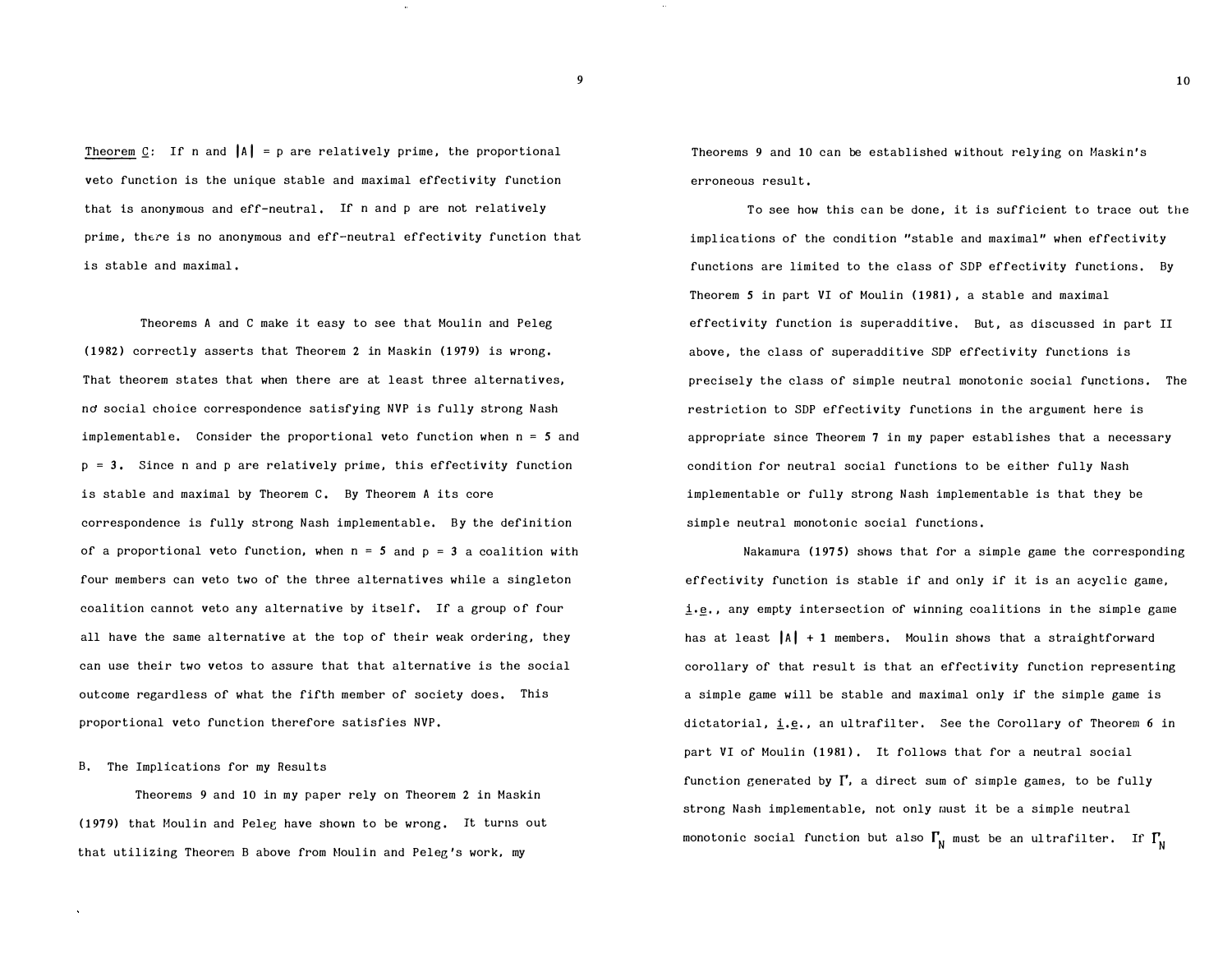were not an ultrafilter, then none of the simple games in the direct sum of simple games  $\mathbf{l}'$  would be dictatorial since  $\mathbf{l}'_\mathsf{N}$  contains all coalitions that win in any concerned set. Theorem 9 in my paper can be restated as follows:

A simple neutral monotonic social function over a finite alternative set generated by  $\Gamma$ , a direct sum of simple games, is fully strong Nash implementable only if  $\Gamma_{\mathsf{N}}$  is an ultrafilter. Theorem 10 worded as in my paper follows directly .

C. The Relation between my Results and those of Moulin and Peleg 1. Strong Nash Resul ts

Theorem 10 in my paper requires dictatorship in order that a neutral social function be fully strong Nash implementable. Yet as i ndicated in section A above, Moulin and Peleg demonstrate that there are social choice correspondences that are nondictatorial and fully strong Nash implementable. An interesting question is how these two results, one negative and the other positive, are related.

The difference between the results must arise from the different classes of social choice correspondences under study . Moulin and Peleg consider social choice correspondences that are the core correspondences of effectivity functions . My paper examines social choice correspondences that are the core correspondences of neutral social functions,  $\underline{i}.\underline{e}$ , a social choice correspondence in my paper designates for each profile the set of alternatives that are socially undominated under a particular neutral social function .

The central result in my paper is that Maskin monotonicity, a necessary condition for both full strong Nash implementation and full Nash implementation, requires that neutral social functions be simple neutral monotonic social functions. The previous section in this part shows that the same restriction arises if the class of effectivity functions is limited to SDP effectivity functions and the necessry condi tion for strong Nash implementation that the functions be stable and maximal is imposed. But the restriction to simple neutral monotonic social functions results in the disappearance of the possibility of nondictatorial social choice correspondences that are fully strong Nash implementable. In other words, requiring a sharp enough distribution of power results in only dictatorial effectivity functions being fully strong Nash implementable.

Is there any corresponding gain to limiting effectivity functions to those with SDP? One significant gain is binaryness, which is implied by neutrality. The property of binaryness requires that for any x,  $y \notin A$  if a profile changes but the class who prefer x to y and the class who prefer y to x r emain unchanged, then the outcome of the binary social choice be tween x and y remains unchanged . It does not matter what other alternatives are considered under each profile, and it does not matter how preferences concerning the other alternatives change between profiles. At first glance, this looks intui tively like "independence of irrelevant al ternatives" ( "IIA" for short). The usual formal definition of IIA, however, is much narrower. That definition states that for a fixed alternative set the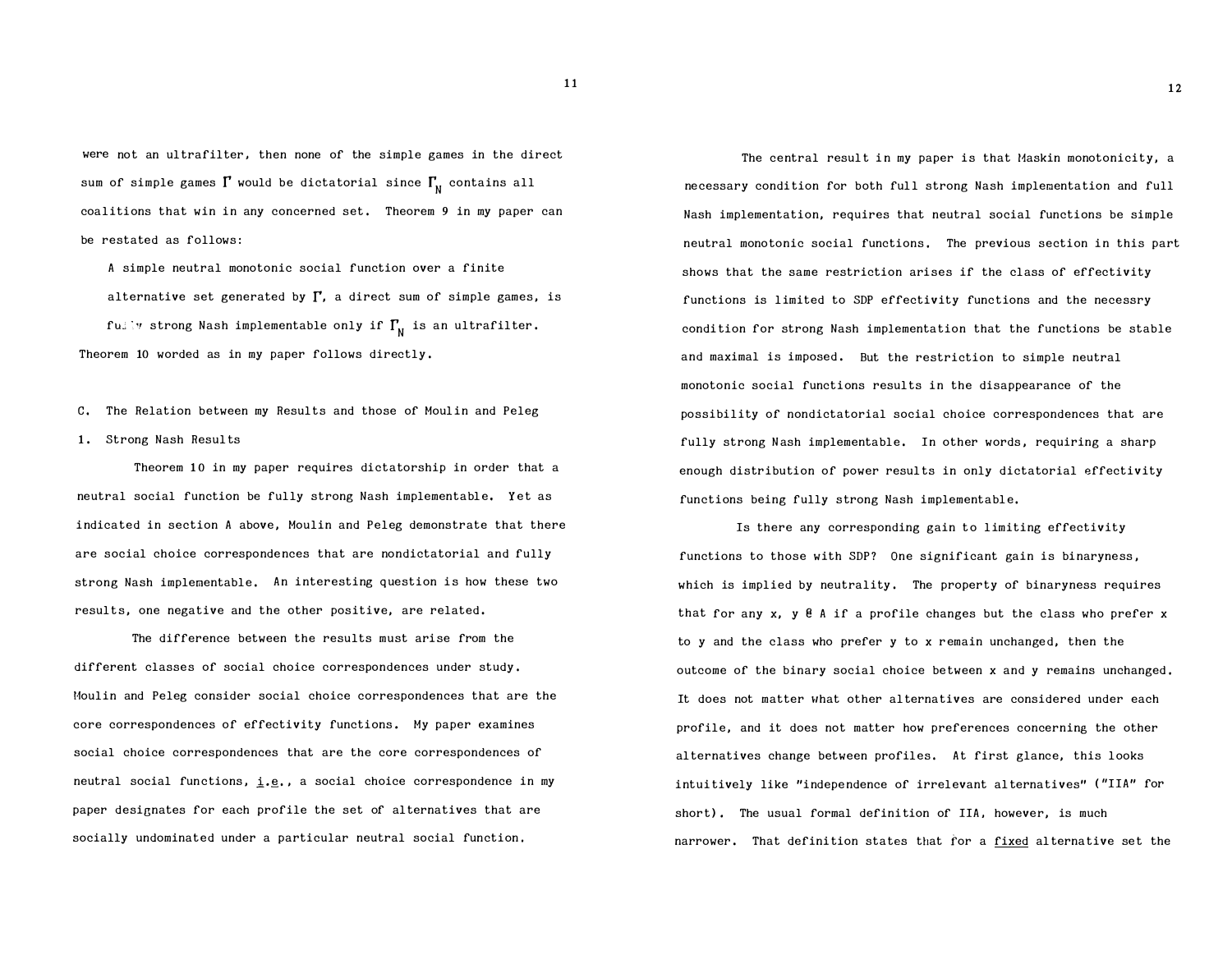choice set remains the same if the relation  $\mathtt{R}_{\mathtt{i}}^{}$  (preferred or indifferent to) remains the same for all individuals i between any two al ternatives. This is the definition given in section II above and by Arrow (1963) and Sen (1970) among others. Sen (1970) shows that IIA is implied by neutrality. It is also easy to show that IIA is implied by binaryness .

Because neutral social functions have the property of binaryness, the core correspondence of these functions will never contain al ternatives that are dominated in any binary social comparison. Suppose, for example, that in a binary choice under a neutral  $s \circ i$  al function alternative x is socially preferred to al ternative y. If those are the only two alternatives being considered, then the choice set is  $\{x\}$ . Binaryness ensures that no matter what other alternatives are added into the comparison, x always will be preferred to y so that y never will be in the choice set.

This type of property does not apply to fully strong Nash implementable effectivity functions without SDP. Consider the following result.

Theorem  $\underline{D}$ : Suppose that eff<sub>1</sub> is an eff-neutral fully Nash implementable effectivity function for  $|N| \geq 3$  not satisfying SDP. Suppose further that for at least one pair of alternatives  $\{x, y\}$  in N there is a fully Nash implementable effectivity function eff<sub>2</sub> for the binary choice between those alternatives. Then there is a profile such that x is the unique strong Nash equilibrium for eff<sub>2</sub> while y is

the unique strong Nash equilibrium for  $\mathrm{eff}_1^-.$ 

Proof: Since eff<sub>1</sub> is eff-neutral, for each coalition T there is a number  $v(T)$  specifying how many alternatives that coalition can unilaterally veto.  $I.e.,$  eff<sub>1</sub> is a veto function. Eff<sub>1</sub> is maximal since it is fully strong Nash implementable. A maximal veto function satisfies  $v(T) + v(T^C) = p - 1$  where  $T^C$  is the complement of T in N and p is the number of alternatives. (This is a straightforward consequence of the definition of maximality). A veto function with SDP satisfies  $(v(T) = p - 1$  and  $v(T^C) = 0$  or  $(v(T) = 0$  and  $v(T^C) = p - 1$   $V T \subseteq N$ . Since  $eff_1$  is without SDP, there is a coalition Q such that  $1 \leq v(Q) \leq p - 2$  and the same condition holds for  $v(Q^C)$ . <u>I</u>.e, both Q and Q<sup>C</sup> can veto at least one alternative.

Now assume without loss of generality that under  $\text{eff}_{2}$  Q has one veto and Q<sup>C</sup> has none. Suppose further that  $N/(x,y) = \{z_1, \dots, z_m\}$ . Let members of Q and Q $^{\tt C}$  have the following profile where each al ternative is preferred to all alternatives below it on the list.

| all members of Q |  | all members of Q <sup>C</sup> |  |
|------------------|--|-------------------------------|--|
|                  |  |                               |  |
| x                |  | 7.                            |  |
|                  |  |                               |  |
| Ζ.               |  | $z_{2}$                       |  |
| $z_{q}$          |  | $z_{\mathbf{z}}$              |  |
|                  |  |                               |  |
|                  |  |                               |  |
|                  |  |                               |  |
|                  |  | z<br>m                        |  |
| m                |  |                               |  |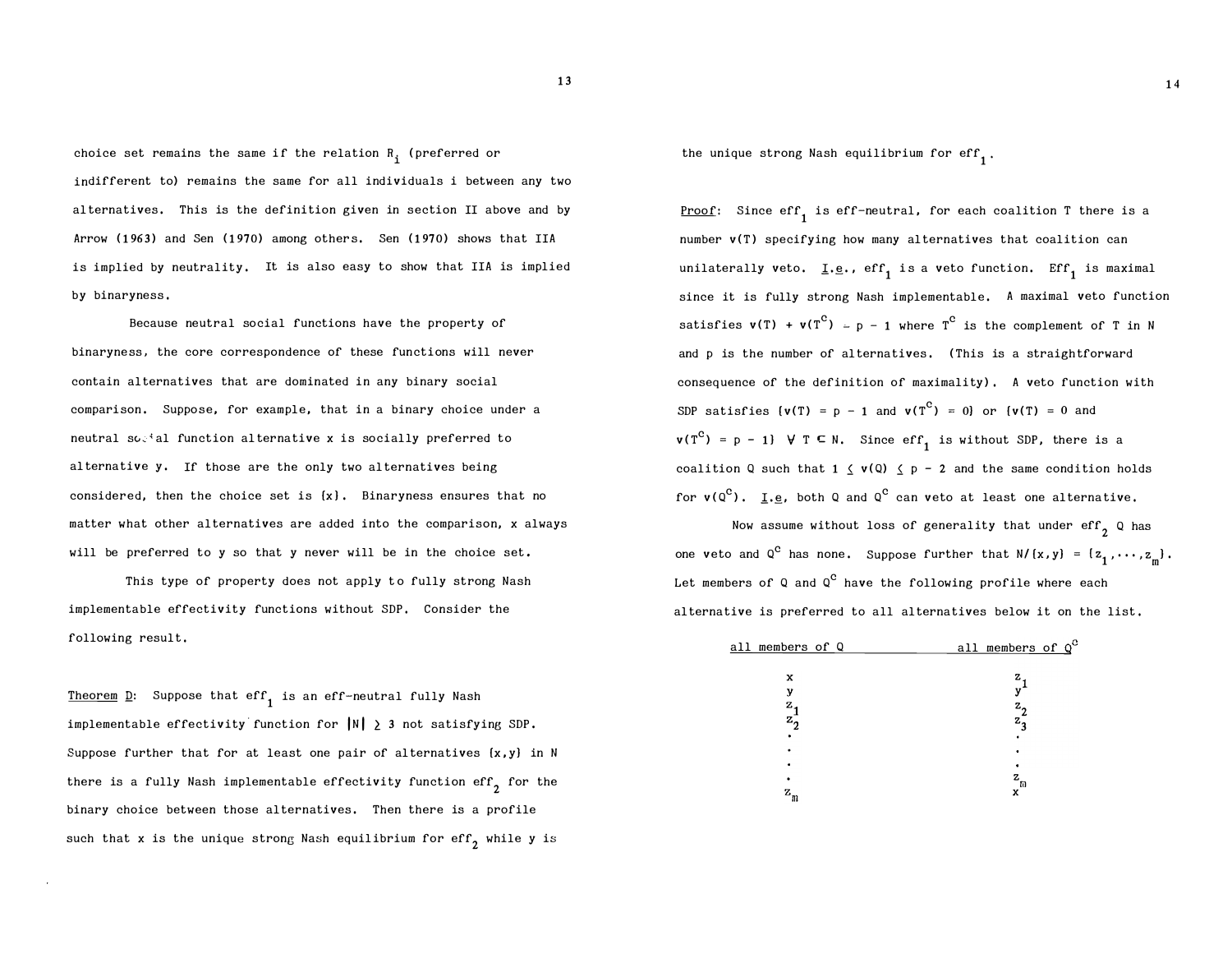Under eff $_2^{\phantom{\dag}}$ , Q will veto y leaving x as the unique equilibrium outcome. Under  $\mathrm{eff}_1^{}$ , y will be the unique outcome. For example, if members of  $\mathbf{Q}^{\mathbf{C}}$  veto **x** and some of the  $\mathbf{z}_\mathbf{j}$  but not  $\mathbf{z}_\mathbf{l}$ , members of Q will veto  $\mathbf{z}_\mathbf{l}$  and the rest of the  $\mathbf{z}$   $_{\mathbf{3}}$ . It is easy to see that all strong Nash equilibria result in y as the outcome.

 $Q.E.D.$ 

Theorem D indicates that whenever power is divided between complementary coalitions, with an appropriate profile a binary choice will be overturned when more alternatives are under consideration. Thus, the nice implementation properties of stable, maximal effectivity functions arise only when the agenda ( in the sense of the alternatives under consideration) is given exogenously. But an exogenous agenda is not likely in any real world process. Usually, the agen.  $\frac{1}{2}$  will be at least partially under the control of persons or institutions .

that Moulin is aware of this problem. In Moulin (1981) he notes

> ... voting by veto methods are highly sensitive to the particular choice of the candidates set .... Because A ... [is] exogenously fixed in our analysis this drawback is not apparent in the subsequent results.

#### 2. Nash Results

In the proof of Theorem 10 in my paper, I showed that a simple neutral monotonic social function, f, is fully strong Nash implementable if the set of all winning coalitions under f is an ultrafilter. The approach was to write down a decision mechanism that

fully implements such a function by strong Nash equilibria. Each of the equilibria are also Nash equilibria, and there are no addi tional Nash equilibria. (It is trivial to check this by reference to pages 47-48 of my paper.) Thus, a simple neutral monotonic social function, f, is fully Nash implementable if the set of all winning coali tions is an ultrafilter. As a consequence, my Theorem 8 can be broadened to read :

All simple neutral monotonic social functions are fully Nash implementable.

Theorem 11 in Moulin (1981) is as follows:

Theorem E: A closed social choice correspondence is fully Nash implementable.

An interesting issue is how this relates to my Theorem 8. Consider the class of neutral social functions. The first of three conditions required for a social choice correspondence to be closed is that it be Maskin monotonic. This is a necessary condition for full Nash implementation as shown in Maskin (1977). But Maskin monotonicity makes a neutral social function into a simple neutral monotonic social function. By my Theorem 8 such a function is fully Nash implementable. Thus, in the context of neutral social functions, the other two conditions required for a social choice correspondence to be closed are extraneous to a showing of full Nash implementability. (It is easy to check that the third condition is met by any neutral social